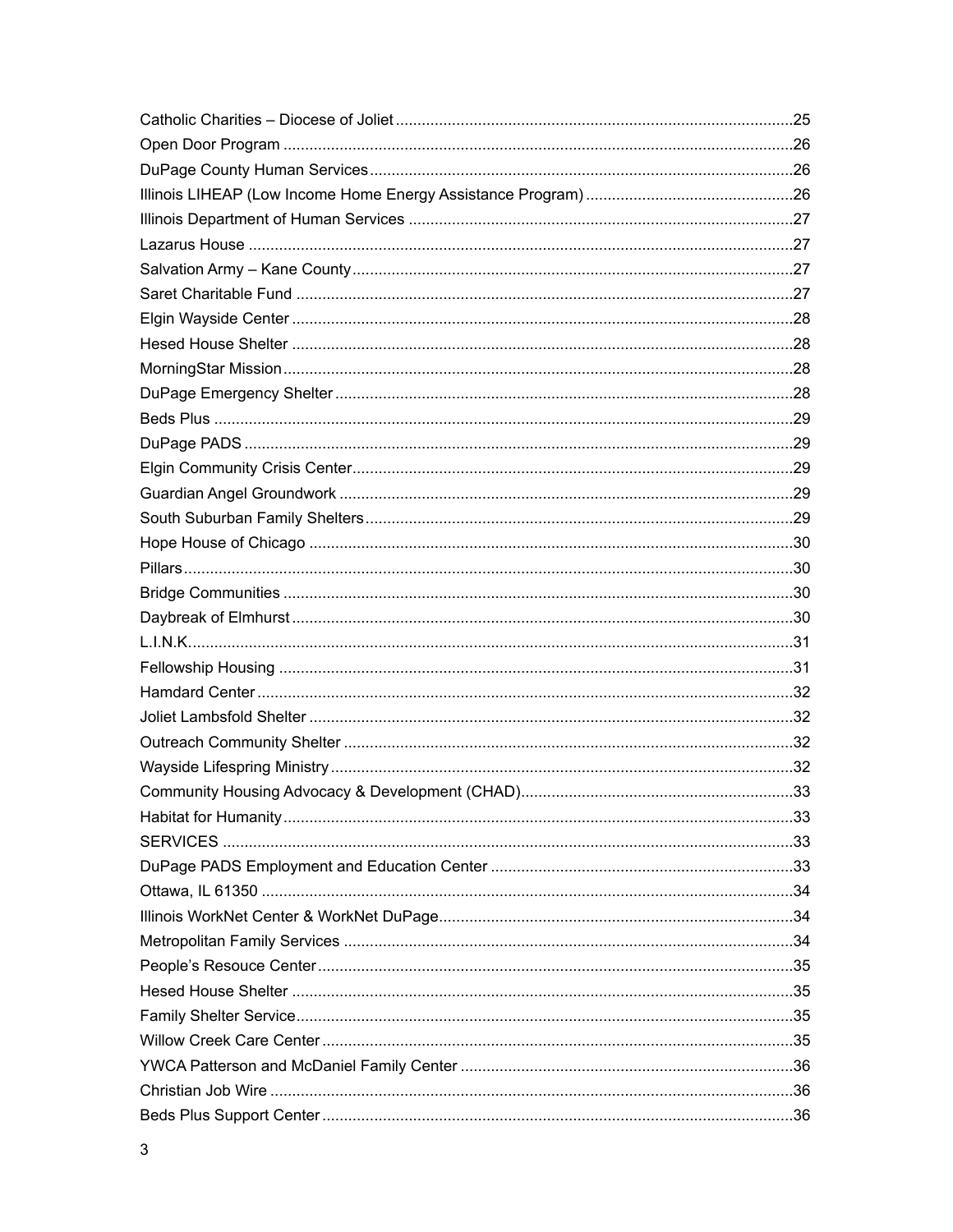| <b>BASIC NEEDS</b> |  |
|--------------------|--|

<span id="page-3-0"></span>*The resouces listed below provide either food, clothing, prescription assistence and/or car repair.*

### <span id="page-3-1"></span>**Elmhurst Yorkfield Food Pantry**

Services provided: Food Service Area: Elmhurst, Addison, Bensenville, Lombard, Oak Brook, Villa Park, Hillside, Berkeley Next to Yorkfield Presbyterian Church, 1083 S. York Rd., Elmhurst, IL 60126, 630-833-6600 Hours: Mon: 6:30-8 pm, Thur: 1-4 pm & 6:30-8 pm, Sat: 9:30-12:30 pm [http://www.eypc.org/index.php?option=com\\_content&view=article&id=31&Itemid=343](http://www.eypc.org/index.php?option=com_content&view=article&id=31&Itemid=343)

### <span id="page-3-2"></span>**Christian Congregation Church Children's Hunger Fund**

Services provided: Food Service Area: Addison: Addison, 202 S. Talbot St., Addison, 49220 Wood Dale: 120 S. Mill Rd., Wood Dale 60191 224-688-2250 They drop off a box of food at your house on a weekly basis for a period of 3-4 months <http://www.christiancongregationchurch.com/assistance.html>

### <span id="page-3-3"></span>**HCS Family Services**

Services Provided: Food Service Area: Hinsdale, Burr Ridge, Clarendon Hills, Darien, Oakbrook, Westmont and **Willowbrook** 19 E. Chicago Avenue, Hinsdale, Illinois 60521, 630-323-2500 Hours: Mon, Wed & Fri: 9:30 am-12:30 pm <http://www.hcsfamilyservices.org>

### <span id="page-3-4"></span>**Messiah Baptist Church Food Pantry**

Services Provided: Food Service Area: Addison and neighboring communities 600 S. Villa Ave., Addison, IL, 630-832-3328 [http://www.welcometomessiah.org/special\\_ministries/](http://www.welcometomessiah.org/special_ministries/) Hours: the first Friday of every month from 8:30-9:30 am. Contact the church for other times.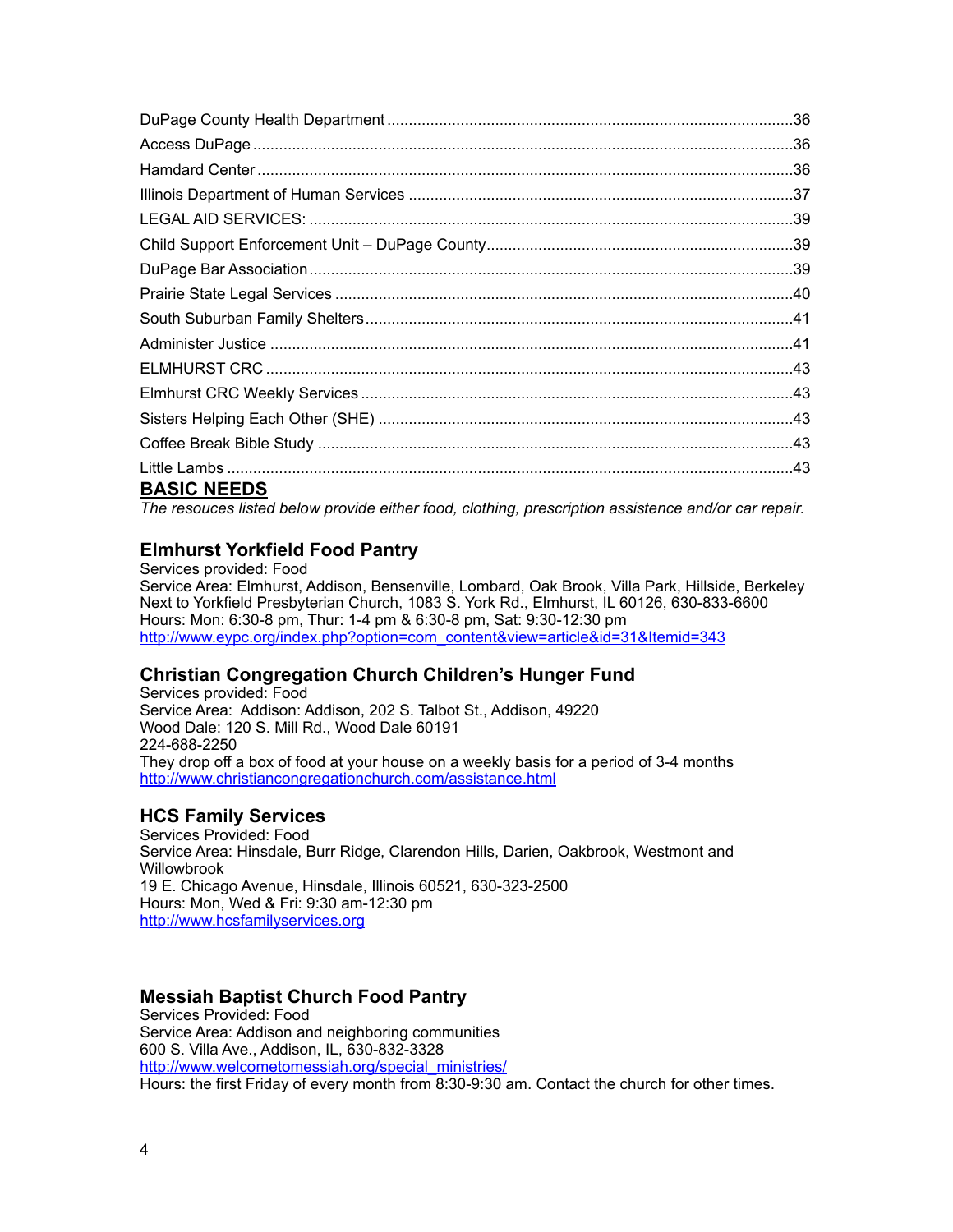### <span id="page-4-0"></span>**Salvation Army – Oakbrook Terrace**

Services provided: Food Service Area: DuPage County 1 S. 415 Summit, Oakbrook Terrace, IL 60181-3906 Contact: Jackie Mead, 630-629-3044 <http://www.usc.salvationarmy.org/oakbrook>

#### **First United Methodist Church**

155 S. Mail St. Lombard, IL 60148 Phone: 630-627-2508 Hours: Mon, Wed. Friday: 9:00-12:00 Noon Can go twice a month. Request for diapers

#### **Sharing Connections: Furniture-provides furniture and household items**

Community Service/non profit 5111 Chase Ave. Downers Grove, IL 60515 (630-971-0565)

#### **Need A Bed**

If you are in need of a bed, single, double, or king size, go this sight and fill out a form, and we will provide for your need. https://bedsinneedminnistries.com

#### **Community Table**

220 S. Main St. Lombard, IL 60148 (630-693-0185) Time: 5:30 Free Meal, open to all.

### **St. Pius Vincent De Paul Pantry**

1025 E. Madison St. Lombard, IL 60148 Phone: 630-300-4353 Hours: Mon., Friday 9:00-12:00 noon Wed. 12:30 p.m.-2:30 PM 2nd and 4th Sat. 9-11:30 AM Can go once a month.

### <span id="page-4-1"></span>**St. Joseph Church Food Pantry**

Services Provided: Food Service Area: Addison 330 E. Fullerton Ave., Addison, IL, 630-279-6553 Offers a free bag of groceries each Wednesday. Open every Wednesday from 9-11 am. <http://stjoeaddison.com/pantry>

### <span id="page-4-2"></span>**The Outreach House – Walk-In Ministry of Lombard & Villa Park**

Services provided: food Service Area: Lombard and Villa Park 24 West Ash Street, Lombard, IL 60148, 630-693-0185 <http://www.theoutreachhouse.org/foodassistance.html> *Food trucks* arrive no later than 10 am on the third Saturday of the month. Must arrive proir to 10:15-10:30 for possible assistence. Lombard and Villa Park residents only. 5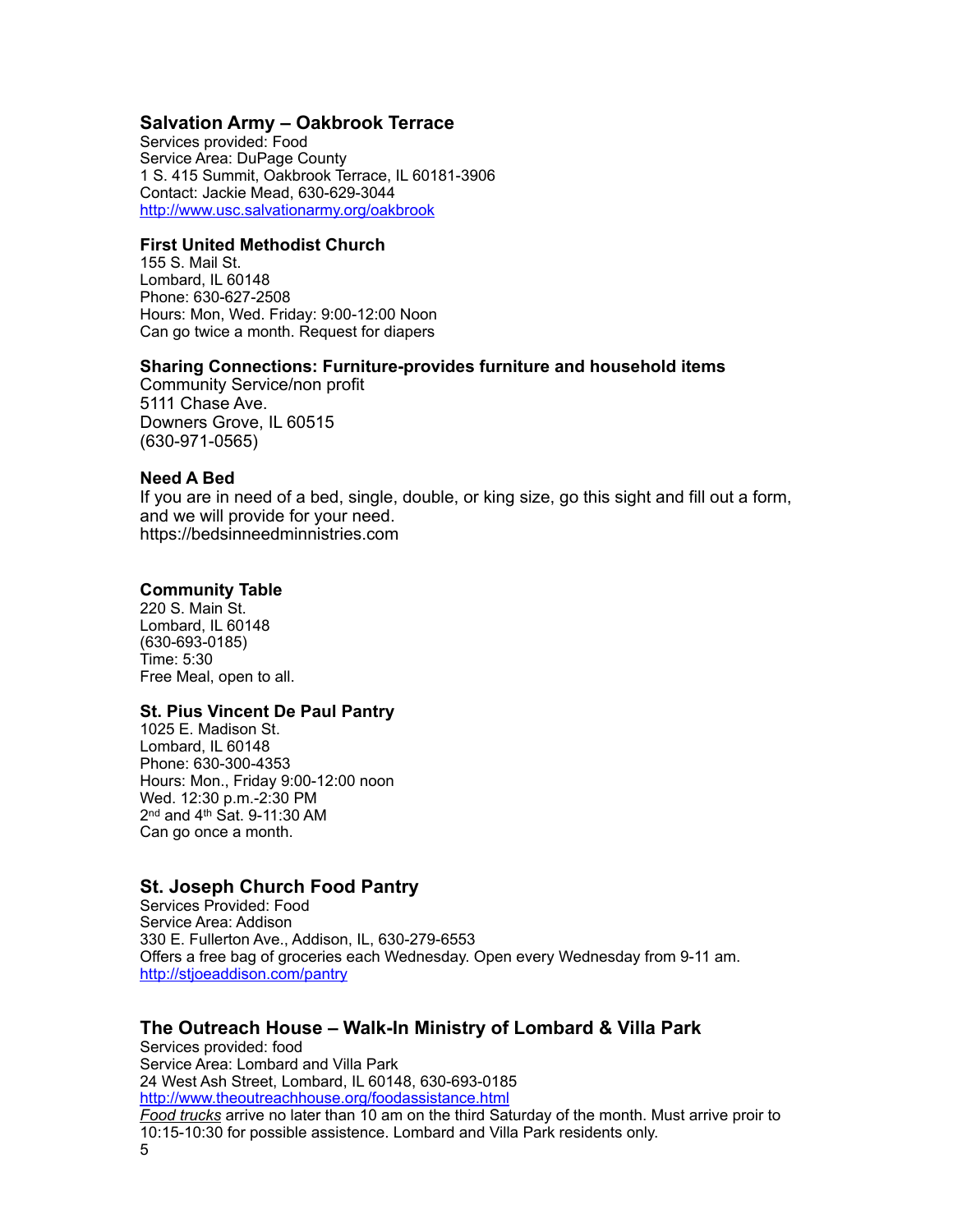*The Community Table* is scheduled 5:30pm-7:00pm each Wednesday at the First Chuch of Lombard, UCC. Meal is free. Located at 220 S Main St., Lombard

#### **Harvard Church**

206 W. St. Charles Rd. Villa Park, IL 60282 Phone 630-834-2650 Food Pantry [office@harvardchurch.org](mailto:office@harvardchurch.org)

#### **Fellowship Church of Carol Stream Food Pantry**

130 Shawnee Dr. Carol Stream, IL 60188 630-688-1220 Saturday 12:00 noon-7:00 p.m. Mike Sutcliff (708-785-6304) Pantry Supervisor mikes@fellowshipchurch.info Use the back door by the parking lot and walk in and help yourself.

#### **Locations: Berwyn:**

**Catholic Chaieties 708-222-1491 1400 S Austin Blvd. Cicero,60804 Mon & Tues( 9a-2p) Thurs (2p-6)**

**TSA St. Leonard Church 708-222—0177 ext 0 2337 Larmamie Ave Cicero, 60804 Tues (1p-3p)**

**Beyond Hunger Food Pantry 1st United Church 708-863-4913 848 Lake St. Oak Park, IL 60301 1st Wed. of the Month (6-7:30) 2nd 3rd, 4th 5th Wed (3:39 p-5:p) Sat. 9-12**

**Ebenezer Christian Re./New Life Church 708-705 6480 1300 Haevey Ave Berwyn, IL, 60402 Friday 5p-7p**

#### **H2H Project**

Collects furniture and household goods ad repurposes them to create a warm, beautiful, Welcoming environment for clients in need. There is no charge. Executive Director 708-998-2034 [lisa@theh2hproject.org](mailto:lisa@theh2hproject.org)

#### <span id="page-5-0"></span>**MorningStar Mission**

Services provided: Meals, Resale store Service Area: Will and Kendall Counties 350 East Washington Street, Joliet, IL 60433-1150, 815-722-5780 <http://www.morningstarmission.org/> *Meals:* Serve meals to the homeless and near homeless in the Joliet community at the East Side Café. Three meals a day Mon-Sat and two meals on Sunday. *Resale Store:* Treasure Chest I, 2221 West Jefferson St, Joliet, IL 60435, 815.725.6702 Treasure Chest II, 2571 East Lincoln Hwy., New Lenox, IL 60451 Store Hours, Mon-Fri 8 am to 8 pm, Saturday 9 am to 6 pm, Sunday 12 to 5 pm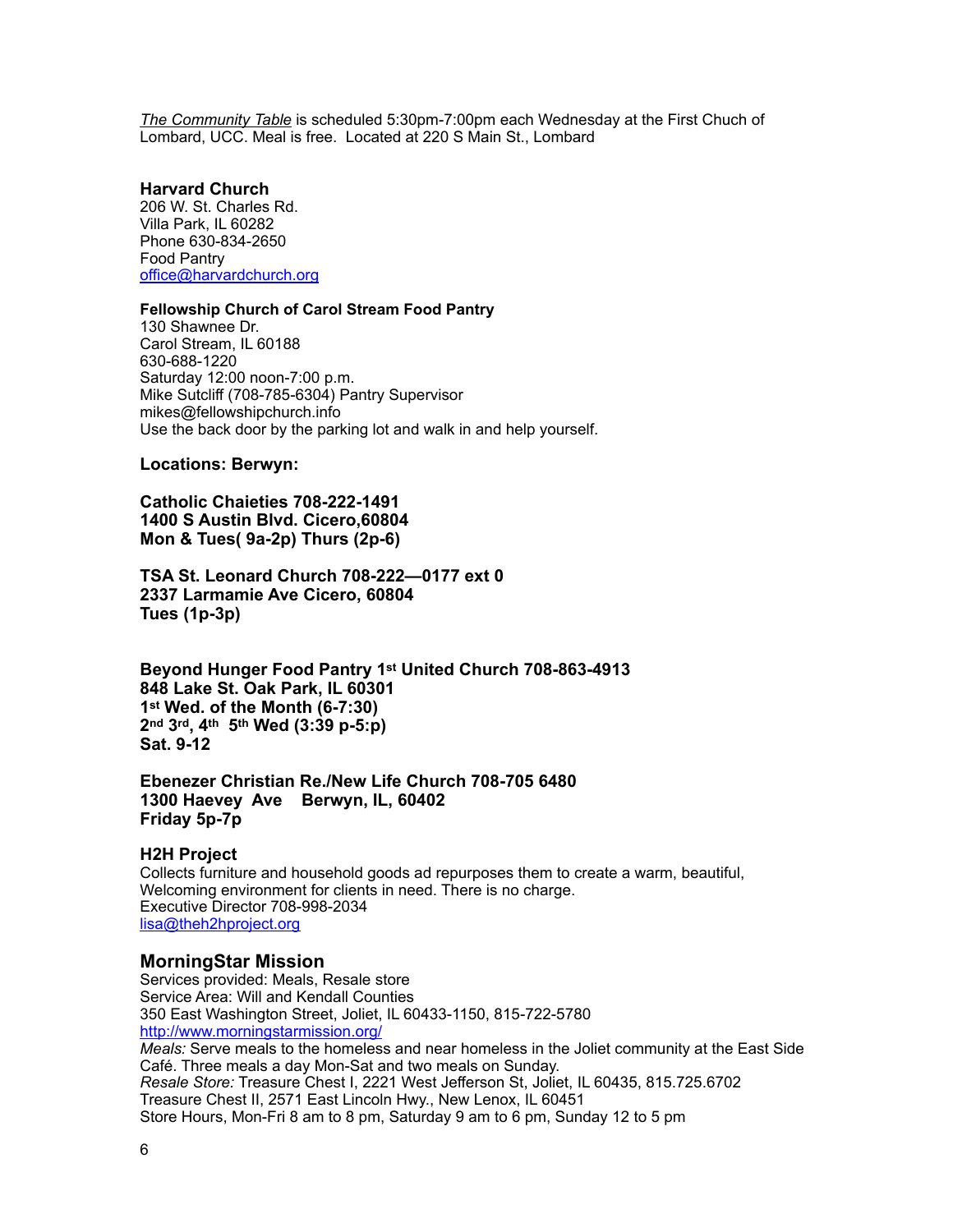### <span id="page-6-0"></span>**York Township**

Services provided: food, prescription assistence Service Area: York Township (most of Elmhurst, Villa Park and Lombard, all of Oakbrook Terrace and Oak Brook, as well as portions of Glen Ellyn, Westmont and Hinsdale) 1502 South Meyers Road, Lombard, IL 60148, 630-620-2400 *Food Pantry*: Mon-Fri 9-11 am; Tue & Thur: 1-3 pm; minimum 30 days between visits *Prescription assistence*: Coast2Coast Rx Card, a FREE prescription drug card [http://](http://www.yorktwsp.com) [www.yorktwsp.com](http://www.yorktwsp.com)

### <span id="page-6-1"></span>**Catholic Charities – Diocese of Joliet**

Services Provided: Food, clothing, prescription assistence, car repair Service Area: DuPage, Will, Grundy, Kendall, Kankakee, Ford, Iroquois Counties DuPage County Office: 26 West St. Charles Road, Lombard, IL 60148, 630-495-8008 Providing food vouchers, clothing and furniture vouchers, financial assistance for prescriptions, rent/mortgage, utility assistance and transportation assistence. <http://www.cc-doj.org/>

### <span id="page-6-2"></span>**Illinois Department of Human Services**

Services provided: Emergency Food, SNAP/LINK card (formerly food stamps) Service Area: All of Illinois

*Emergency Food:* provides food at no cost to help supplement the diets of needy low-income households <http://www.dhs.state.il.us/page.aspx?item=30366>

*SNAP/LINK card (formerly food stamps):* Benefits are provided on the Illinois Link Card - an electronic card that is accepted at most grocery stores. [http://www.dhs.state.il.us/page.aspx?](http://www.dhs.state.il.us/page.aspx?item=30371) [item=30371](http://www.dhs.state.il.us/page.aspx?item=30371)

*To apply online*:<http://www.dhs.state.il.us/page.aspx?item=33698>

*To apply in person* at your local Family Community Resource Center: For DuPage County, go to *Women Infants Children (WIC):* Food assistance program for Women, Infants, and Children under 5. [www.dhs.state.il.us/page.aspx?item=30513](http://www.dhs.state.il.us/page.aspx?item=30513)

DuPage County WIC locations Naperville Location: 1717 Park St. # 105 Naperville, IL 60563 Phone: 630-328-1000 www.dhs.state.il.us/page.aspk

- 1111 West Lake Street, Addison, IL 60101
- 1111 Jackson Street, Lombard, IL 60148
- 111 North County Farm Road, Wheaton, IL 60187 • 422 North Cass Avenue, Westmont, IL 60559
- 
- 245 West Roosevelt Road, West Chicago, IL 60185
- *Phone* for all DuPage locations: 630-682-7400

### <span id="page-6-3"></span>**People's Resouce Center**

Services provided: Food, clothing, financial assistence for car repair Service Area: DuPage County Main phone: 630-682-5402 <http://www.peoplesrc.org> *Food:* shop for your own food, go once a month Food Pantry Locations and Hours • 201 S. Naperville Road, Wheaton: Mon, Tue, Thur: 8:30-11:15 am & 1-2:45 pm, Wed: 6-8 pm, Sat: 9-11:45 am

• 649 Blackhawk, Westmont: Tue: 1-2:45 pm, Wed & Sat: 8:30-11:15 am, Thur: 5:30-7:30 pm *Clothing:* Gently used for men, women and children.

Clothes Closet Locations and Hours

• 201 S. Naperville Road, Wheaton: Mon: 6-8 pm, Wed & Fri: 8:30-11:15 am & 1-2:45pm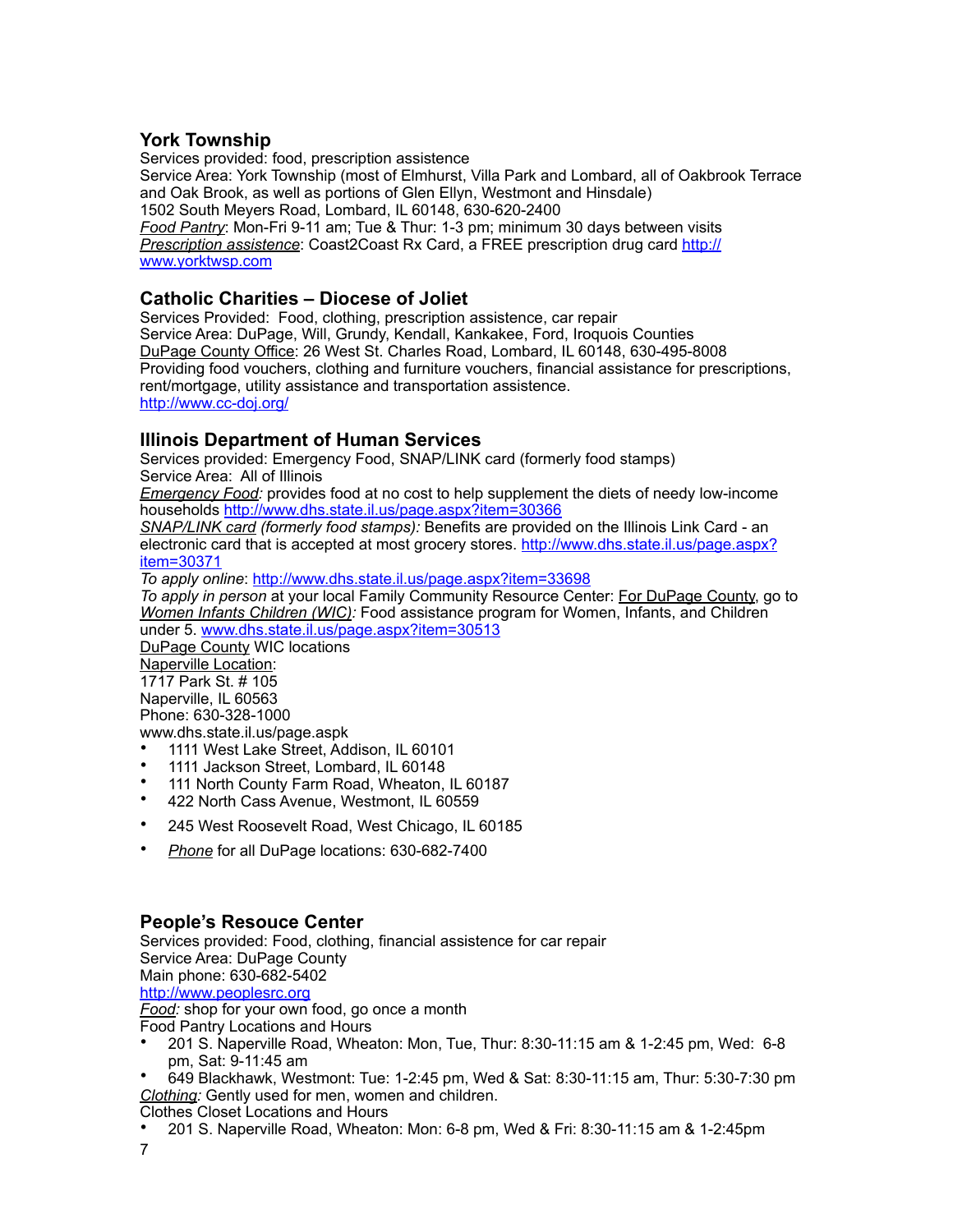• 649 Blackhawk, Westmont: Thur: 1-2:45 pm

*Car Repair financial assistence:* To request emergency financial assistance, call 630-682-5402, ext. 323 and leave a message with your name, phone number, and an explanation of your needs.

#### **Dupagecris.org**

Source of food, housng income support, individual and family support,utilities, mental health & addiction, transportation

#### **Dupage County Health Dept.**

Services:

Assistance withhealth insurance enrollment Linkage toprimary care doctors Access to behavioral health services Assistamce to dental health services Assistance with food benefits Referrals to transportation assistance Referrals to additional community resources. 111 N. County Farm Rd. Wheaton, IL 60187 Phone 630-682-7400

#### <span id="page-7-0"></span>**Salvation Army – Kane County**

Services Provided: Food Service Area: Kane County 316 Douglas Avenue, Elgin, IL 60120 Main number: 847-741-2304, 630-377-2769 <http://www.salvationarmyusa.org>

#### **Cook County Food Pantries**

Berkeley Hillside Presbyterian Church 5207 Ridge Ave. Hillside 60162 When: 2nd Thurs. of each month, 9:00-11:00 a.m. Serves: Elmhurst, Berkeley, Hillside Phone: 70-449-7171

### **Ebenezer Chr. Ref. Church**

1248 Berwyn Berwyn, IL 60402 Phone: 708-484-8113 Fridays: 5:00-7:00 p.m. Guests to the pantry may receive food 2x per month You must present an ID and proof of address in one of the following zip codes: 60402, 60804, 60304, 60644

#### <span id="page-7-1"></span>**Addison Township Clothes Closet**

Services: clothes, food Service Area: Addison Township (Addison, Bensenville, Chicago (a portion of O'Hare airport), Elmhurst (North of North Ave.), Elk Grove Village (South of Devon Ave.), Itasca, Lombard (North of North Ave, East of Rt. 53), Villa Park (North of North Ave.), and Wood Dale.) 50 East Oak St., Addison, IL, 630-530-8161 Open daily until 3:30 pm [http://addisontownship.com/SD/addison/content/Detail.aspx?](http://addisontownship.com/SD/addison/content/Detail.aspx?ID=4&CID=1b39ec88-5f25-4b2b-8477-46f8fecb5317) [ID=4&CID=1b39ec88-5f25-4b2b-8477-46f8fecb5317](http://addisontownship.com/SD/addison/content/Detail.aspx?ID=4&CID=1b39ec88-5f25-4b2b-8477-46f8fecb5317)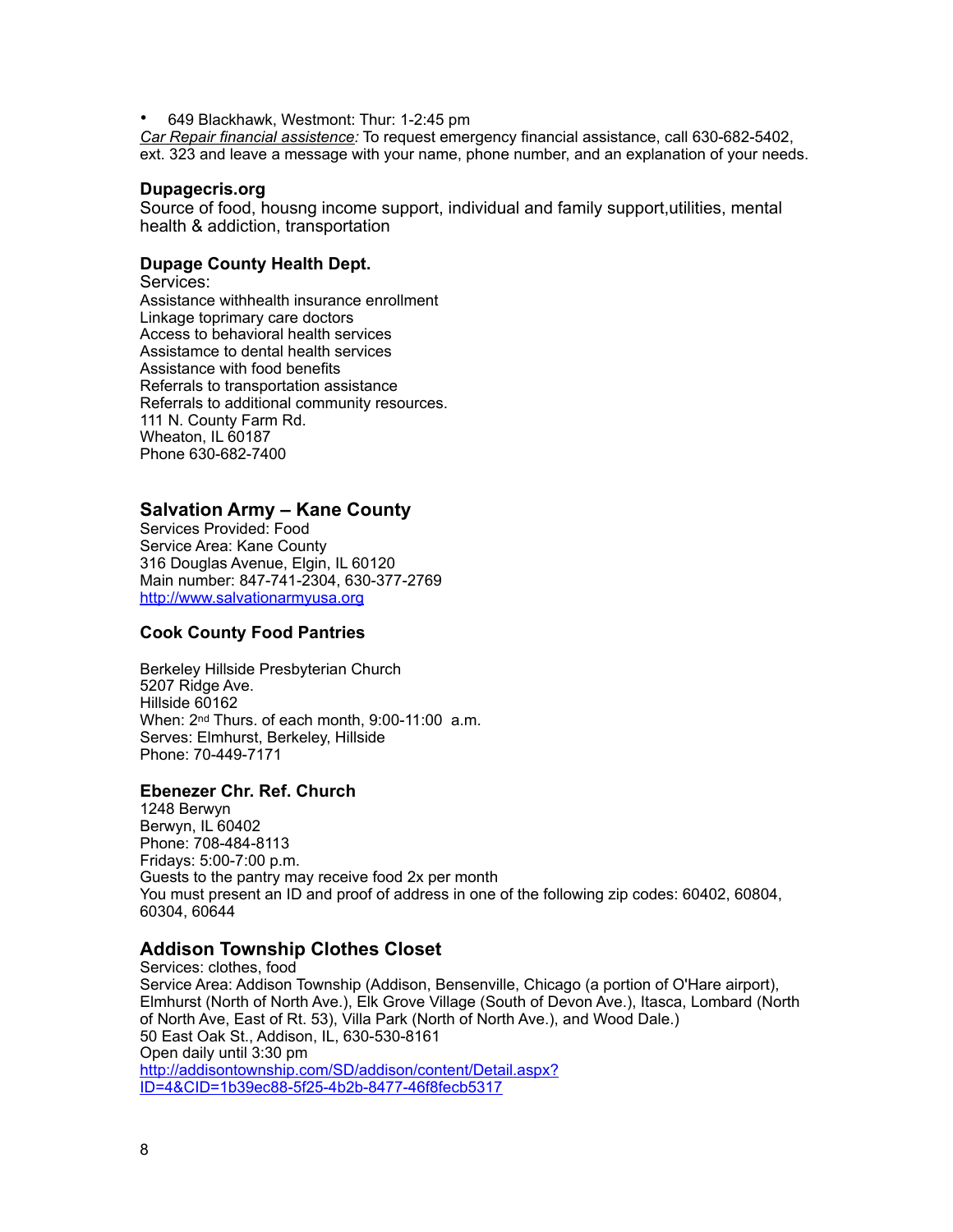#### **Free Clothing: Grace Lutheran Church, Bensenville**

Clothed by Grace Call 630-766-3030 950 S. York Rd. Bensenville, IL 60106

#### **First United Methodist Church**

Free Clothing! 232 S. York Rd., Elmhurst First Thursday, 9-11 AM and 7-9 PM Third Thursday Saturday, 9-11 AM

#### **Poised For Success**

Provides free clothing and accessories for women getting a job. Requirement: Say that your re recommened by SHE. 312 Westmore Meyes Rd. Lombard, IL 60148 630-691-1465

### <span id="page-8-0"></span>**Willow Creek Care Center**

Services provided: Food, clothing Service area: Serves everyone Willow Creek Community Church, 67 E Algonquin Rd., South Barrington, IL 60010,224-512-2600 <http://www.willowcreekcarecenter.org/> *Food:* Come once a month and receive enough food for about a week. *Clothing:* Available at a low cost for children only, ages newborn through 14 years *Hours (same for all services):* Mon-Thurs: 10 am-12:30 pm & 6:30-7:30 pm, Sat: 9-11:30 am, Sun: 1:30-4:30 pm

*Note* – Willow Creek also provides car repairs and donations of cars to those in need, however these services are only for members of their church.

### <span id="page-8-1"></span>**Clothing Closet**

Services provided: clothing Service Area: Serves everyone ELMchurch, 343 S York Road, Elmhurst, IL 60126 (corner of York & St. Charles) First Saturday of each month, 10 am – 12 noon Contact: Catherine, [catt61@live.com](mailto:catt61@live.com), 630-854-8006 <http://www.elmchurch.org/outreach>

### <span id="page-8-2"></span>**Elmhurst Community Clothing Center**

Services Provided: clothing, shoes, bedding, books, toys, household goods Service area: Serves everyone First United Methodist Church, 232 S. York Road, Elmhurst, IL 60126, 630-834-2440 Hours: first Thursday of the month from 9-11 am and 7-9 pm, third Saturday of the month from 10 am -12 noon. Closed in July. [http://www.umcelmhurst.org/site/cpage.asp?cpage\\_id=180005855&sec\\_id=180002299](http://www.umcelmhurst.org/site/cpage.asp?cpage_id=180005855&sec_id=180002299)

### **Repeat Boutique**

Referral from a local church. 191 S. Gary Ave. Suite 140 Carol Stream, IL 60188 Free Shopping: Monday-Friday: 9:30-1:30 p.m. Call 630-462-7341 on holidays, & during stormy weather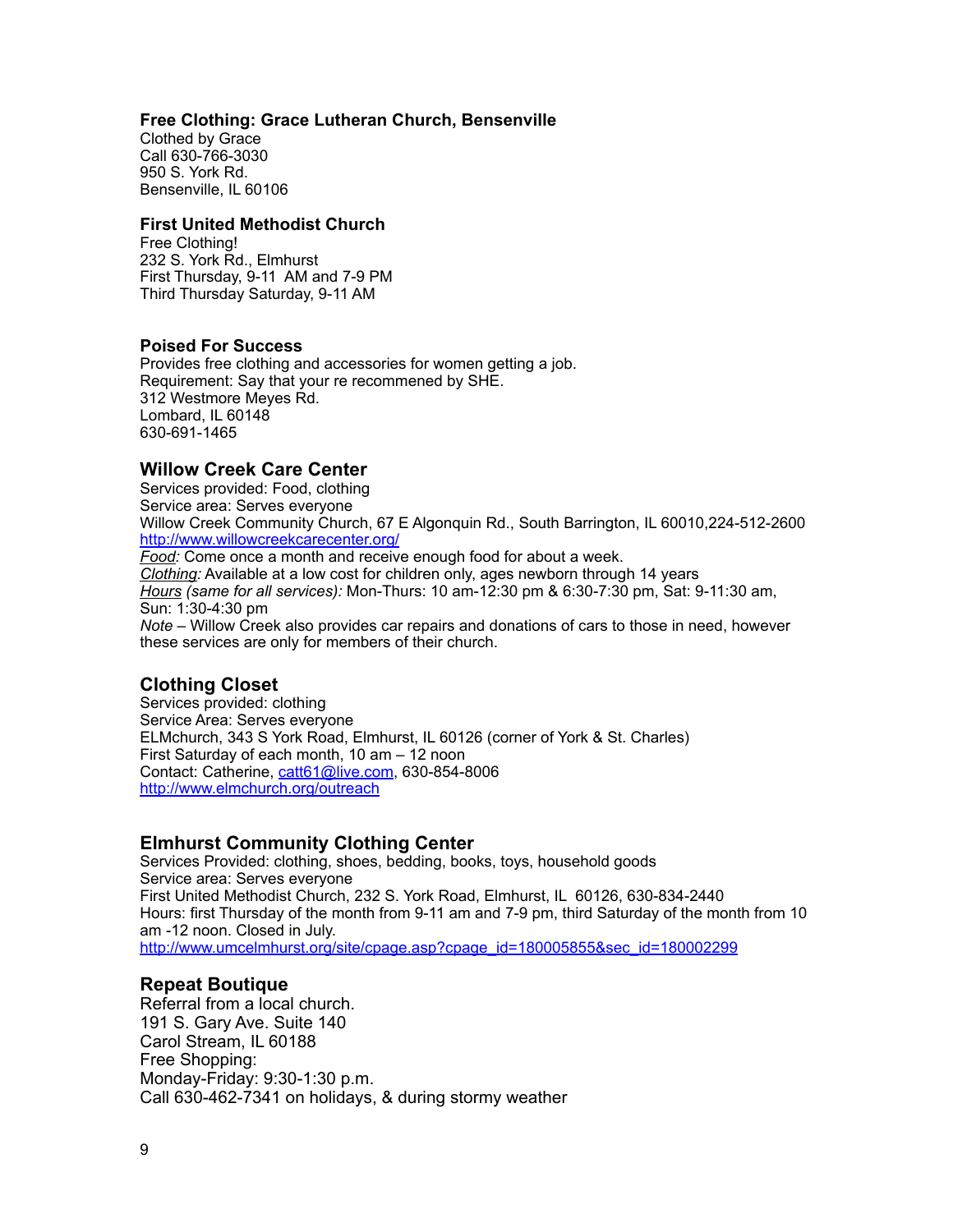### <span id="page-9-0"></span>**Goodwill**

Services: Thrift Store – clothing, bed & bath, books, housewares, furniture Locations:

- 675 W. North Avenue, Elmhurst, IL, 60126, 630-516-0319
- 3054 S. Wolf Road, Westchester, IL, 60154, 708-562-6166
- 351 E. Roosevelt Road, Lombard, IL, 60148, 630-576-4650

• 110 Ogden Avenue, Downers Grove, IL, 60515, 630-964-1343

<http://www.goodwill.org/>

#### <span id="page-9-1"></span>**Swap.com**

Services provided: reasonable purchase and swap of clothing and toys Use the service entirely online, or drop off items at the logistics center in Addison. Swap.com Valet Service / Netcycler Inc. 715 W. Racquet Club Dr, Addison, IL 60101 630-812-1440 [www.swap.com](http://www.swap.com)

### <span id="page-9-2"></span>**The Kid's Pantry**

Services provided: children's clothing and toys Service area: Serves everyone Jodi Bechtold & Stephanie Johnson Christian Life Church, 400 East Gregory St., Mount Prospect, IL 60056 224-715-4466, the kidspantry@gmail.com <http://www.thekidspantry.org/>

### <span id="page-9-3"></span>**Love Christian Clearing House**

Services provided: financial assistence for car repair Service Area: Addison, Darien, Lisle, Westmont, Bensenville, Downers Grove, Lombard, Willowbrook, Burr Ridge, Elmhurst, Oak Brook, Wood Dale, Clarendon Hills, Hinsdale, Oak Brook Terrace, Woodridge, Itasca, Villa Park May help with a car repair if the car is needed to drive to and from employment. P.O. Box 50, Clarendon Hills, IL 60514, Center Help Line 630-512-8665 Church Relations Director 630-512-8673 Inc Director: 630-512-8669 Anne Marie Schuster, Executive Director, 630-512-8673, [amschuster@love-cc.org](mailto:amschuster@love-cc.org) <http://www.love-cc.org/> Hours: Mon, Tues, Wed: 9:30-11:30 am & 1:30-3:30 pm, Thur: 9:30-11:30 am

**Household Items: Repeat Boutique Center,** Next door to World Relief Center (Requirement, letter from pastor, name, age, gender) 1825 Wheaton, IL 6017

### <span id="page-9-4"></span>**Saret Charitable Fund**

Services provided: transportation issues including car repairs Service Area: Western suburbs of Chicago P.O. Box 3440, Glen Ellyn, IL 60138 Contact Chana at 630-842-8876, [chanabern@aol.com.](mailto:chanabern@aol.com)

#### **Good Auto Mechanics**

A-Z Auto Repair 442 W. St. Charles Villa Park, Il 60181 Phone: 630-279-4114

### **Good Auto Mechanics**

3D Complete Car Care 10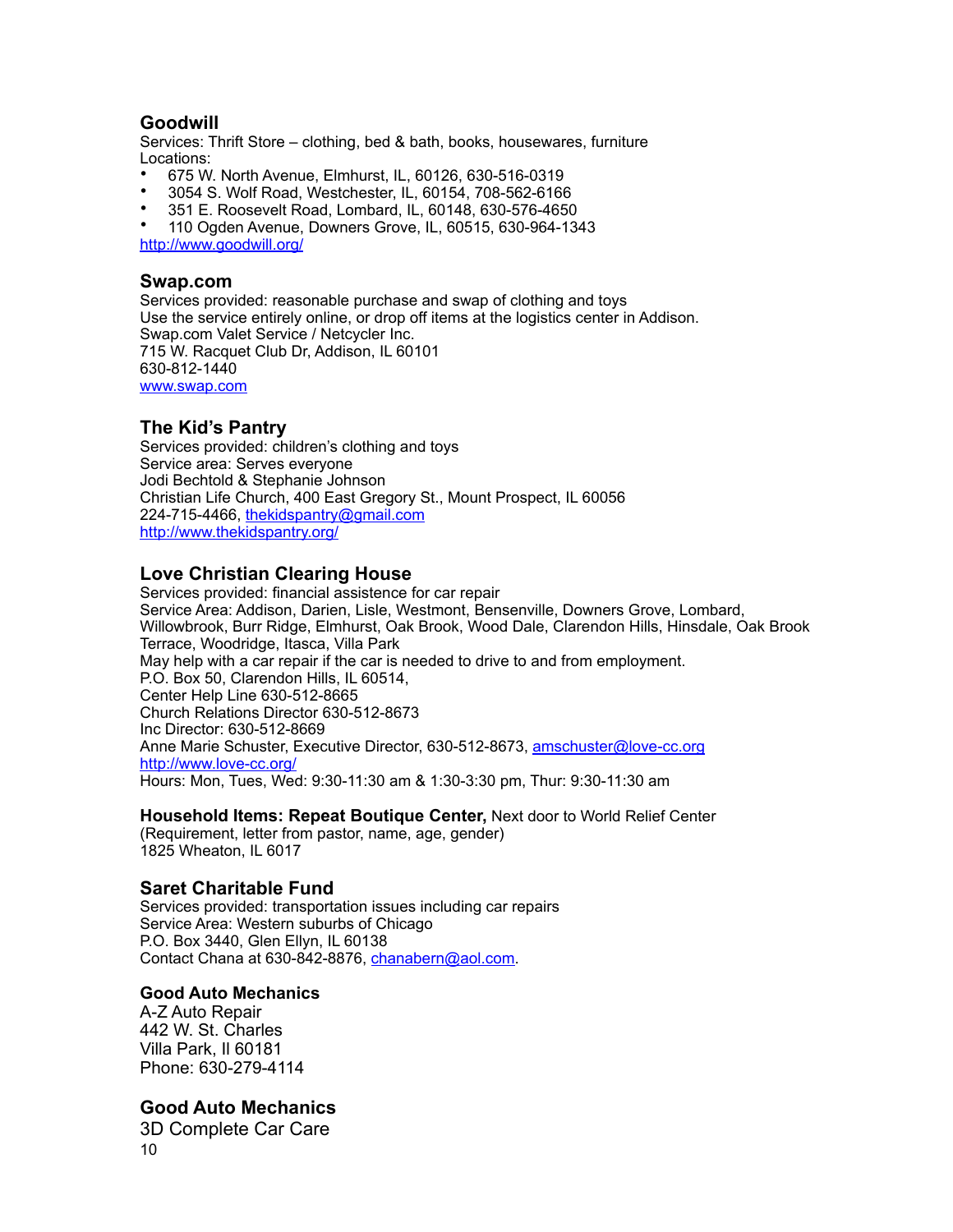222 E. Roosevelt Lombard, IL 60148 Phone: 630-629-2800 3Dcare.com 8:00-3:00 p.m., Opens on Mon at 7:30 Say recommended by Ken Vander Wal

Car Ministry Orland Park Bruce [Harnew@gmail.com](mailto:Harnew@gmail.com)

Good Mechanic: Tim Korinek Stone Park on Mannheim Rd. Call 708-343-4951

### **Loaves-fishes.org**

1871 High Grove Lane Naperville, IL 60540 Phone: 630-355-3663 Car Program: Extension 4 (complete courses, budgeting etc, car available at \$600.00) Need referral letter, credit class, budget class, etc. Community Services: Computer training, emergency assistance, emotional health clinic, job search, legal support, money for education public benefit asistance, income tax assistance

### <span id="page-10-0"></span>**COUNSELING / MENTORING / SUPPORT GROUPS**

*The resources listed provide counseling services, support groups, parent mentoring programs, and rehab and recovery programs.*

## <span id="page-10-1"></span>**Clinical Counseling Services**

ASPEN Clinical Counseling Service Counselor: Donna Rennard 45 S. Park Blvd. Suite 130, Glen Ellyn, IL 60108 (708-769-1547) [Donna@aspencounseling.org](mailto:Donna@aspencounseling.org)

http;//www.aspencounsel.orgcontact.html (See Jane Loerop for a Request Discount Sheet, if no insurance is

available.)

### **Child & Family Counselors**

[www.Graceintegrated.com](http://www.Graceintegrated.com) Oak Brook, IL 630-728-1733

### <span id="page-10-2"></span>**Alcorn & Allison Associates**

Services provided: Counseling Service area: serves everyone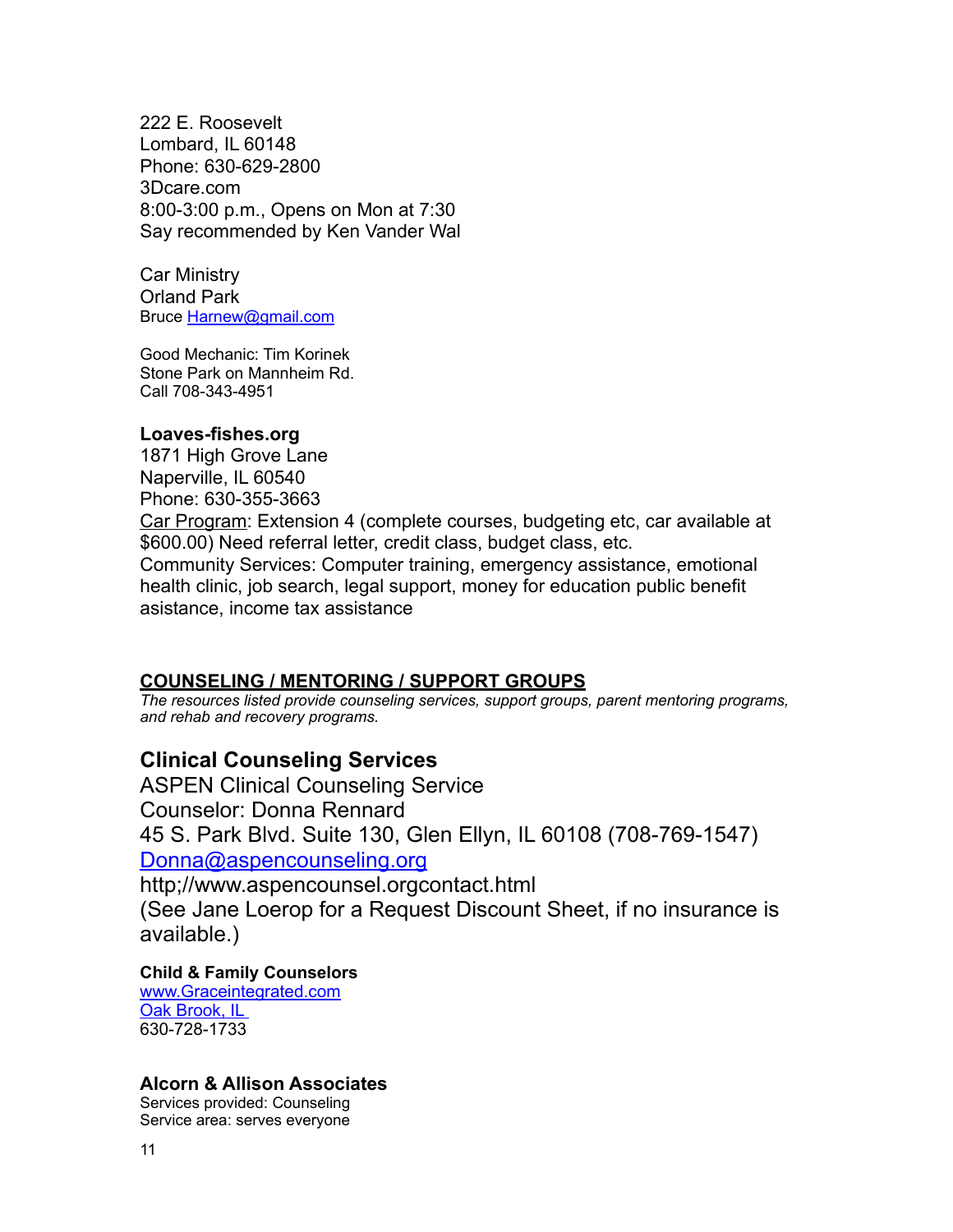460 N. Main St. Suite 205, Glen Ellyn, IL 60137, 630-469-4699 x16 <http://alcornandallison.com/>

#### **Specialist Counselor for Teens**

[Dr.donnagluck@gmail.com](mailto:Dr.donnagluck@gamil.com) Phone 630-353-0697

#### **The Oasis Experience**

Services provided: Counseling, Personal coaching for transitions including divorce support Service area: serves everyone Counselor: Linda A. Lucatorto M. Ed. CPC Two Mid America Plaza, Suite 800, Oak Brook Terrace, IL 60181, 630-887-0374 [www.oasisexperience.com](http://www.oasisexperience.com)

### <span id="page-11-0"></span>**Chicago Christian Counseling Center**

Services provided: Counseling Service area: serves everyone Counselor: Amy Stuart, Tues. 1:00-8:00 pm Counselor: Diane Kapp, Wed. 1:00-8:00 pm Offices are in the Lombard Christian Reformed Church 2020 Meyers Road, Lombard, IL 60148 Central Office: 708-845-5500, 800-361-6880 Walk into the mail door by the parking lot, and go right and wait in the conference room. The office is across the hall in the Pastor's Study. [www.chicagochristiancounseling.org](http://www.chicagochristiancounseling.org)

### <span id="page-11-1"></span>**Heritage Professional Associates**

Services provided: Counseling Service area: serves everyone Providing Christian based counseling services Hinsdale office,120 East Ogden Ave., Suite 220, Hinsdale, Il 60521, 630-325-5300 Wheaton office, 1737 S. Naperville Rd., Suite 206, Wheaton IL 60187, 630-653-9700 <http://www.heritageprofessional.com/>

#### **Meir Clinic Wheaton**

Christian Counseling Provides neuropsychological tests 2100 Manchester Rd. Ste 1510 Wheaton, IL 60187 Phone 630-653-1717 <https://www.facebook.com/meirclinics>

#### **Centinennial Counseling Center**

St Charles Sarah Turner, MA, LCPC Therapists are Christians (24) Accept Medicaid and some forms Medicare Interns available on a sliding scale. <https://www.centennial> counseling.com

#### **Acceptance and Commitment Therapy**

**Gateway** Call 877-505-4673 GatewayFoundation.org 55 E. Jackson blvd. #1500 Chicago, IL 60604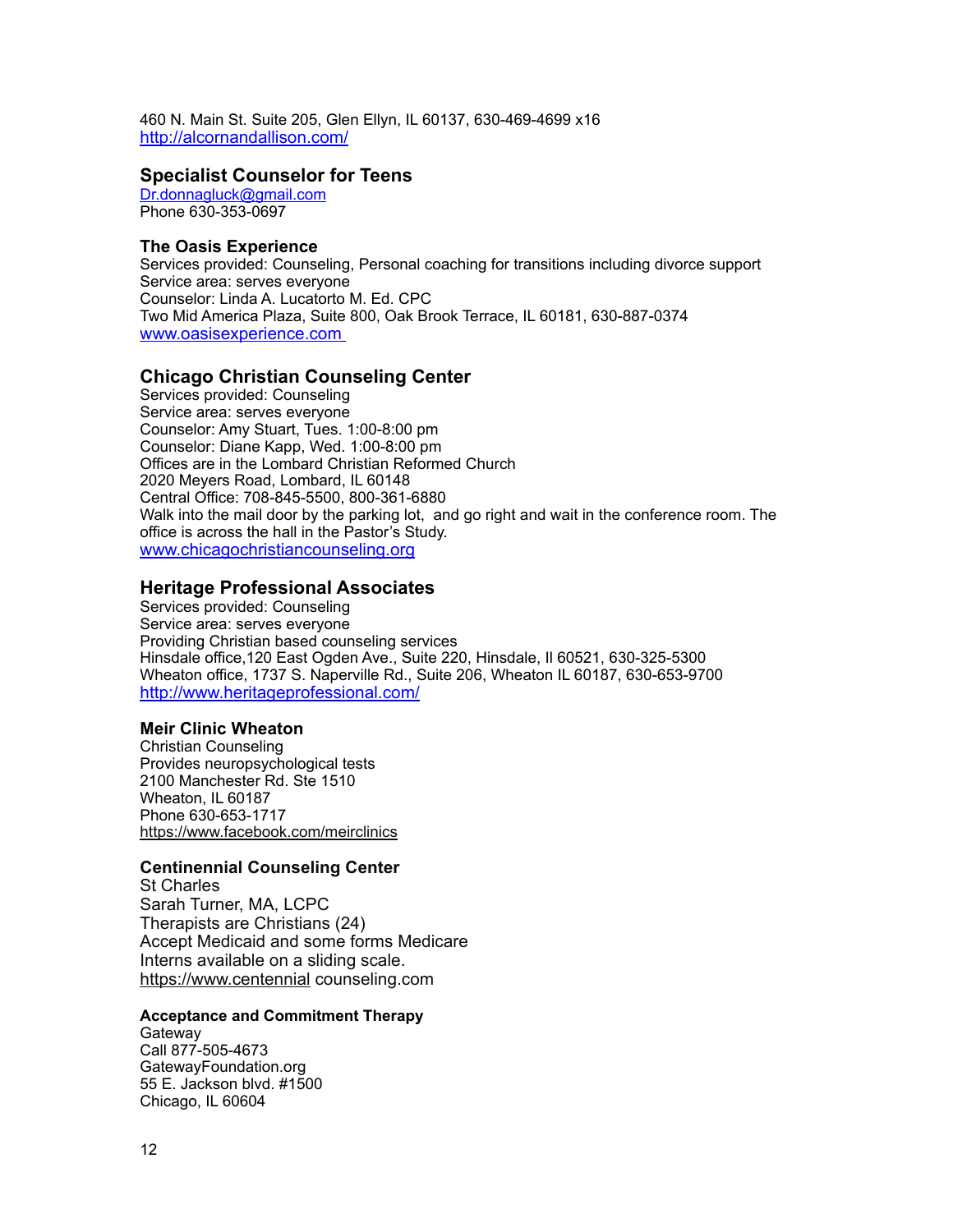### <span id="page-12-0"></span>**Biblical Counseling Center**

Services provided: Counseling Service area: serves everyone DuPage Office, 27W140 Roosevelt Road, Suite 203, Winfield, Illinois 60190 847-398-7193 Ask for ext. 1219, Donna Harts No one is turned away. All topics addressed including struggling marriages/divorce counseling Child Care Provided [www.biblicalcounselingcenter.org](http://www.biblicalcounselingcenter.org)

### <span id="page-12-1"></span>**Catholic Charities – Diocese of Joliet**

Services Provided: counseling, support groups Service area: DuPage, Will, Grundy, Kendall, Kankakee, Ford, Iroquois Counties *Hands of Hope Counseling Services*: provides a range of therapeutic services. Services are provided to children, adolescents and adults and include individual, family, couples and child/ adolescent counseling. *Counseling Groups*: offered for survivors of suicide, anger management, domestic violence, substance abuse, children's groups

For more information or to schedule an appointment, call 800-240-7011 Fee: Have reduced rates based on income and take insurance and Medicare Part B. DuPage County Location: 26 W. St. Charles Rd., Lombard, IL 60148, 630-495-8008

<http://www.cc-doj.org/>

#### **Elgin Community Crisis Center**

Services Provided: Emergency shelter for women and children (domestic violence accepted) Service Area: Kane, Cook, serves everyone in cases of domestic violence P.O. Box 1390, Elgin, IL 60121 *Crisis Line* 847 697-2380 24 hours per day, 7 days per week, 365 days per year *Business Line* 847-742-4088 Crisis Intervention Services are provided to callers from the greater Chicago Metropolitan area seeking help with situations including Domestic Violence, Sexual Assault, Homelessness, Suicide, and many other crises. <http://www.crisiscenter.org/>

### **Freedom House-Sober Living**

Carpenter's Tool Ministries 205 E. Butterfield Rd. Unit 163 Elmhurst, IL 60126 Tel. 630-202-0726 www.carpenterstoolministries.org

### <span id="page-12-2"></span>**Hamdard Center**

Services provided: Counseling Service area: South Asian, Middle Eastern, and Bosnian Communities in Illinois. Provides Crisis intervention, Psychiatric evaluation, Medication monitoring, Mental Health Assessment, Education and Outreach, Individual, Couples and Family Therapy, Group Therapy, Case Management, Collaboration with schools, hospitals and social service agencies. 228 E. Lake Street, Addison, 630-835-1430 1542 W. Devon Avenue, Chicago, 773-465-4600 *Toll-Free Crisis Line*: 866-305-3933 <http://www.hamdardcenter.org/>

### <span id="page-12-3"></span>**Metropolitan Family Services**

Services provided: Counseling for adults and children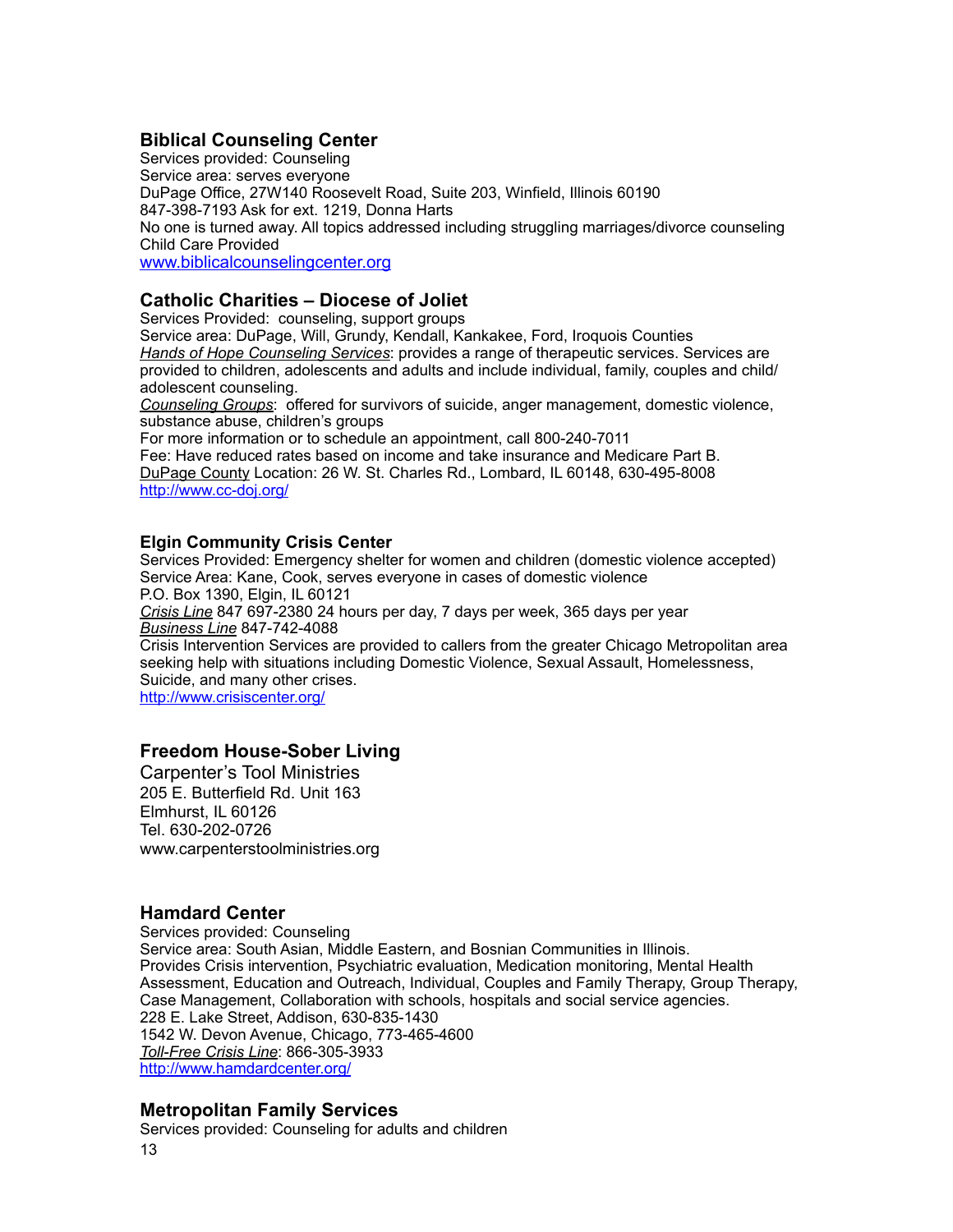Service area: Chicago, DuPage County, Evanston/ Skokie and the southwest suburbs DuPage Offices – Naperville, Elmhurst, Woodridge, Glen Ellyn (also has other locations) 222 East Willow Avenue, Wheaton, Illinois 60187, 630-784-4800 <http://www.metrofamily.org>

#### <span id="page-13-0"></span>**Family Shelter Service**

Services provided: domestic violence counseling, support groups Service area: DuPage County Individual counseling offered in English and Spanish for adults and children for ten sessions. Support groups include: Moms & Kids, Women's Support & Latina Women's Support 605 E. Roosevelt Rd., Wheaton, IL 60187, 630-221-8290 Hotline: 630-469-5650 <http://www.familyshelterservice.org/services/counseling/>

### <span id="page-13-1"></span>**Olivet Nazarene University**

Services provided: Counseling Service area: serves everyone Free counseling services provided by University students pursuing a master's degree in professional and school counseling. Students are supervised by University faculty members. 2809 Butterfield Rd., Oak Brook Reginal Center, 847-481-5925 <http://www.oakbrookwellness.com/#!community-services>

#### **Recovery & Counseling Center**

Christ Centered Addtion Treatment Day or Night Treatment Intensive Outpatient Program Individualized Theraphy Drug and Alcohol Counseling Sobriety Coaching After Care Plays Admission & Information: 1:954-859-0700 E-mail: [help@jcrecoverycenter.com](mailto:help@jcrecoverycenter.com) [www.jcrecoverycenter.com](http://www.jcrecoverycenter.com)

#### **National Alliance on Mental Illness (N.A.M.I.)**

Search: Support Groups for mental illness Crisis hot line **Diagnosis** Counseling www.facebook.com/NAMI

#### <span id="page-13-2"></span>**Rainbows**

Services provided: counseling, helping children and teens grieve and grow after a death, divorce, or other painful transition in their family Service area: serves everyone 1360 Hamilton Parkway, Itaska, IL 60143, 847-952-1770 [www.rainbows.org](http://www.rainbows.org)

#### **Lutheran Social Services of Illinois**

Services provided: Counseling and mental health services for children and families, Substance Abuse Services, Single Parent Program Service area: Chicago, Villa Park (sites in Berwyn, Des Plaines, Downers Grove, Elmhurst, Prospect Heights and Wheaton), northern Illinois offices at Dixon, Mendota, Oregon and Sterling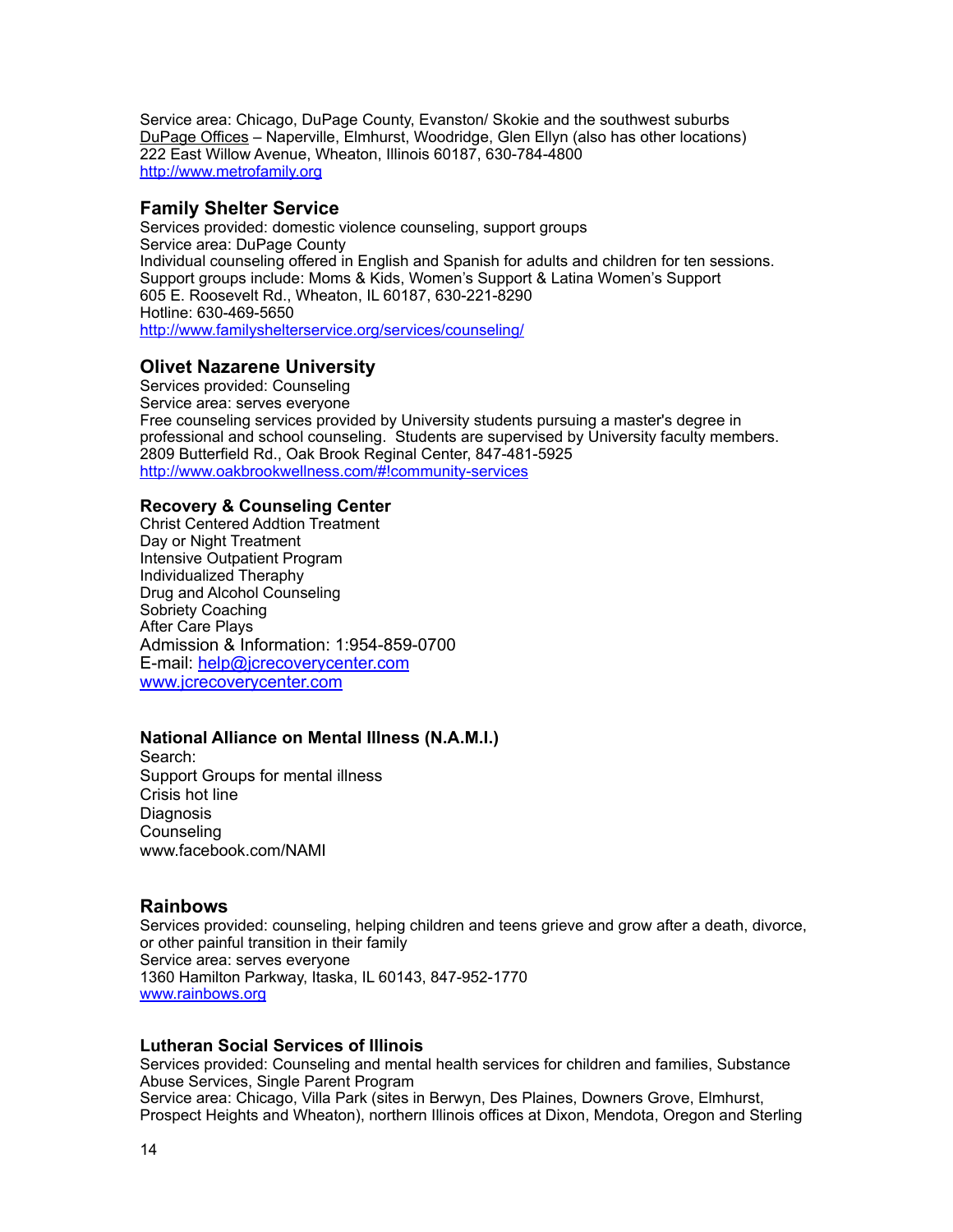*Counseling*: Includes individual, couples, family and group counseling for children and adults, call 630-993-0100

*Substance Abuse Services* LSSI provides both outpatient and inpatient recovery programs for those struggling with alcohol and other substance abuse. Call 773-282-7800 ext 220 *The Single Parent Program* (for residents of Knox, Peoria, Tazewell, Warren and Woodford Counties who are separated, divorced, widowed or have never been married) helps single parents become self-sufficient and cope with the demands of parenting. Call 630-993-0100. <http://www.lssi.org/>

### <span id="page-14-0"></span>**YWCA Patterson and McDaniel Family Center**

Services provided: Sexual violence and support services Service area: DuPage (but also provided in Cook County at other locations) 55 E. North Ave., Glendale Heights, IL 60139, 630-790-6600 <http://www.ywcachicago.org/site/c.fmJWKcOZJkI6G/b.8243107/k.F681/Locations.htm>

#### **Project Help & Du Cap Community Center**

1024 Ferrri Dr. Elm Court Apartments Bensenville, IL 60106 Community Specialist Erendira Loza Navarro: 630-379-3436 Cecilia 630-379-8797 Advocates for Area Youth and Families info@ducap,irg [www.ducap,org](http://www.ducap,org) [www.facebook.com/dudap2](http://www.facebook.com/dudap2)

#### <span id="page-14-1"></span>**MorningStar Mission**

Services provided: Counseling, Rehab/Recovery Service area: Will and Kendall Counties 350 East Washington Street, Joliet, IL 60433-1150 815-722-5780 *Counseling:* help for all age groups. MorningStar Counseling Center, 621 Rollingwood Drive, Shorewood, IL 60404, 815-725-5188, [counseling@morningstarmission.org](mailto:counseling@morningstarmission.org) *Rehab/Recovery:* 180 Club Men's Residential Recovery Program. Substance abuse education and counseling also available at the Daytime Shelter. <http://www.morningstarmission.org/>

### <span id="page-14-2"></span>**Pillars**

Services provided: Outpatient program for adults, children, and their families including counseling, psychiatry and medication; Rehab and recovery services for teenagers and adults Service area: West and Southwest Suburban Cook County, Eastern Du Page County and Chicago. Counseling locations in LaGrange, Berwyn, Summit, Hickory Hills, Hodgkins and Western Springs

Contact: 708-PILLARS (708-745-5277) 24 Hour Domestic Violence Hotline: 708-485-5254 24 Hour Sexual Assault Hotline: 708-482-9600 <http://www.pillarscommunity.org/>

### <span id="page-14-3"></span>**Sarah's Inn (Freedom from Domestic Violence)**

Services provided: Domestic violence counseling and support groups for children and adults Service area: Chicago's West Side neighborhoods and Western suburbs and in cook county 24-hour crisis line at [708-386-4225](tel:+17083864225) (call to talk to someone right away at any time) Text to 708-792-3120 (will respond within 24 hours) Legal Advocacy,Community Outreach, Partner Abuse Intervention Program Mailing Address and Program Office: 309-311 Harrison St.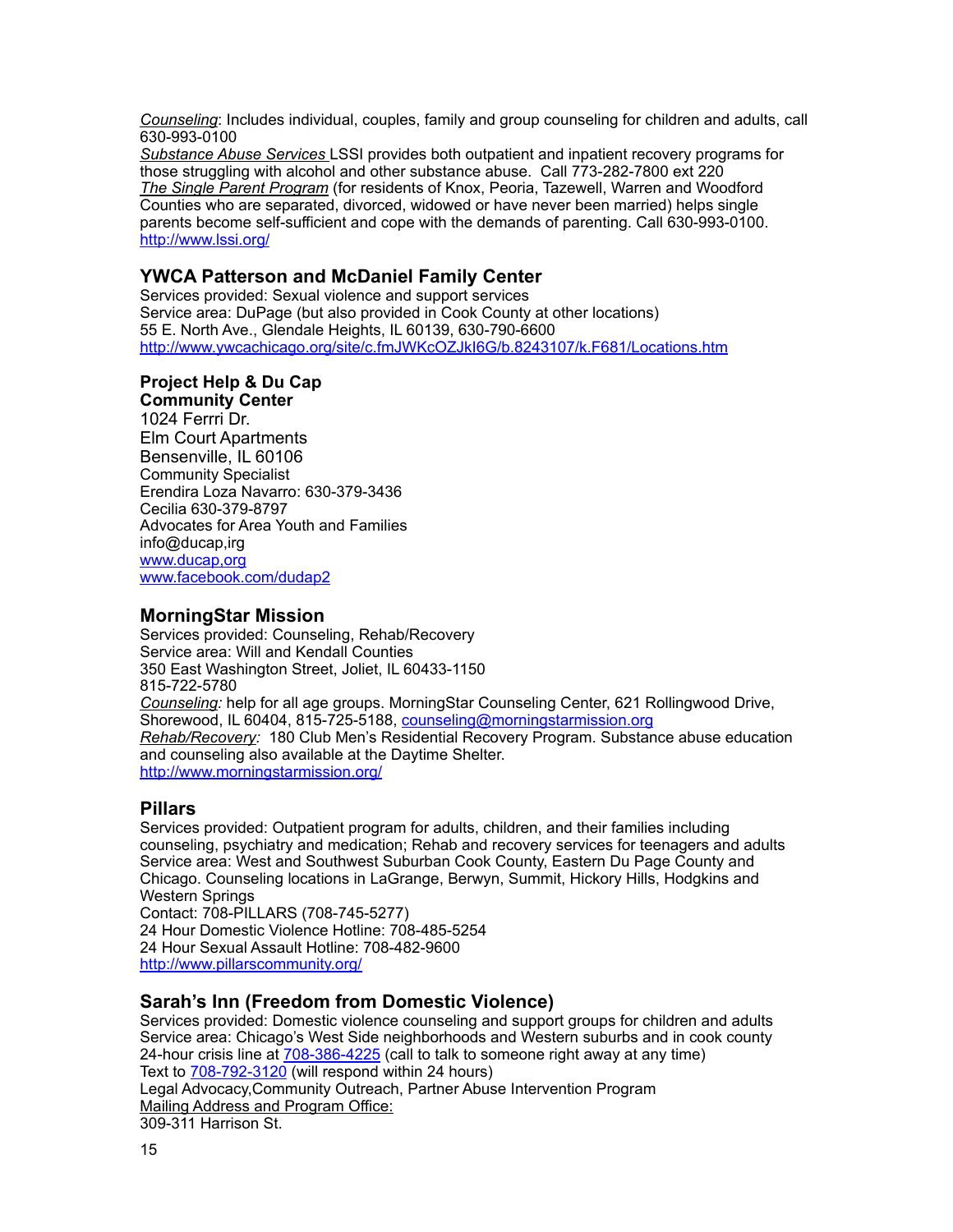Oak Park, Il 60304 Office Location: 1500 Maybrook Dr. Maywood, IL 60153, Rm 251 Crisis Hot line 708 386 4225 Court Phone 708 865 6134 Phone 708 386 3305 Voice Mail Fax 708 445 1546 Contact: [liz@sarahsinn.org](mailto:liz@sarahsinn.org) <http://www.sarahsinn.org/>

### <span id="page-15-0"></span>**HCS Family Services Parent Mentoring Program**

Services Provided: Parent Mentoring Program Service area: Hinsdale, Burr Ridge, Clarendon Hills, Darien, Oakbrook, Westmont and **Willowbrook** Parent Mentoring Contact: Kim Stephens 19 East Chicago Ave., Hinsdale, Illinois 60521, 630-323-2500 [http://www.hcsfamilyservices.org/index.php?option=com\\_content&view=article&id=68&Itemid=80](http://www.hcsfamilyservices.org/index.php?option=com_content&view=article&id=68&Itemid=80)

#### **Support Group For Grandparents Raising Grandchildren**

Kenneth Young Center 1001 Rohling Rd. Elk Grove Village Daxa Sanghvi 847-624-8800 ext. 168 Meet the first Monday each month, 10:00-11:30 a.m. (Do not serve Du Paate County)

#### **Support Group for Grandparents Raising Grandchildren**

Metropolitan Family Servies 222 E. Willow Ave. Wheaton 630-784-4800, ask for Kelly Meet 2nd & 4th Mon. at 6:00 p.m. Serve pizza for kids and grand parents, then at 6:30 p.m the grandparents to to another froom for our meeting and the children remain with two counselors who teach about dealing with feelings etc. Ends at 8:00 p.m.

### **Aging Care Connections, La Grange**

Grandparents Raising Grandchildren Ask for Mattie Stevensen Phone 708-354-1323 Help you find an attorney.

### <span id="page-15-1"></span>**Sisters Helping Each Other (SHE)**

Services Provided: Single Mothers Support Group Available to mothers and their children Meets monthly September through May, usually on the second Sunday of the month from 12:15-2:30 pm. Childcare and luncheon is provided. No cost. Elmhurst Christian Reformed Church, 149 W. Brush Hill Rd., Elmhurst, IL, 630-600-5027 [www.elmhurstcrc.org/she](http://www.elmhurstcrc.org/she)

#### **Poised for Success (630-691-1455)**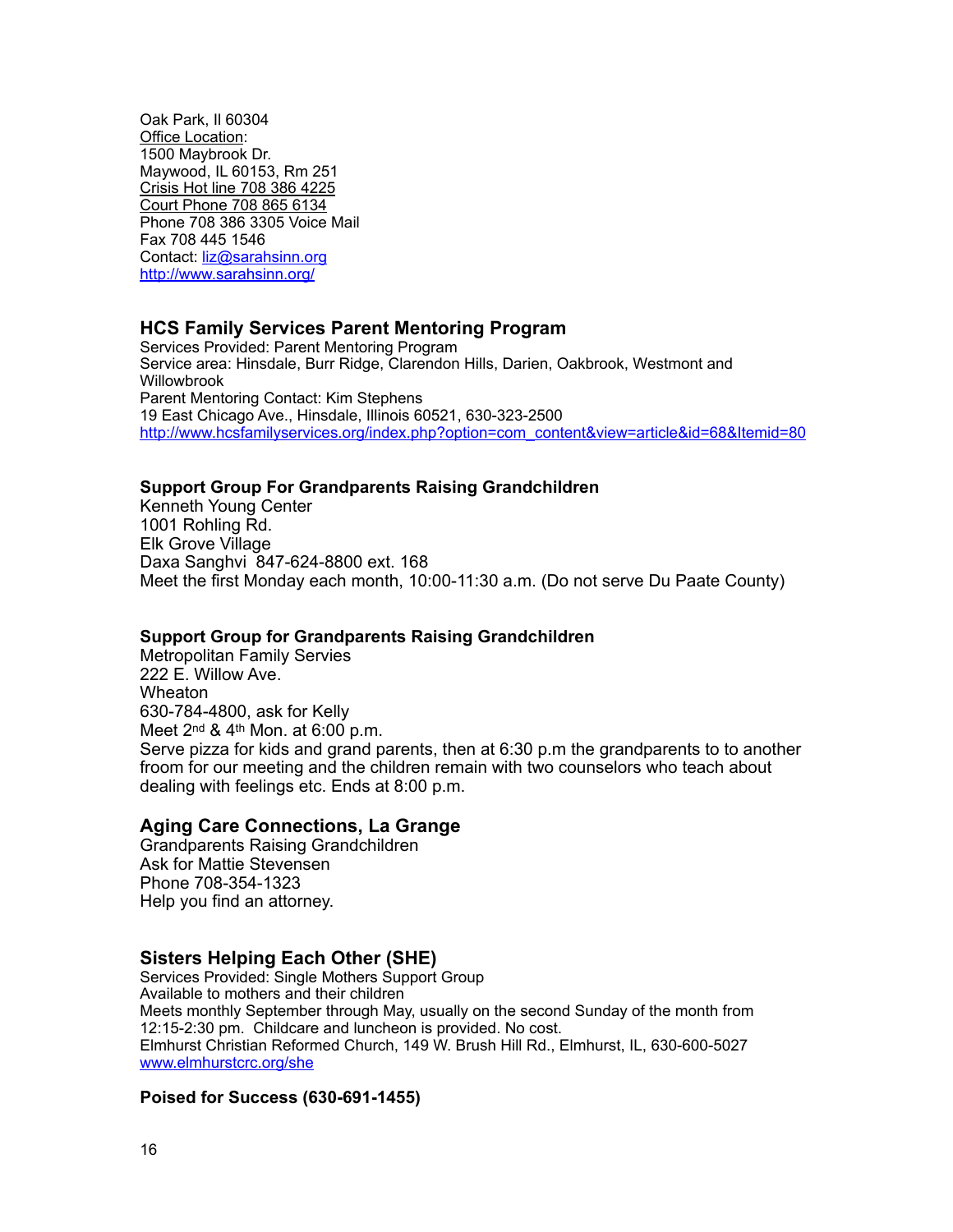Mission: provide career clothing for women-often single mothers- in economic harship and striving t improve their lives 312 S. Westmore Rd. Lombard, IL 60148 [info@poisedforsucess.org](mailto:info@poisedforsucess.org) www.poisedforsuccess.org

### <span id="page-16-0"></span>**Alcoholics Anonymous**

Services Provided: Support group for recovering alcoholics Service area: serves everyone Call find meeting locations near…

- Elmhurst: 630-833-7897
- Downers Grove: 630-887-8671
- Glen Ellyn: 630-653-6556
- Naperville: 630-355-2622
- Chicago: 312-346-1475
- Lombard: Fellowship Church, "12:30 Brunch" meetings, 1420 S. Meyers Rd., Lombard, meets Mon-Fri 12:30 pm

<http://www.aa.org/>

### <span id="page-16-1"></span>**Focus Ministries, Inc**

Services Provided: Domestic Violence Help and Support Group P. O. Box 2014, Elmhurst, IL 60126, 630-595-7023 Paula Silva [paula@focusministries1.org](mailto:paula@focusministries1.org) <http://focusministries1.org>

### <span id="page-16-2"></span>**Celebrate Recovery**

Services Provided: Drug and Alcohol Recovery West Suburban Community Church, 825 N. Van Auken, Elmhurst, IL 60126 Meets Monday nights at 7:00 p.m. in the sanctuary for large group, then splits to open discussion groups for men and women at 8:00 p.m. Contact Bruce [bruce@recoverychicago.com](mailto:bruce@recoverychicago.com) <http://www.recoverychicago.com/>

### <span id="page-16-3"></span>**REFERRAL SERVICES**

*The resouces listed will assess your current needs and refer you to other agencies that can help.*

### <span id="page-16-4"></span>**Elmhurst Walk-In Assistance Net Work**

Service area: Elmhurst (rent, car repairs, gas vouchers, grocery vouchers, shoe vouchers) St. Peter's United Church of Christ 125 W. Church St., Elmhurst, IL 60126, 630-782-6006, [ewim97@att.net](mailto:ewim97@att.net) www.ewanet.org Hours: Mon-Fri: 10 am-12 noon

### <span id="page-16-5"></span>**The Outreach House – Walk-In Ministry of Lombard & Villa Park**

Service area: Lombard & Villa Park 24 West Ash Street, Lombard, IL 60148, 630-693-0185 [www.theoutreachhouse.org/wim.html](http://www.theoutreachhouse.org/wim.html) Hours: Tue, Wed, Thurs 10am to 12pm (arrive prior to 11:30am)

### **Walk-In Ministry of Hope**

Service area: Downers Grove First Congregational Church 1047 Curtiss St, Downers Grove, IL 60515, 630-241-0187 <http://walkinministryofhope.org/> Hours: Mon, Wed, Fri: 10-11:45 am & Mon 6:30-8:15 pm 17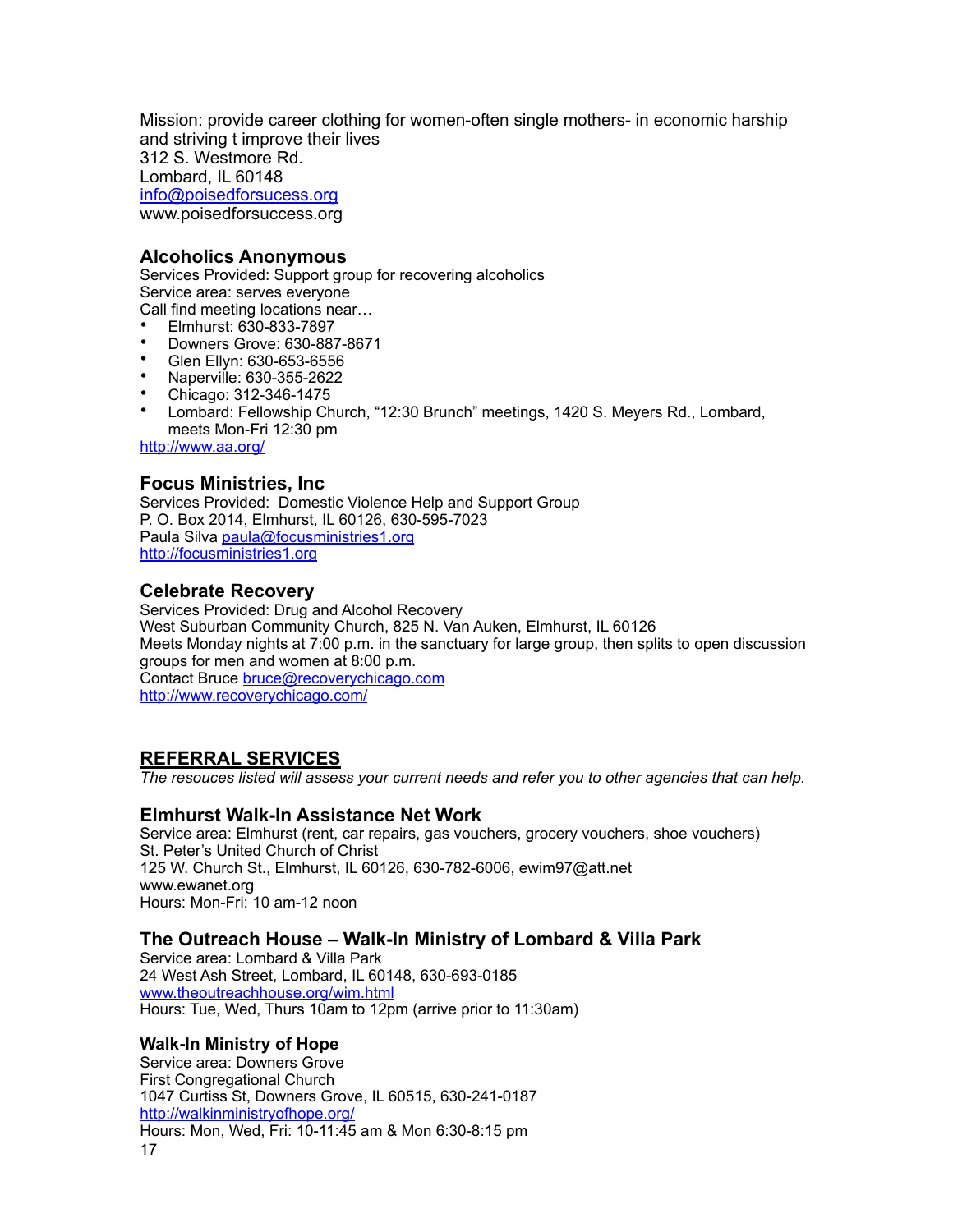### <span id="page-17-0"></span>**Glen Ellyn Walk-In Ministry**

Service area: Glen Ellyn First United Methodist, 424 Forest Ave, Glen Ellyn, IL 60137, 630-469-3510 <http://www.gefumc.org/missions/walk-in-ministry/> Hours: Mon-Fri: 10 am -12 noon

### **Du Page County Health Department**

111 E. Jackson St. Lombard, IL 60148 630-682-7400

### <span id="page-17-1"></span>**Elgin Community Crisis Center**

Services Provided: Referral services – domestic violence or financial issues Service area: Kane, Cook, serves everyone in cases of domestic violence P.O. Box 1390, Elgin, IL 60121 Crisis Line 847 697-2380 24 hours per day, 7 days per week, 365 days per year Business Line 847-742-4088 <http://www.crisiscenter.org/>

# <span id="page-17-2"></span>**Love Christian Clearing House**

Services provided: Referral services Service area: Addison, Darien, Lisle, Westmont, Bensenville, Downers Grove, Lombard, Willowbrook, Burr Ridge, Elmhurst, Oak Brook, Wood Dale, Clarendon Hills, Hinsdale, Oak Brook Terr., Woodridge, Itasca, Villa Park

P.O. Box 50, Clarendon Hills, IL 60514, 630-512-8665 Anne Marie Schuster, Executive Director, 630-512-8673, [amschuster@love-cc.org](mailto:amschuster@love-cc.org) <http://www.love-cc.org/> Hours: Mon, Tues, Wed: 9:30-11:30 am & 1:30-3:30 pm, Thur: 9:30-11:30 am

### <span id="page-17-3"></span>**Proviso/Leyden Council for Community Action (PLCCA)**

Services provided: Referral services, offers 30 plus assistance programs for children, adults and families. All programs are government funded.

Service area: Bellwood, Berkeley, Berwyn, Broadview, Brookfield, Cicero, Countryside, Elmwood Park, Forest Park, Forest View, Franklin Park, Harwood Heights, Hillside, Hodgkins, Indian Head Park, La Grange, La Grange Park, Lyons, Maywood, Mc Cook, Melrose Park, Norridge, NorthLake, North Riverside, Oak Park, River Forest, River Grove, Riverside, Rosemont, Schiller Park, Stickney, Stone Park, Summit, Westchester, Western Springs, Willow Springs 411 West Madison Street, PO Box 950, Maywood, IL 60153, 708-450-3500 http://plcca.homestead.com

### <span id="page-17-4"></span>**Sarah's Inn**

Services provided: referral service for women in a domestic violence situations Service area: Chicago's West Side neighborhoods and Western suburbs in cook county 24-hour crisis line at [708-386-4225](tel:+17083864225) (call to talk to someone right away at any time) Text to **708-792-3120** (will respond within 24 hours) <http://www.sarahsinn.org/>

### <span id="page-17-5"></span>**Saret Charitable Fund**

Services provided: referrals to other aid programs: Food, Shelter, Autos Helps: victims of domestic violence, single parents, people with injuries/disabilities, the homeless Service area: Westen suburbs of Chicago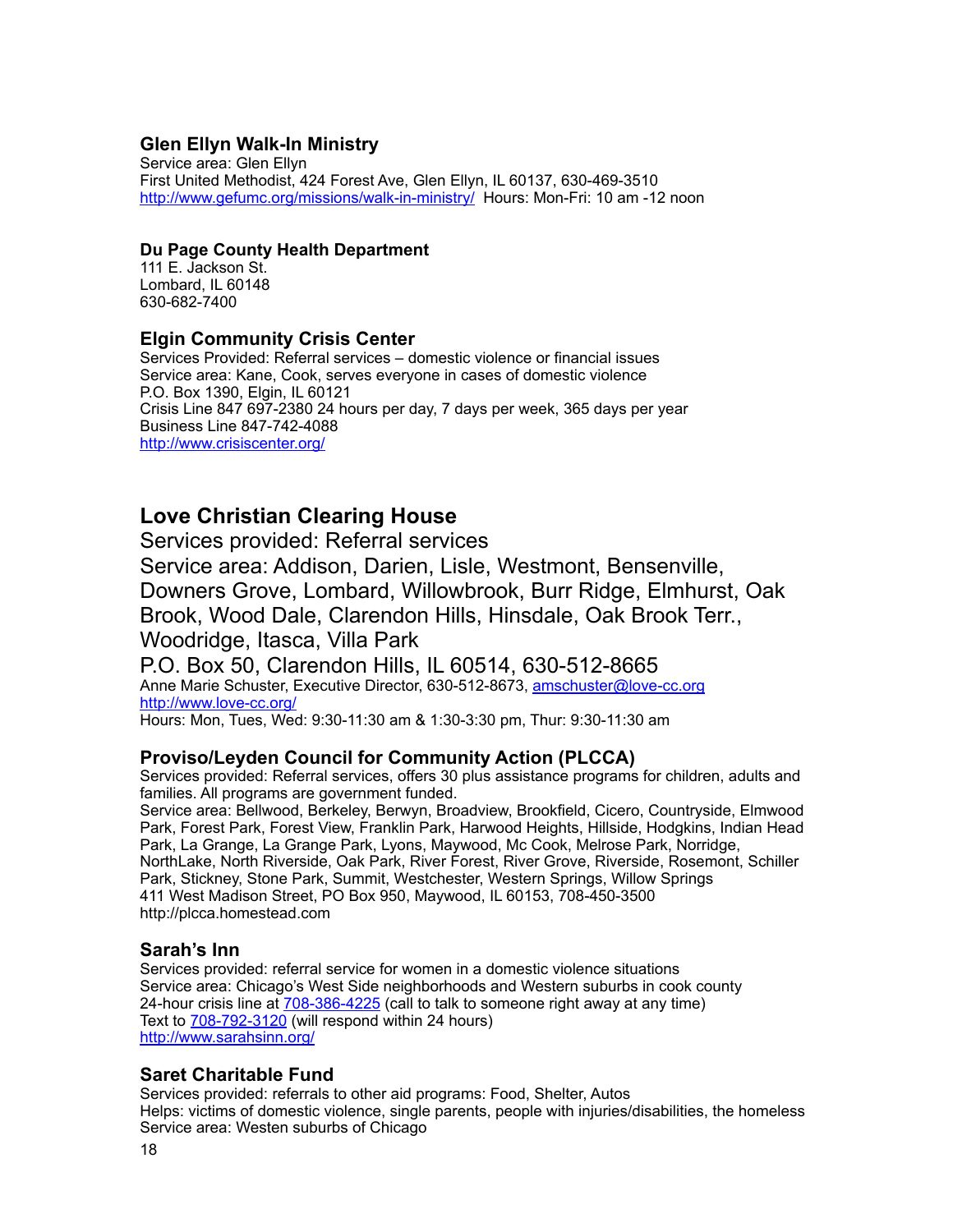P.O. Box 3440, Glen Ellyn, IL 60138 Contact Chana at 630-842-8876, [chanabern@aol.com](mailto:chanabern@aol.com) <https://www.facebook.com/SaretCharitableFund/info>

### <span id="page-18-0"></span>**Open Door Program**

Services provided: emergency financial assistence for medication, housing, transportation, food and clothing. Referrals for other supportive programs such as childcare, education, employment training and services provided by other state agencies and community-based organizations Service area: All of Illinois (see link for locations beyond Chicago and DuPage) *Chicago*: 743 N Pulaski Rd, Chicago, IL 60624, 773-638-3070 *DuPage County:* 146 W. Roosevelt Rd., Villa Park, IL 60181, 630-530-8255 <http://www.dhs.state.il.us/OneNetLibrary/27897/documents/Brochures/4031.pdf>

### **Possible Job**

**Precision Dialogue Direct, an RR Donnelley company**  5501 W. Grand Ave. Chicago,Il 60639 773-745-7948 Plant Manager: Maria Camacho

### <span id="page-18-1"></span>**PARENTING AND CHILDREN**

*The resouces listed provide pregnancy support, help for moms and new babies, childcare, youth programs, holiday programs and/or parenting classes.* 

#### **Single Parenting, or Divorce Care or Caring For Kids (Builds Trust, Deals with Anger, Sad Feelings)**

Wheaton Bible Church, Sept. 12-Dec. 12 Begins with dinner in the Fellowship Center Time: 6:00-8:00 p.m. Main Level 27W500 North Ave. West Chicago, IL 6015 Coordinator: Nancy Swider, 630-876-6639 [nswider@wheatonbible.org](mailto:nswider@wheatonbible.org)

#### **Lydia House: Wheaton 773-653-2200**

Provides Safe families care Foster Care

### <span id="page-18-2"></span>**Illinois Department of Human Services**

Services provided: pregnancy and new mom support, early intervation, childcare, parenting classes Service area: All of Illinois

*Women Infants Children (WIC):* Food assistance program for Women, Infants, and Children under 5. [www.dhs.state.il.us/page.aspx?item=30513](http://www.dhs.state.il.us/page.aspx?item=30513)

DuPage County WIC locations (also located in other counties of Illinois – see website)

- 1111 West Lake Street, Addison, IL 60101
- 1111 Jackson Street, Lombard, IL 60148<br>• 111 North County Farm Boad, Whoaten
- 111 North County Farm Road, Wheaton, IL 60187<br>• 122 North Cass Avenue Westment, IL 60559
- 422 North Cass Avenue, Westmont, IL 60559
- 245 West Roosevelt Road, West Chicago, IL 60185
- Phone for all DuPage locations: 630-682-7400
- *Parents Care and Share*: works to strengthen the parent/child relationship, promotes positive parenting. Includes support groups. Contact Children's Home and Aid Society of Illinois at 125 South Wacker Drive, 14th Floor, Chicago, IL 60606, 312-424-0200 [http://](http://www.childrenshomeandaid.org/Page.aspx?&pid=413&srcid=355) [www.childrenshomeandaid.org/Page.aspx?&pid=413&srcid=355](http://www.childrenshomeandaid.org/Page.aspx?&pid=413&srcid=355)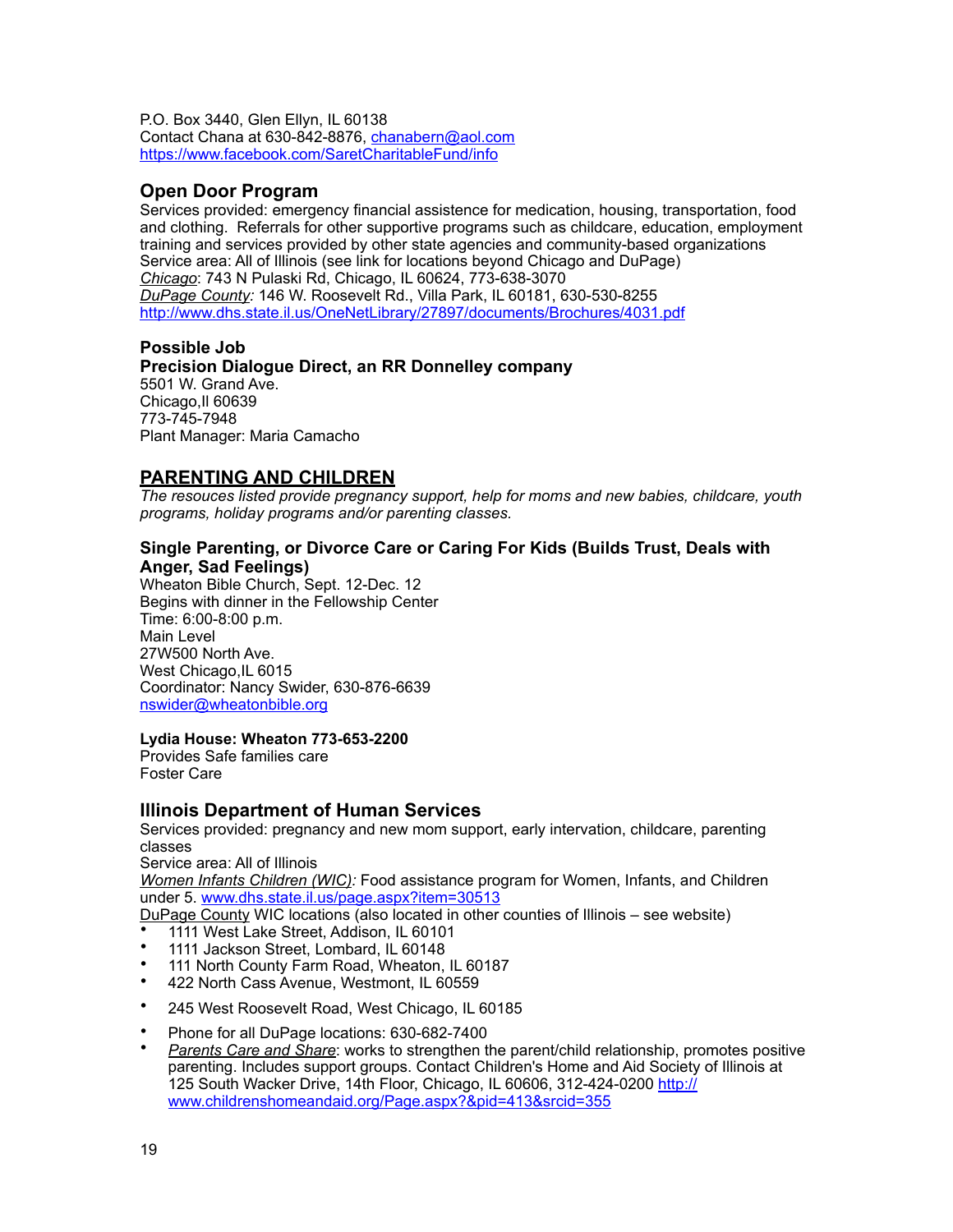- *Early Intervention*: Helps children between the ages of 0 to 3 with disabilities or delays DuPage County Early Intervention location (also located in other counties of Illinois – see website): PACT, Inc., 750 Warrenville Road, Suite 300, Lisle, IL 60532, 630-493-0400
- *Child Care Assistence Program (CCAP)*: helps low-income, working families with access to quality, affordable child care. Families are required to cost-share on a sliding scale.
- In DuPage and Kane Counties, contact:
- YWCA Child Care Resource and Referral Service—Patterson and McDaniel Family Center, 55 E North Ave., Glendale Heights, IL 60139, [childcare@ywcachicago.org](mailto:childcare@ywcachicago.org), 630-790-3030 (Also other locations in Illinois – see website)

### **Caring Net Work**

Main Administration Number 630-455-0300 Services Provided: Pregnancy and new mom support Service area: serves everyone; all offices located in DuPage County 515 Ogden Avenue, Suite 200, Downers Grove, IL 60515, 630-493-1340 132 W. Irving Park Road, Wood Dale, IL 60191, 630-741-0118 1200 Roosevelt Road, Suite 101, Glen Ellyn, IL 60137, 630-599-0040 580 N. Michigan St. Elmhurst, IL 60126 <http://www.carenetdupage.com>

#### **Ave. Women's Pregnancy Center Pregancy tests, options information & Consultations**

1200 Roosevelt Rd. Suite 101 Glen Ellyn, IL Darien, Naperville,, West Chicago, Wood Dale, Lombard Phone: 630-455-0300 or Text avenuewomencenter.com wwwavenuewomenscenter.com

### **Pregancy Support Services @ECFA**

Services provided: maternity and baby items for clients Service Area: 30 miles radius from office in Wheaton Krista Raatjes & Bethany Bacon Free Counseling for pregnant women/families, parenting education and support, adoption planning and support Evangelical Cild and Family Agency 1530 N Main St. Wheaton, Il 60187 630-653-6400 [pss@evancfa.org](mailto:pss@evancfa.org) [www.pregsupport.org](http://www.pregsupport.org)

### <span id="page-19-0"></span>**Lutheran Social Services of Illinois**

Services provided: Single Parent Program, adoption/pregnancy support, youth residential programs

*The Single Parent Program* (for residents of Knox, Peoria, Tazewell, Warren and Woodford Counties who are separated, divorced, widowed or have never been married) helps single parents become self-sufficient and cope with the demands of parenting. Call 630-993-0100. *Pregnancy Counseling Services*: (services available statewide) assist birth parents who are facing an unplanned pregnancy and desire help in deciding whether to parent or make an adoption plan. Call 888-671-0300

*Birth Mothers Support Group* provides emotional support for birth mothers who make or have made an adoption plan for their child. Contact Mary Wake at 309/671-0300, ext. 285 or [Mary.Wake@LSSI.org](mailto:Mary.Wake@lssi.org)

*Youth Services* residental treatment for youth on probation, inpatient substance abuse treatment, supervised housing for adolescents between 18 and 21. Call 815-284-7796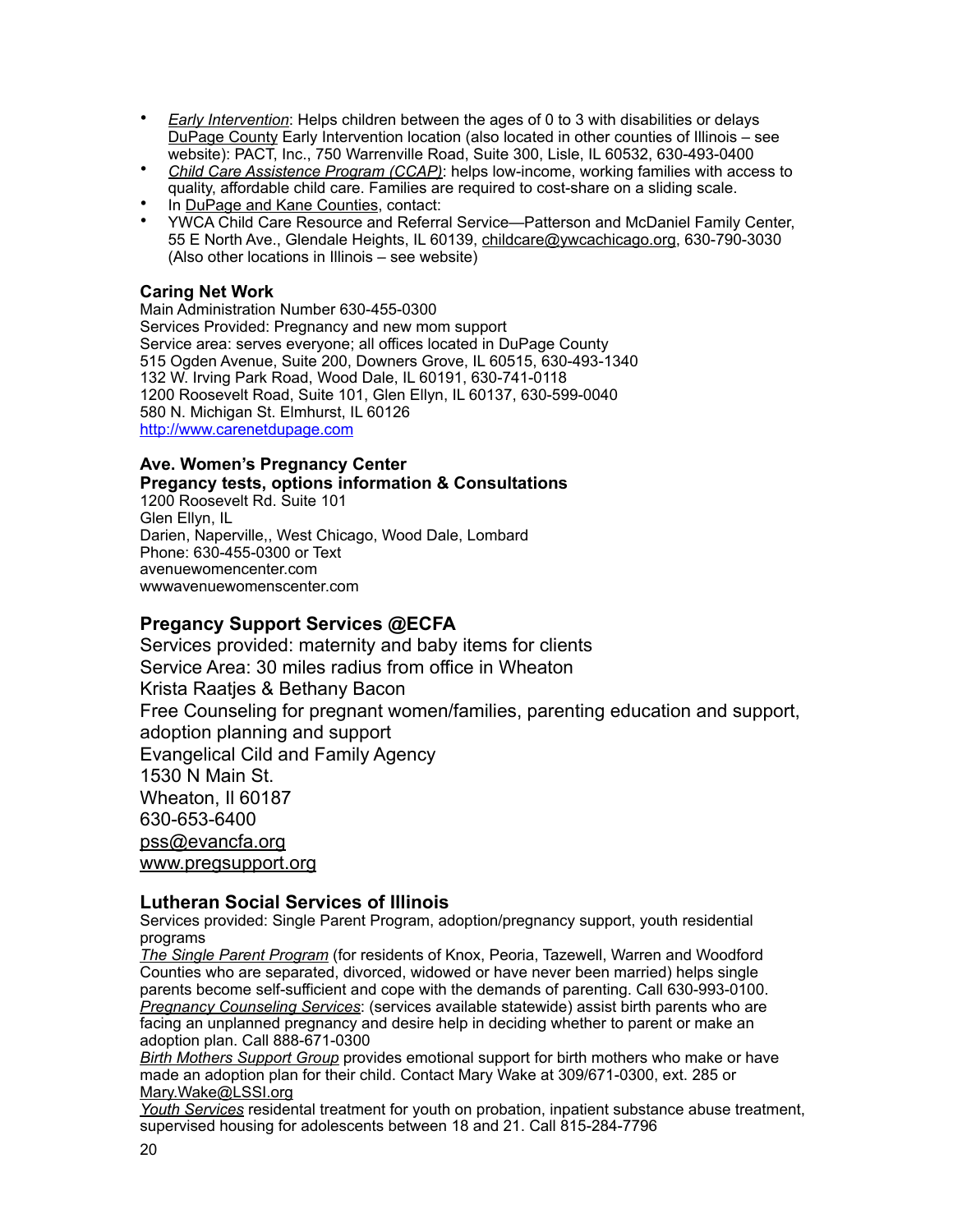<http://www.lssi.org/>

#### <span id="page-20-0"></span>**Teen Parent Connection**

Services provided: support for teen mothers Service area: DuPage County 739 Roosevelt Rd. Building 8, Glen Ellyn, IL 60137, 630-790-8433 Courtney Smek, Group Supervisor Services, 630-790-8433 x307 <http://teenparentconnection.org/>

#### **Caris**

312-229-5700 [www.caris.org](http://www.caris.org) Free pregnancy tests, ultrasounds, counseling

#### **PHD**

847-3594919 [www.sphd.org](http://www.sphd.org) Free classes free group sessions, baby closet Serves pregant women, moms and families under three

#### **Du Page-Family Focus**

Provides education matrials for child and prenatal developmnt, provide activities for mothers and babies in addition to Doula services for first or second time mothers. Provides services for mothers under the age of 25. Provides home visiting, addresses critical years of social , emotion, and cognitive development with the parents in the home. Keep track of progress along dvelopmental domans to ensure that children are meeting critical developmenta milestones.

[www.family-focus.org](http://www.family-focus.org)

<https://ww.facebook.com/familyfocusdupageelgin/> <http://www.family-focus.org/centers/dupage/> Phone:630-521-8809

#### **St. Mary's Services**

847-8708181 (Arlington Heights) [www.smaryservices.com](http://www.smaryservices.com) Counseling, services offered to first time mos who have given birth intwo months and or at risk moms who have experienced abuse Services provided until the child turns 5 years. Bilingual services

#### **Housing Services for Young Moms**

The Harbour 847-297-8541 (Northwest suburbs) www,the harbour.org Emergency & transitional housing Provides housing for young moms who are pregnant or parenting

#### **Child Care:: Child Time**

127 East St. Charles Villa Park, IL 630-834-5625 wwwchildtime.com

#### **Jubilee Village**

630-682-1910 373 S. Schmale Rd. Carol Stream, Il 60188 Fill out application on line at [www.outreachcommunity](http://www.outreachcommunity) ministries Transitional living facility for young mothers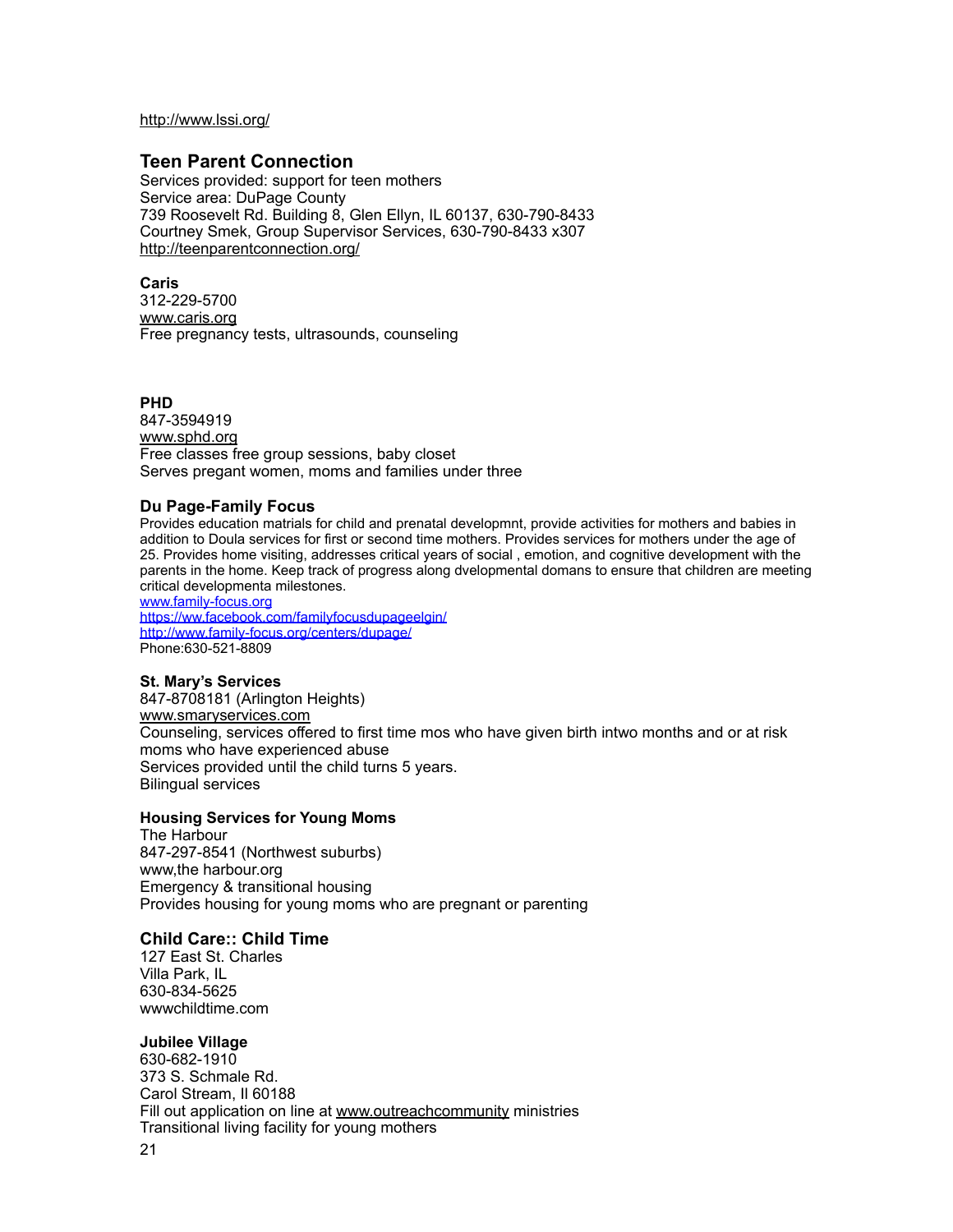Accepts girls ages 18-24 who are single, pregnant or alreading taking care of one child and are homeless or at risk of homeless

#### **Resources for Teens**

Shelter, Inc. 847-255-8060 (Northwest Suburbs) Provides emergence shelter for boys and girls between the ages of 11-17 Transitional Housing Program

#### **Teen Living Programs**

886-803-8336 ext 10 Bronzeville Youth Shelter 180 N. Michigan #1900, Chicago, IL 60601, Call : 312-568-5700

#### **The Night Ministy**

Open Door Shelter 773-506-3120 (Chicago) http"//www.the night ministry.org/ The crib (overnight youth shelter Interim housing program 120 days, 18-24 year olds

#### **Community Nurse Health Center**

Medical Center 110 Calendar Ave. La Grange, IL 60525 708-352-0081

#### [www.communitynurse.org](http://www.communitynurse.org)

Pediatricas and Aolescent care: Comrehesnsive preventive cre Acute Visits Immunications and school physicals Healthy eduction and counseling Adult Care and senior patients include: Comprehensive preventive care Acute Visits Cronic disease management Cancer scfeenings Access to low cost prescription education Dental Services Mental illnesses Substance abuse Domestic violence

#### **Literacy Resources & Education**

P.O. Box 6792 Villa Park, IL 60181 [readers.ignite@yahoo.com](mailto:readers.ignite@yahoo.com) www.readers ignite.org

#### <span id="page-21-0"></span>**Catholic Charities – Diocese of Joliet**

Services Provided: new mom support, school supplies, holiday programs, parenting classes Service area: DuPage, Will, Grundy, Kendall, Kankakee, Ford, Iroquois Counties *Baby Items*: 26 West St. Charles Road, Lombard, IL 60148, 630-495-8008 Providing diapers, sleepwear, undergarments, and other items if available. Vouchers and referrals to other agencies that can help are also available. *Holiday Outreach Program*: 26 West St. Charles Road, Lombard, IL 60148, 630-495-8008 This program provides holiday gifts and gift certificates for food to local families who are already clients of Catholic Charities. The program runs from October 1st through the winter months. 22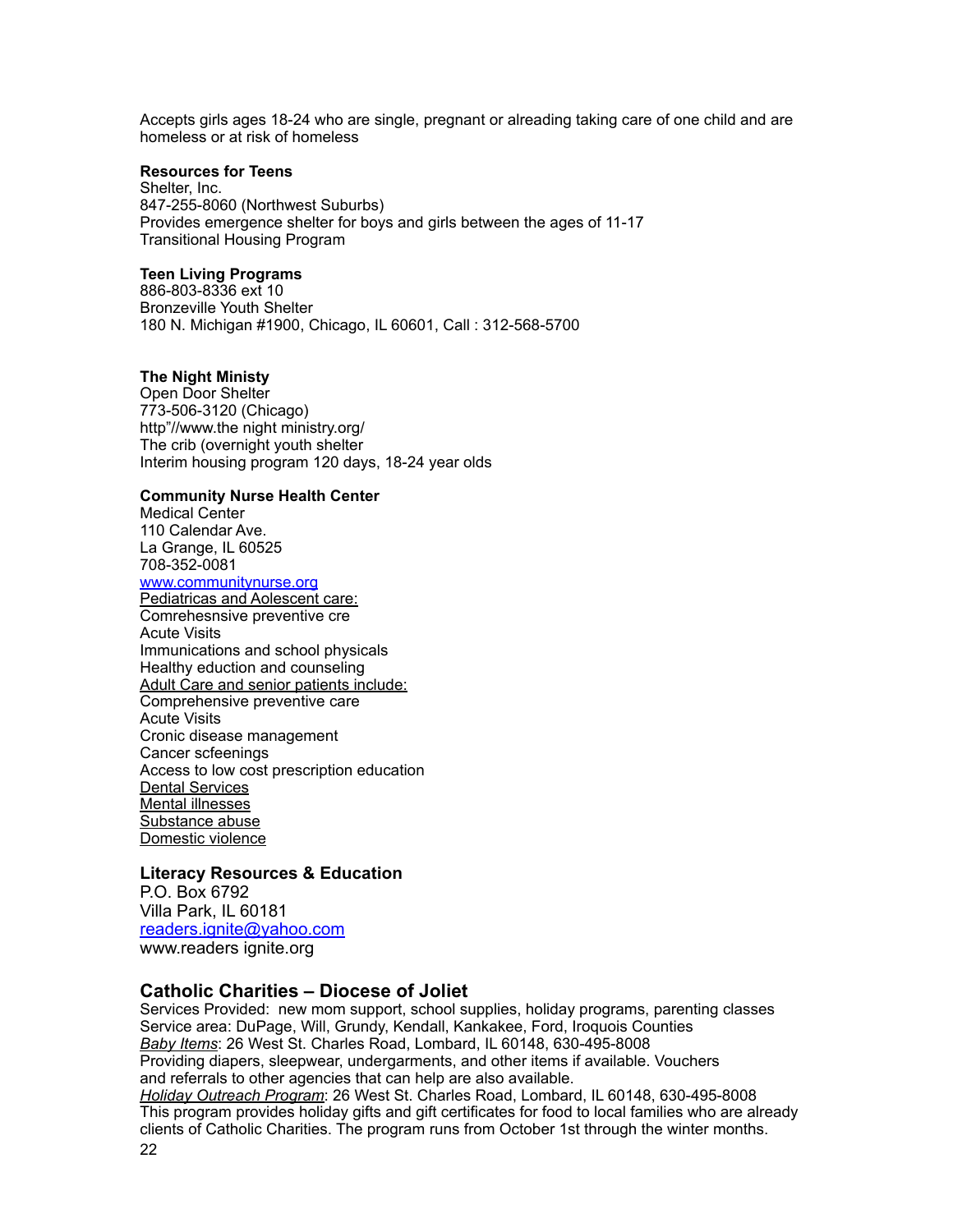*Parenting Classes*: 26 West St. Charles Road, Lombard, IL 60148, 630-495-8008. Different classes offered for a nominal fee based on your needs. *School Supplies:* Catholic Charities Back to School Fair at DuPage County Fairgrounds, Wheaton, IL 630-495-8008. Held every August. <http://www.cc-doj.org/>

### <span id="page-22-0"></span>**Outreach Community Shelter**

Services provided: youth services Service area: DuPage County Shelter for ages 17-20 yrs, for youth and homeless teen moms 122 West Liberty Dr, Wheaton, 630-682-1910 <http://www.outreachcommunityministries.com>

### **Metropolitan Family Services**

Services provided: child and youth programs, childcare Service area: Chicago, DuPage County, Evanston/ Skokie and the southwest suburbs *The Children's Center*: half and full day childcare in the Chicago Lawn, West Englewood, Belmont Cragin and Portage Park communities.

*Youth Center*: after-school and summer youth development and violence prevention programs to youth ages 6 to 17.

312-986-4000

<http://www.metrofamily.org/programs-and-services/Education/default.aspx>

### <span id="page-22-1"></span>**PACT, Inc. – Child & Family Connections**

Services provided: early intervention for concerns about child development Service Area: DuPage County (but also provided in cook at other locations) 750 Warrenville Rd., Suite 300, Lisle, IL 60532, 630-960-9700 [http://www.pactinc.net/child\\_and\\_family\\_connections.php](http://www.pactinc.net/child_and_family_connections.php)

### <span id="page-22-2"></span>**Pillars**

Services provided: childcare and headstart

Service area: West and Southwest Suburban Cook County, Eastern DuPage County and Chicago *Child and Family Development Center (CFDC)*: offers Head Start, Early Head Start and high quality childcare for low-income and working poor families. 708-995-3570

<http://www.pillarscommunity.org/services/ChildandFamilyDevelopmentCenter.asp>

### <span id="page-22-3"></span>**YWCA Child Care Assitence Program**

Services provided: childcare – cost based on income, helps income-eligible families pay for child care while they work or go to school Service area: DuPage and Kane counties 630-790-3030 [http://www.ywcachicago.org/site/c.fmJWKcOZJkI6G/b.8243035/k.1BCB/](http://www.ywcachicago.org/site/c.fmJWKcOZJkI6G/b.8243035/k.1BCB/Child_Care_Assistance_Program.htm) [Child\\_Care\\_Assistance\\_Program.htm](http://www.ywcachicago.org/site/c.fmJWKcOZJkI6G/b.8243035/k.1BCB/Child_Care_Assistance_Program.htm)

### <span id="page-22-4"></span>**Evangelical Child and Family Agency**

Services Proviced: short term hosting of children: secure, temporary home for children with a volunteer family, also provide support and resources to help parents overcome their current situation. Safe Families is a voluntary program in which parents maintain full custody. There is no charge for this service, and volunteers are not compensated financially for their participation. Service area: DuPage County (but also provided in cook at other locations) 630-653-6400

<http://www.evancfa.org/Services/safeFamilies.htm>

### <span id="page-22-5"></span>**Hamdard Center**

Services provided: youth program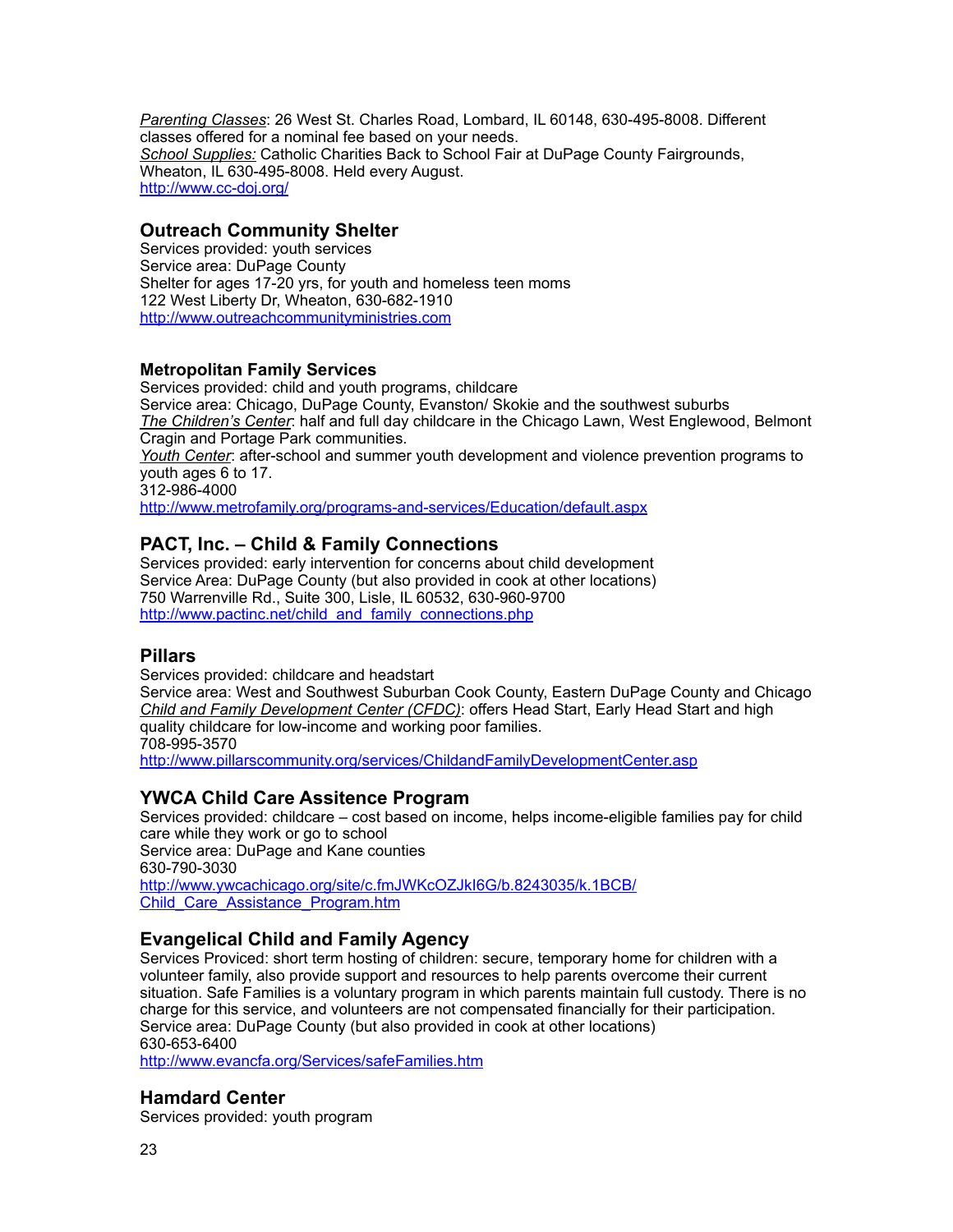Service area: South Asian, Middle Eastern, and Bosnian Communities in Illinois. *Youth Program*: serves children ages 6-12, the majority of whom are bi-lingual in Spanish. The program includes a recreational summer day camp and an after-school enrichment program. 228 E. Lake Street, Addison 630-835-1430 1542 W. Devon Avenue, Chicago 773-465-4600 Toll-Free Crisis Line: 866-305-3933 <http://www.hamdardcenter.org/>

#### **Salvation Army – Oakbrook Terrace**

Services provided: Youth program Service area: DuPage County 1 S. 415 Summit, Oakbrook Terrace, IL 60181-3906 Contact: Jackie Mead, 630-629-3044 <http://www.usc.salvationarmy.org/oakbrook>

### <span id="page-23-0"></span>**Wayside Urban Youth Ministry**

Services provided: youth program Service area: Aurora Christian ministry dedicated to empowering "at-risk" inner city youth, ages 6-10 215 E. New York St., Aurora, IL Phil Wood, Director, 630-723-3408, [pwood@waysidecross.org](mailto:ewood@waysidecross.org) <http://www.waysidecross.org/youth/index.php>

### <span id="page-23-1"></span>**York Township**

Services provided: youth program Service area: York Township (most of Elmhurst, Villa Park and Lombard, all of Oakbrook Terrace and Oak Brook, as well as portions of Glen Ellyn, Westmont and Hinsdale) Joseph A. Dragovich, Youth Advisory Board Chairperson 1502 South Meyers Road, Lombard, IL 60148, 630-620-2400 <http://www.yorktwsp.com>

#### <span id="page-23-2"></span>**HCS Family Services**

Services Provided: holiday assistence Service area: Hinsdale, Burr Ridge, Clarendon Hills, Darien, Oakbrook, Westmont and Willowbrook HCS Family Services will provide holiday assistance to over 1,000 families. Applicants must be currently registered with HCS and bring a photo ID to apply. 19 E. Chicago Avenue, Hinsdale, Illinois 60521, (630) 323-2500 <http://www.hcsfamilyservices.org>

### <span id="page-23-3"></span>**HCS Family Services Parent Mentoring Program**

Services Provided: Parent Mentoring Program Service area: Hinsdale, Burr Ridge, Clarendon Hills, Darien, Oakbrook, Westmont and **Willowbrook** Parent Mentoring Contact: Kim Stephens 19 East Chicago Ave., Hinsdale, Illinois 60521, (630) 323-2500 [http://www.hcsfamilyservices.org/index.php?option=com\\_content&view=article&id=68&Itemid=80](http://www.hcsfamilyservices.org/index.php?option=com_content&view=article&id=68&Itemid=80)

#### **Are You a Grandparent Raising a Grandchild? Support Groups**

They provide counseling, education, resources, occasional emergency financial funds. Office: 111 W. Harris Ave., La Grange, IL 60525 Call Mattie: 708-603-2331 or 708-354-1323 E m**ail [infor@agingcareconnections.org](mailto:infor@agingcareconnections.org)** [www.agingcareconnections.org](http://www.agingcareconnections.org)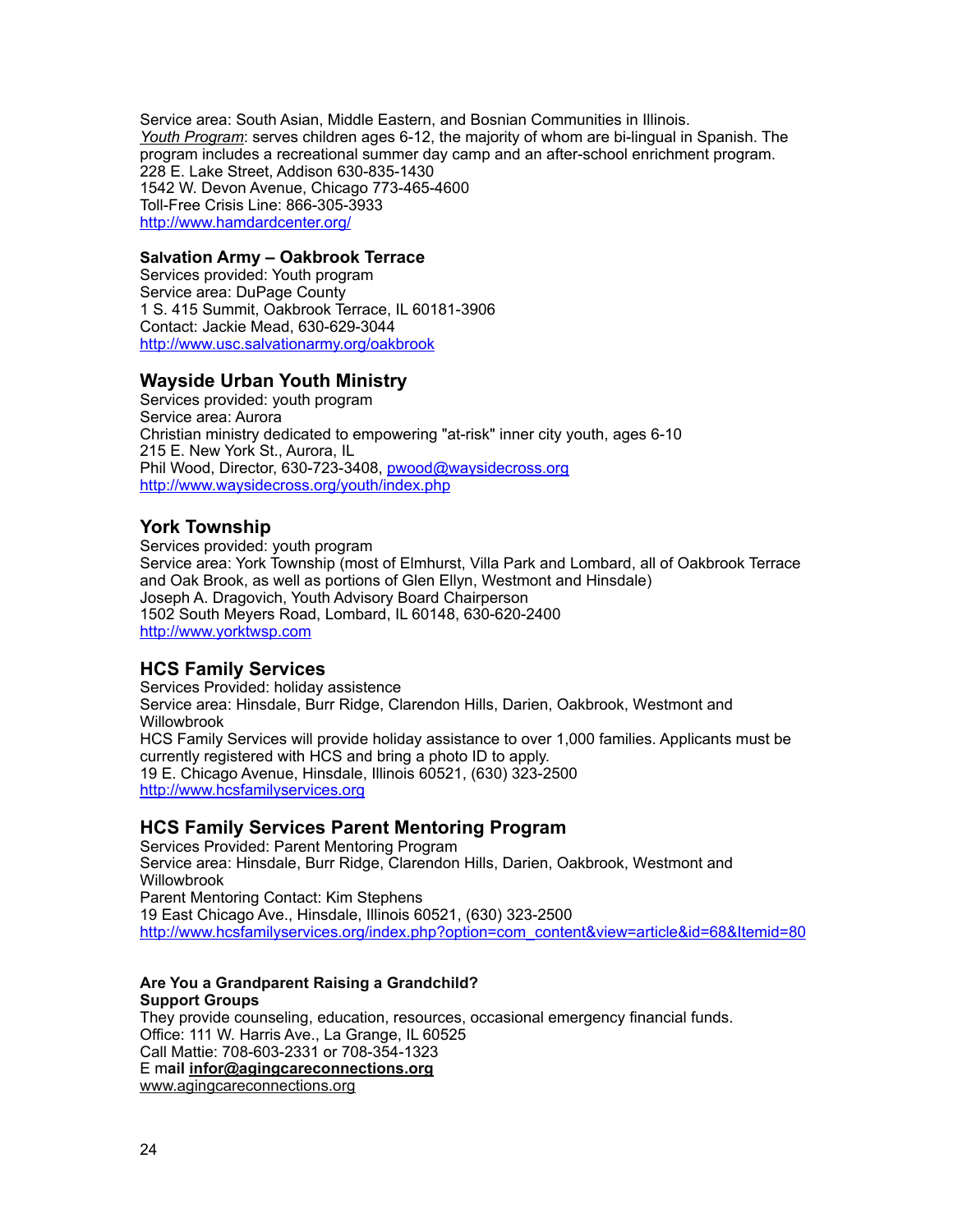### <span id="page-24-0"></span>**HOUSING**

*The resouces listed below provide either laundry, furniture, rent/mortgage assistance, utilities financial assistence, daytime shelter,shelter/emergency housing, transitional housing or permanent housing.* 

### <span id="page-24-1"></span>**Du Page Housing Authority (Section 8)**

Services provided: rent/mortgage assistence Service area: DuPage County Provides rental assistance vouchers through a program funded by the U.S. Department of Housing and Urban Development 630-690-3555 <http://www.dupagehousing.org>

### **Outreach Community Center**

345 S. President Carol Stream, Il 60188 Phone:630-260 7600 Housing Counseling Legal maters Child care needs Emergency food Employment and job training Referrals for community services Navigating government services such as public aid and social security

### <span id="page-24-2"></span>**Salvation Army – Oakbrook Terrace**

Services provided: rent/mortgage assistence Service area: DuPage County 1 S. 415 Summit, Oakbrook Terrace, IL 60181-3906 630-629-3044 Contact: Jackie Mead <http://www.usc.salvationarmy.org/oakbrook>

### <span id="page-24-3"></span>**Catholic Charities – Diocese of Joliet**

Services Provided: furniture, rent/mortgage assitence, utilities financial assistence, shelters, transitional housing, and permanent housing Service area: DuPage, Will, Grundy, Kendall, Kankakee, Ford, Iroquois Counties *DuPage Contact*: 26 West St. Charles Road, Lombard, IL 60148, 630-495-8008 (for all services below)

*Furniture*: provide vouchers to St. Vincent DePaul for furniture.

*Utilities Assistence*: Providing financial assistance for utility assistance

*Rent/Mortgage Assistence*: Providing vouchers for rent and mortgage assistance.

*Hope House Shelter*: 24-hour assistance at 800-941-8681. Providing 24-hour year round shelter to individuals and families who are homeless often due to job loss, divorce or depleted savings. *Shelter Referrals*: Providing basic needs support and referral to homeless shelters and other homeless service providers.

*Transitional Housing*: Providing housing, supportive services and structured programming to homeless families while they work toward securing permanent housing. Clients pay 30% of income toward rent.

*SHIFT Program (Supportive Housing Initiative for Families in Transition)*: Providing housing and supportive services for homeless families with multiple and complex needs that often include mental illness, substance abuse or emotional/behavioral impairments that limit their ability to live independently. Clients pay 30% of income toward rent.

*Permanent Housing*: Providing housing and supportive services for homeless families with children in which one or more family members experiences mental illness, substance abuse or 25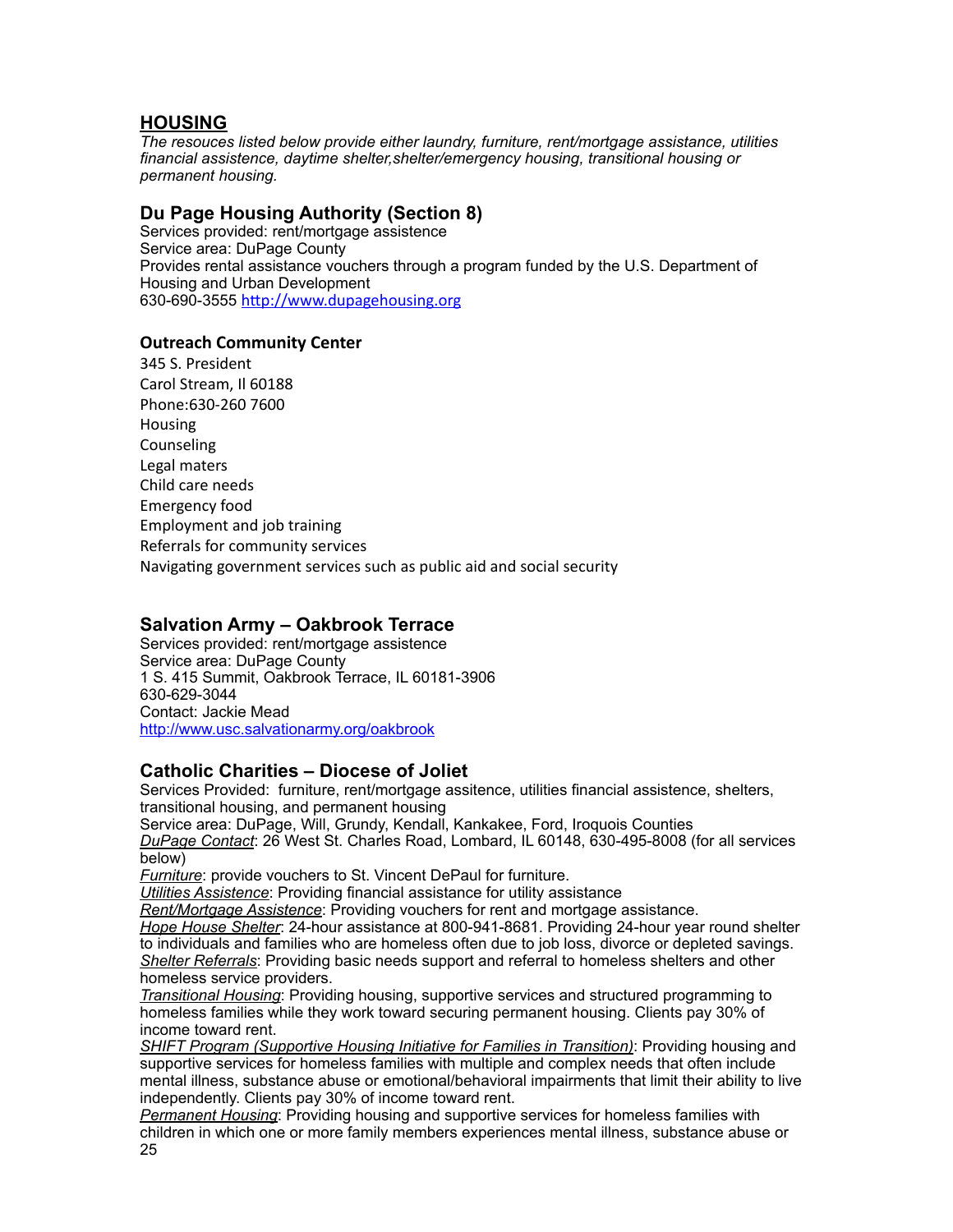emotional/behavioral impairments that limit their ability to live independently. Families live in scattered site apartments throughout DuPage County. Clients pay 30% of income toward rent. <http://www.cc-doj.org/>

### **CHAD (Community Housing Advocacy and Development)**

531 East Roosevelt Rd. Suite 200 Wheaton, IL 60187 Phone: 630-456-4452 info@chadhousing.org www.chadhousing.org

### <span id="page-25-0"></span>**Open Door Program**

Services provided: immediate access to State of Illinois Dept of Human Services, emergency financial assistence for medication, housing, transportation, food and clothing. Referrals for other supportive programs such as childcare, education, employment training and services provided by other state agencies and community-based organizations Service area: All of Illinois (see link for locations beyond Chicago and DuPage) *Chicago*: 743 N Pulaski Rd, Chicago, IL 60624, 773-638-3070 *DuPage County:* 146 W. Roosevelt Rd., Villa Park, IL 60181, 630-530-8255 <http://www.dhs.state.il.us/OneNetLibrary/27897/documents/Brochures/4031.pdf>

### <span id="page-25-1"></span>**DuPage County Human Services**

Services Provided: Rent/mortgage assitence Service area: DuPage County 421 N. County Farm Rd., Wheaton, IL 60187, 630-407-6500 Income eligible households may receive limited financial assistance with their rent or mortgage. [http://www.co.dupage.il.us/Community\\_Services/Client\\_Services/1775/](http://www.co.dupage.il.us/Community_Services/Client_Services/1775/)

### **Family Shelter Service**

Domestic Violence (630-469-5650) 730 Main St., Downers Grove, IL

#### **Family Shelter Service (Healing from Domestic Abuse)**

Emergency Shelter (Safe Haven 24/7 support, encouragement and assistance, regardless of age, race, gender or ability.) Services: Walk in Services Welcome Group One on one Sessions Domestic Violence Education Group Individual and Family Support Groups 605 E. Roosevelt Rd. Wheaton, IL 60187 [www.familyshelterservice.org](http://www.familyshelterservice.org) Hotline 630-469-5650

### <span id="page-25-2"></span>**Illinois LIHEAP (Low Income Home Energy Assistance Program)**

Services Provided: Utilities financial support based on income Service area: All of Illinois DuPage Contact: DuPage County Department of Human Services 421 North County Farm Road, Wheaton, Illinois 60187-3978, 630-407-6500 Hours of Operation: 8 a.m. - 4:30 p.m. <http://www.ildceo.net/dceo/Bureaus/Energy+Assistance/Community+Action+Agencies/default.htm>

#### **Wheaton Youth Outreach**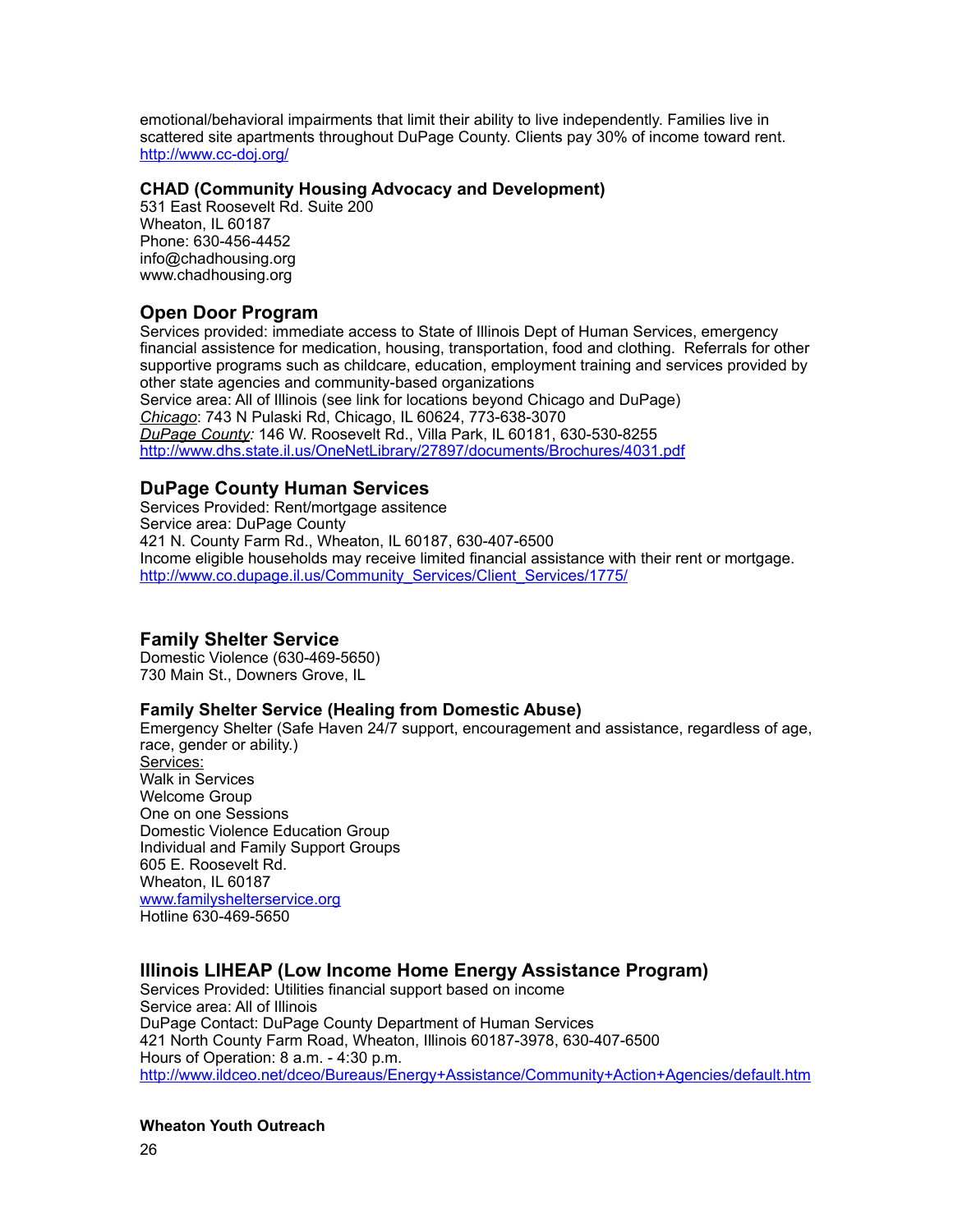Services Provided: Mentoring, Case management, Counseling, Transitional Housing for Young Women Sandy Oyler, 122 West Liberty Dr., Wheaton, IL 60187http:/outreachcommunityministries.org

### <span id="page-26-0"></span>**Illinois Department of Human Services**

Services provided: rent/mortgage assistence, transitional housing Service area: All of Illinois *Transitional Housing*: Referral service to find approved shelters and transitional housing [http://](http://www.dhs.state.il.us/page.aspx?item=30362) [www.dhs.state.il.us/page.aspx?item=30362](http://www.dhs.state.il.us/page.aspx?item=30362) *Rent/Mortgage Assistence*: Homeless prevention program [http://www.dhs.state.il.us/page.aspx?](http://www.dhs.state.il.us/page.aspx?item=30360) [item=30360](http://www.dhs.state.il.us/page.aspx?item=30360) (refer to DuPage County Human services for DuPage county – see the website for other locations in Illinois)

### **Guardian Angel Community Services**

Housing: Ask for Suzy's Services, Joliet For Victims of Domestic Violence A safe place for two yeards to build independent, violence-free live after receiving emergency shelter and community-based services. Contact person: Nye Program Coordinator (815-729-0930 ext 1451 jnye@gacprograms.org

### <span id="page-26-1"></span>**Lazarus House**

Services Provided: Assist with rent, energy bills, emergency shelter, transitional housing Service area: Kane County *Financial Assistence* provides rent, mortgage and utility assistance to qualifying households. Outreach staff available 9 am-8 pm Mon, 9 am-5 pm Tue, Thur & Fri, and 9 am-1 pm Sat. Advance appointments **are required** and may be made by calling 630-587-5872. *Emergency Shelter* open 365 days a year. Contact 24/7 at 630-587-2144 *Center for Transitional Living* in the Tri-Cities and western rural Kane County area (630) 485-5143 214 Walnut Street, St. Charles, IL 60174 [info@lazarushouseonline.com](mailto:info@lazarushouseonline.com) <http://www.lazarushouseonline.com>

#### **Home of the Sparow Women's Shelter, Transitional Housing**

Services Provided: housing and supportive services to homeless and low-income women who want to improve their lives and become self-sufficient. Core features: safe housing, education, life skills, training 4209 W. Shamrock Ln Unit B Mc Henry, IL50050 Palentine, IL Phone: 815-271-5444 Shelters in Crystal Lake, Mc Henry, Palentine info@homeofthesparrow.org

#### <span id="page-26-2"></span>**Salvation Army – Kane County**

Services Provided: rent assistence, utilities assistence Service area: Kane County 316 Douglas Avenue, Elgin, IL Main number: 847-741-2304 847-428-5138 (rent assistance) 630-377-2769 (food, utilities, health services) <http://www.salvationarmyusa.org>

#### <span id="page-26-3"></span>**Saret Charitable Fund**

Services provided: rent and mortgage assistence, utilities assistence Service area: western suburbs of Chicago Helps: victims of domestic violence, single parents, people with recent injuries or disabilities, and the homeless P.O. Box 3440, Glen Ellyn, IL 60138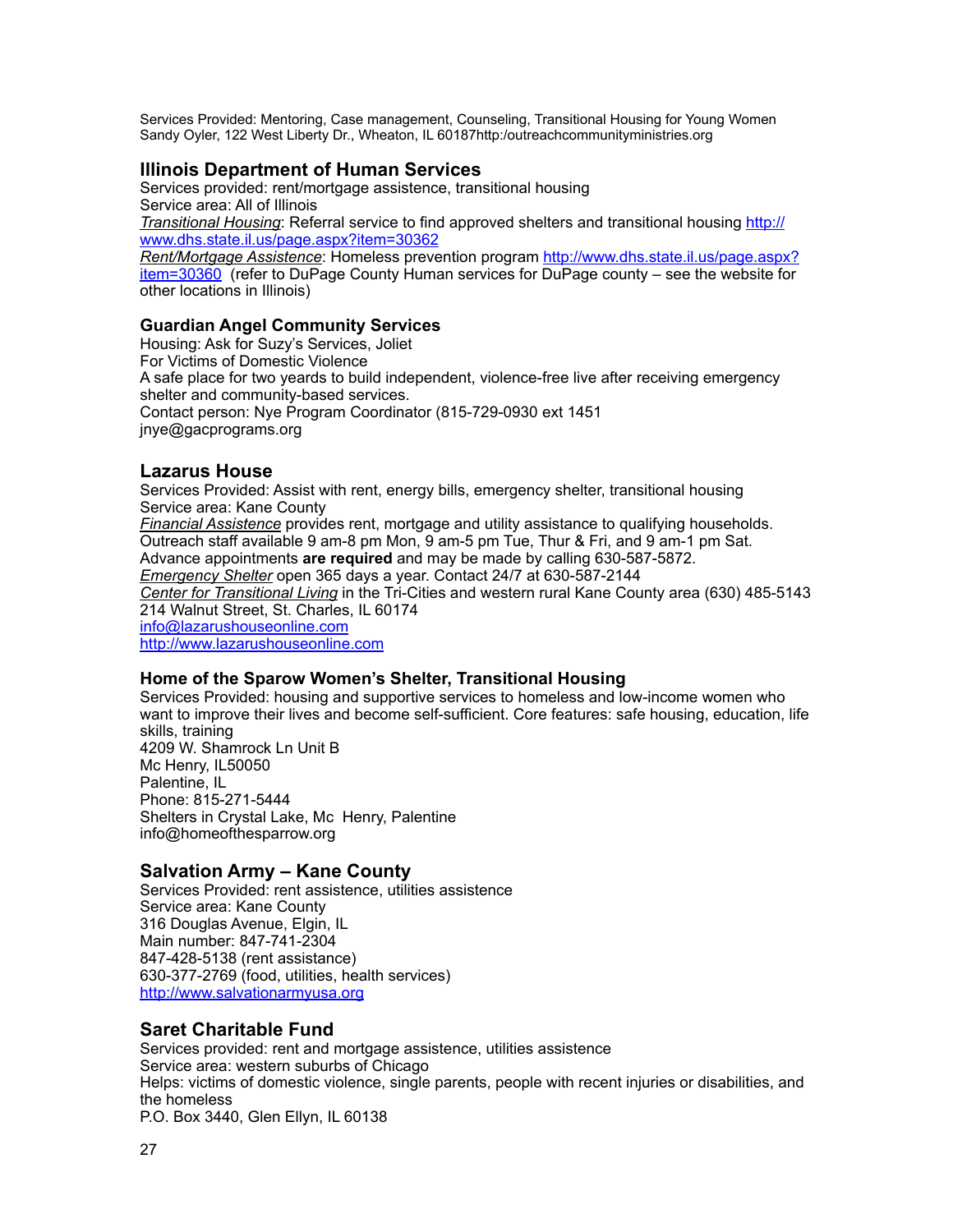Contact Chana at 630-842-8876, [chanabern@aol.com](mailto:chanabern@aol.com) <https://www.facebook.com/SaretCharitableFund/info>

### <span id="page-27-0"></span>**Elgin Wayside Center**

Services provided: Daytime Shelter with Food, Clothing, and Laundry Service area: Elgin Women: contact Pastor Phil Wood, 630-5694 8 am – 4 pm on Monday through Saturday (closed Sunday) 1732 Berkley Street, Elgin, IL 60123, 847-695-4405 <http://www.waysidecross.org/elgin/index.php>

#### **Hamard Center/Shelter**

228 E. Lake St. Addison, IL 630-835-1430 Contact: Susan Mahoney 630-824-8185

### <span id="page-27-1"></span>**Hesed House Shelter**

Services provided: Emergency Shelter, Transitional Housing Service area: serves everyone, shelter located in Aurora 639 S. River St., Aurora, IL 60506, 630-897-2156 <http://www.hesedhouse.org/>

#### **Sarah's Inn**

Domesttic Viloence 1547 Circle Ave. Forest Park, IL 60130

#### <span id="page-27-2"></span>**MorningStar Mission**

Services provided: Daytime Shelter (showers, laundry), Family Shelter Service area: Will and Kendall County 350 East Washington Street, Joliet, IL 60433-1150, 815-722-5780 *Residential Rehab/Recovery:* 180 Club Men's Residential Recovery Program. Substance abuse education and counseling also available at the Daytime Shelter. *Daytime Shelter:* 360 E. Washington St in Joliet, open to women, children and men who are homeless and/or low income. Includes Computer Learning Center, Resume development services, showers, laundry *Shelter:* For homeless families: married couples with children, single females, single females with children and single males with children. Provides shelter, food, clothing, case management, classes, and support groups. Not for abused women. <http://www.morningstarmission.org/>

Pads In Ottawa, IL It is for a family or a single mother and her children. They can reside there every night without moving to a new sight each evening. (location – 1 hour from Elmhurst)

#### <span id="page-27-3"></span>**DuPage Emergency Shelter**

Services Provided: Emergency Shelter Service area: DuPage County P.O. Box 696, Lombard, IL 60148, 630-941-8681 A three-week program offering shelter. Must be able and willing to work. Substance-free and cannot be in a domestic violence situation.

#### **Fellowship Housing**

847-882-2511 ext. 2130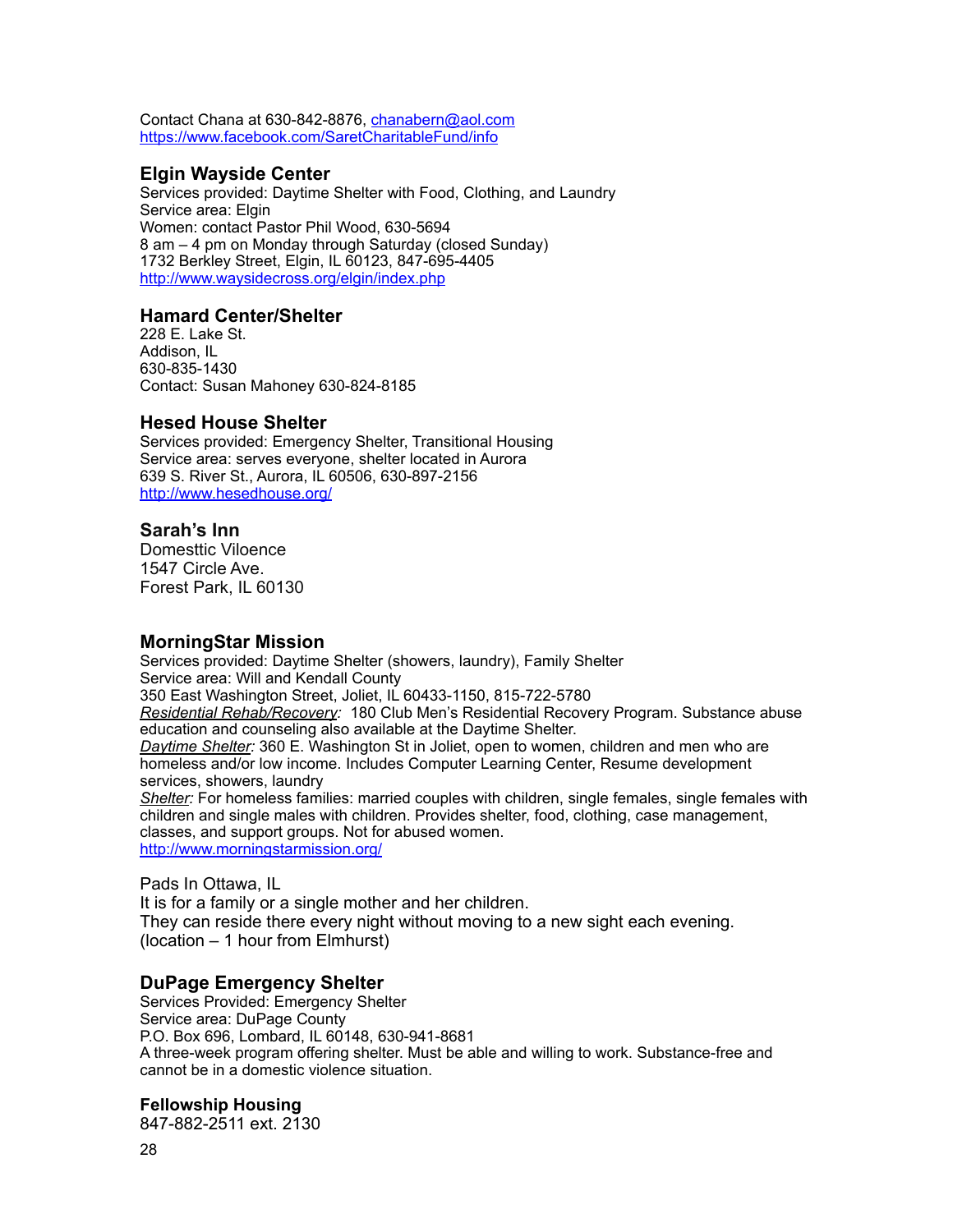2200 W. Higgin Rd. Suite 2130 Hoffman Estates

### <span id="page-28-0"></span>**Beds Plus**

Services Provided: Overnight shelter Service area: West Suburban Cook County Operates October through April in LaGrange/Western Springs, provides dinner and breakfast. Open 7pm-7am, at a different church each night. Bruce Malak, Program Director, 708-354-0858 ext.8 [www.bedspluscare.org](http://www.bedspluscare.org)

### <span id="page-28-1"></span>**DuPage PADS**

Services provided: Interim overnight housing, permanent supportive housing Service area: DuPage County 601 West Liberty, Wheaton, Illinois 60187 630-682-3846 *Interim Housing*: The Interim Housing Program offers men, women, and children a safe environment. Dinner, breakfast, and a bag lunch; sleeping space; and support activities included. The Overnight Shelter is housed in different congregations each night of the week on a seasonal basis, October through April. *Supportive Housing*: brings stability and support to men and women who are chronically homeless and facing complex challenges such as limited incomes and issues that may include mental illness, substance use, and disabling health conditions.

<http://dupagepads.org/>

### <span id="page-28-2"></span>**Elgin Community Crisis Center**

Services Provided: Emergency shelter for women and children – can be domestic violence situations or just due to economic conditions. Service area: Kane, Cook, serves everyone in cases of domestic violence P.O. Box 1390, Elgin, IL 60121 *Crisis Line* 847 697-2380 24 hours per day, 7 days per week, 365 days per year *Business Line* 847-742-4088 <http://www.crisiscenter.org/>

### <span id="page-28-3"></span>**Guardian Angel Groundwork**

Services provided: Domestic Violence Program: 24 hour hotline, emergency shelter, transitional living at Suzy's Caring Place Service area: Will, Grundy and Kendall Counties Cheryl Pristas, Program Manager, 815-729-0930 ext. 429, [cpristas@gacsprograms.org](mailto:cpristas@gacsprograms.org) *24-Hour Hotline* 815-729-1228 1550 Plainfield Road, Joliet <http://www.gacsprograms.org/groundwork/>

#### **Beautiful U Ministries Christian Maternity Program**

Serves at risk Teens and homeless single moms. Transitional Home Facilities P.O Box 481 Elborn, Il Phone 630-387-9223 https://beautifulUMinistrie.org

### <span id="page-28-4"></span>**South Suburban Family Shelters**

Services provided: Domestic Violence Emergency Shelter Service area: southern suburbs of Chicago P.O. Box 937, Homewood IL 60430, 708-798-7737 [info@ssfs1.org](mailto:info@ssfs1.org) 24 hour hotline: 708-335-3028 / toll free: 877-335-3020 [www.ssfs1.org](http://www.ssfs1.org) 29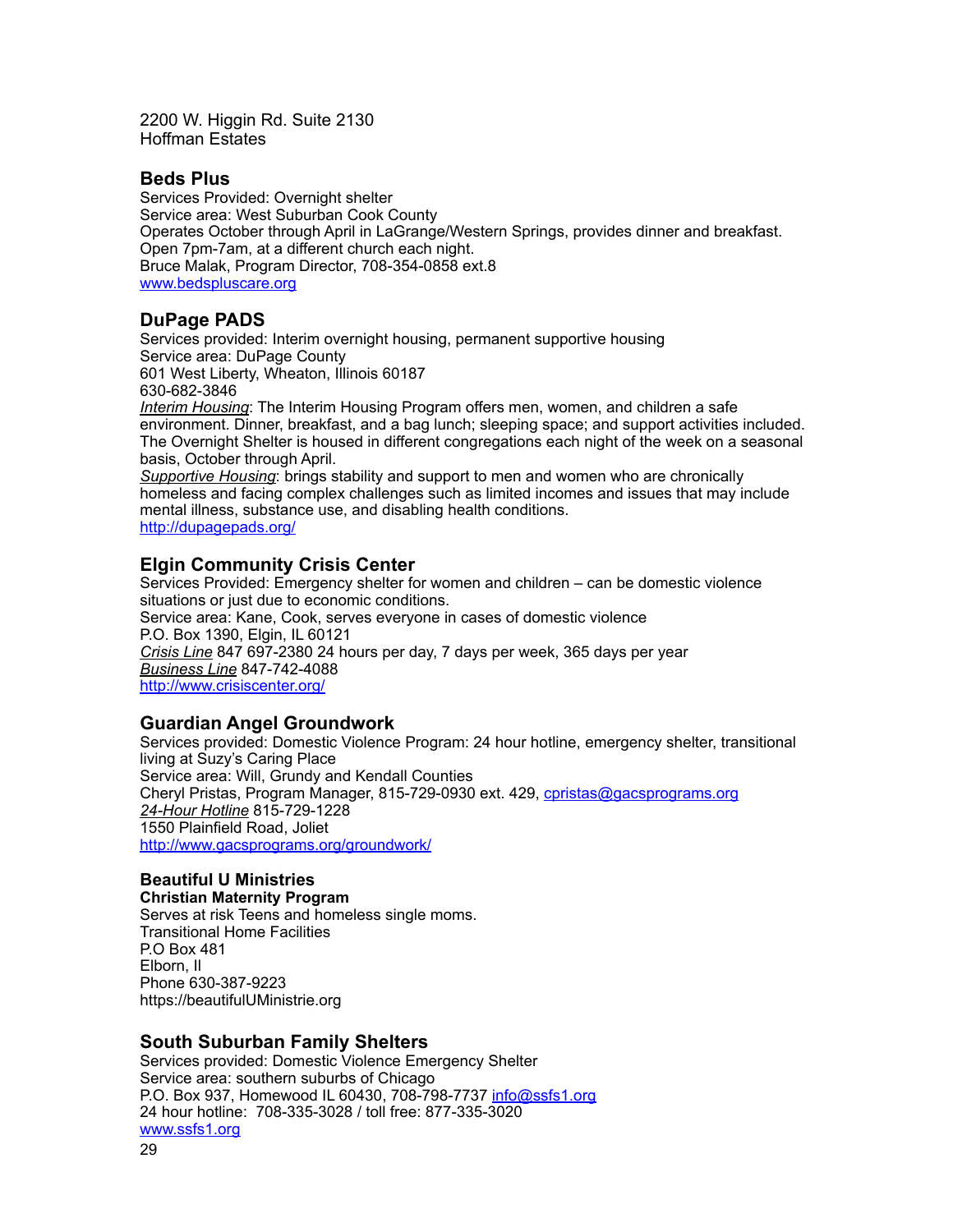### <span id="page-29-0"></span>**Hope House of Chicago**

Services Provided: Emergency Shelter, Transitional Housing Service area: Chicago 3551 West Roosevelt, Chicago, IL 60624, 773-521-8442 Check in at 4 pm daily. Dinner is served at 5 pm, Breakfast at 6 am http://www.hopehouseofchicago.com/

#### **Sarah's Circle**

Helping Women Rebuild Their Lives 4838 N Sheridan Chicago, IL 60640 Open M-F from 9:00 a.m.-4:30 p.m. www.sarahs-circle.org

### <span id="page-29-1"></span>**Pillars**

Services provided: a domestic violence shelter and transitional housing Service area: West and Southwest Suburban Cook County, Eastern Du Page County and Chicago *Constance Morris House* Full service domestic violence shelter and program.

*LaGrange Area Transitional Housing (LATH)* helps stabilize families at risk of homelessness by providing housing assistance and mentorship guidance for up to 2 years. *Community Integrated Living Arangement (CILA)* provides staff support and habilitation for individuals living with mental illness as well as on-site monitoring to ensure client's needs are met *Wellness Initiative Network (WIN)* is an emergency shelter-based case management program, providing coordinated mental health, substance abuse, and medical services to the homeless *West Cook Housing Initiative Partnership (WCHIP)* is designed to reduce the barriers for homeless individuals to quickly access needed medical care, mental health services and substance abuse services while providing the stability of permanent and supportive housing. *West Cook Housing Action Network Choice Endeavors (WCHANCE)* provides safe, stable, affordable housing and the services required to maintain housing for individuals suffering from either physical disabilities, substance abuse or mental health disabilities Contact: 708-PILLARS (708-745-5277)

24 Hour Domestic Violence Hotline: 708-485-5254 24 Hour Sexual Assault Hotline: 708-482-9600 <http://www.pillarscommunity.org/>

### <span id="page-29-2"></span>**Bridge Communities**

Services Provided: Transitional Housing Service area: DuPage County For: homeless families in DuPage County 505 Creseent Blvd Glen Ellyn, IL 60137 To apply, call 630-545-0610 ext. 20 <http://www.bridgecommunities.org>

#### **SPAOA**

SINGLE PARENTS ALLIANCE OF AMERICA info@benefoits-spaoa

### <span id="page-29-3"></span>**Daybreak of Elmhurst**

Services Provided: Transitional Housing Service area: DuPage County Transistional Housing from Bridge Communities and Immaculate Conception Parish P.O. Box 2033, Elmhurst, IL Ginny Evely, Dan Doherty & Carol Yesko (Immaculate Conception Church) Assistance 630-495-8008 <http://www.icelmhurst.org/>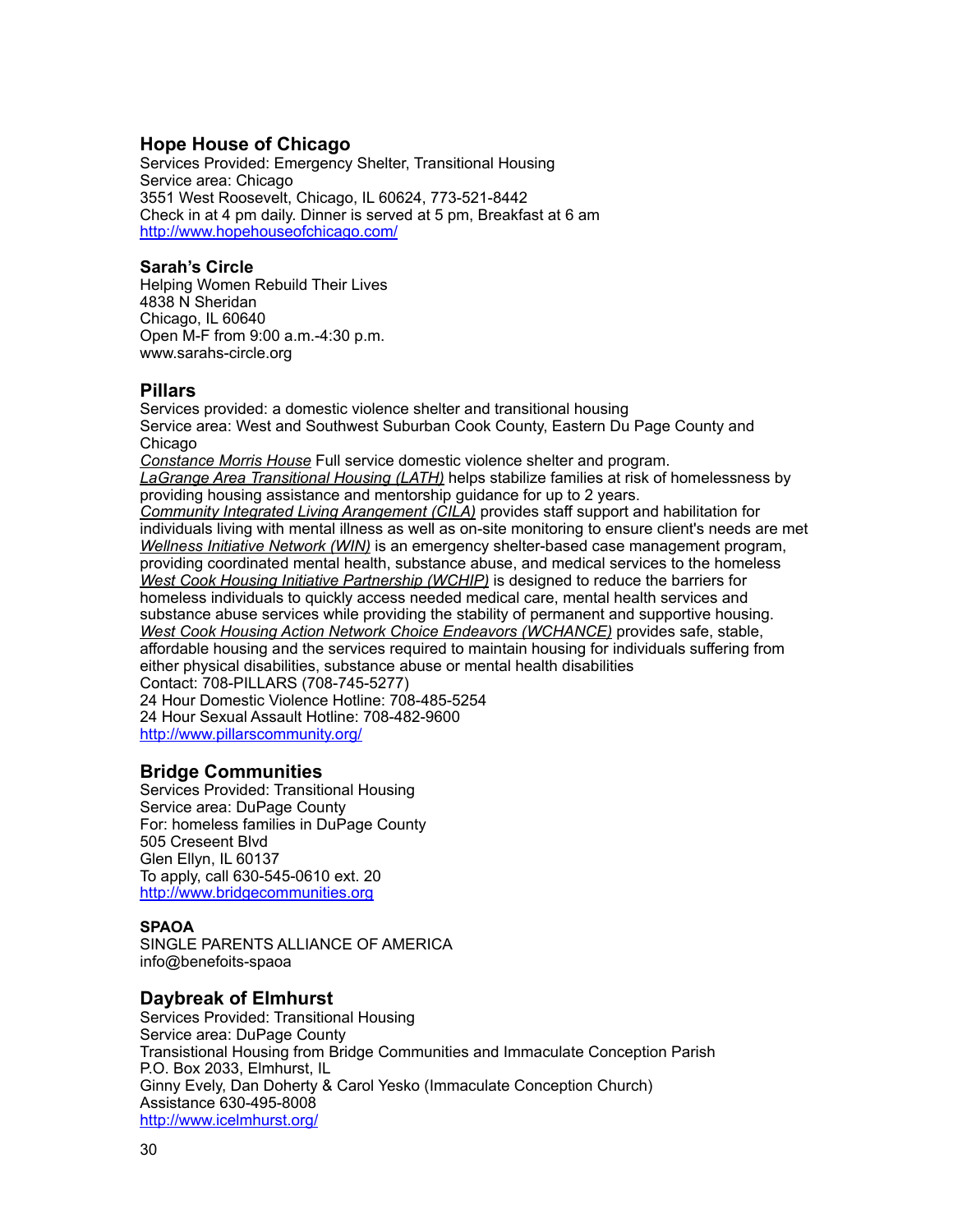### <span id="page-30-0"></span>**L.I.N.K.**

Services Provided: Transitional Housing Service area: DuPage County Transitional Housing from Bridge Communities and Elmhurst CRC 149 W. Brush Hill Rd., Elmhurst, IL 630-600-5100 <http://elmhurstcrc.org/ministries/adults/link>

### <span id="page-30-1"></span>**Fellowship Housing**

Services: 2 year transitional housing for single moms and their children who are homeless or one small crisis away from homelessness. Service area: serves everyone, located in Hoffman Estates / Schaumburg area. Must have a job. Brook Bartlow, Director Heather Christka 2060 Stonington Ave., Suite 200, Hoffman Estates, IL 60169 847-882-2511 (Call Mon-Fri 9 am - 5 pm), [contact@fhcmoms.org](mailto:contact@fhcmoms.org) <http://www.fhcmoms.org/>

### **Lifespring Ministry**

630-851-0187 (Aurora) [www.wayside.org/lifespring](http://www.wayside.org/lifespring) 517 College Ave Unit 102 Aurora, IL 60505 Shared transitional housing for women and children Offers housing for women with or without children \$100.00 deposit is required at entry No employment is required Cannot house boys over the age of 12 Housing is extendable Might have a 30 day wait list

### **Faith Community Homes**

847-342-0846 (Arlington Heights) Http://ww.fchomes.org Rent assistance and financial support 2 year program Helps families with school age Children Employment is required of one parent working full time Must be living or working in Arlington Heights/Palentine Can be individuals Need to have low income Don't own housing, we will work with landlords Ask family to pay 30% towaards rent Rent support is for 2 years

### **A Safe Place**

847-249-4450 (Zion) Shelter up to 6 weeks 2 year transitional housing program Counselig Offers emercy shelter stay for women with and without children Housing at shelter is available for 90 days 2 year transitional housing is for: Women and children fleeing Domestic Violence 31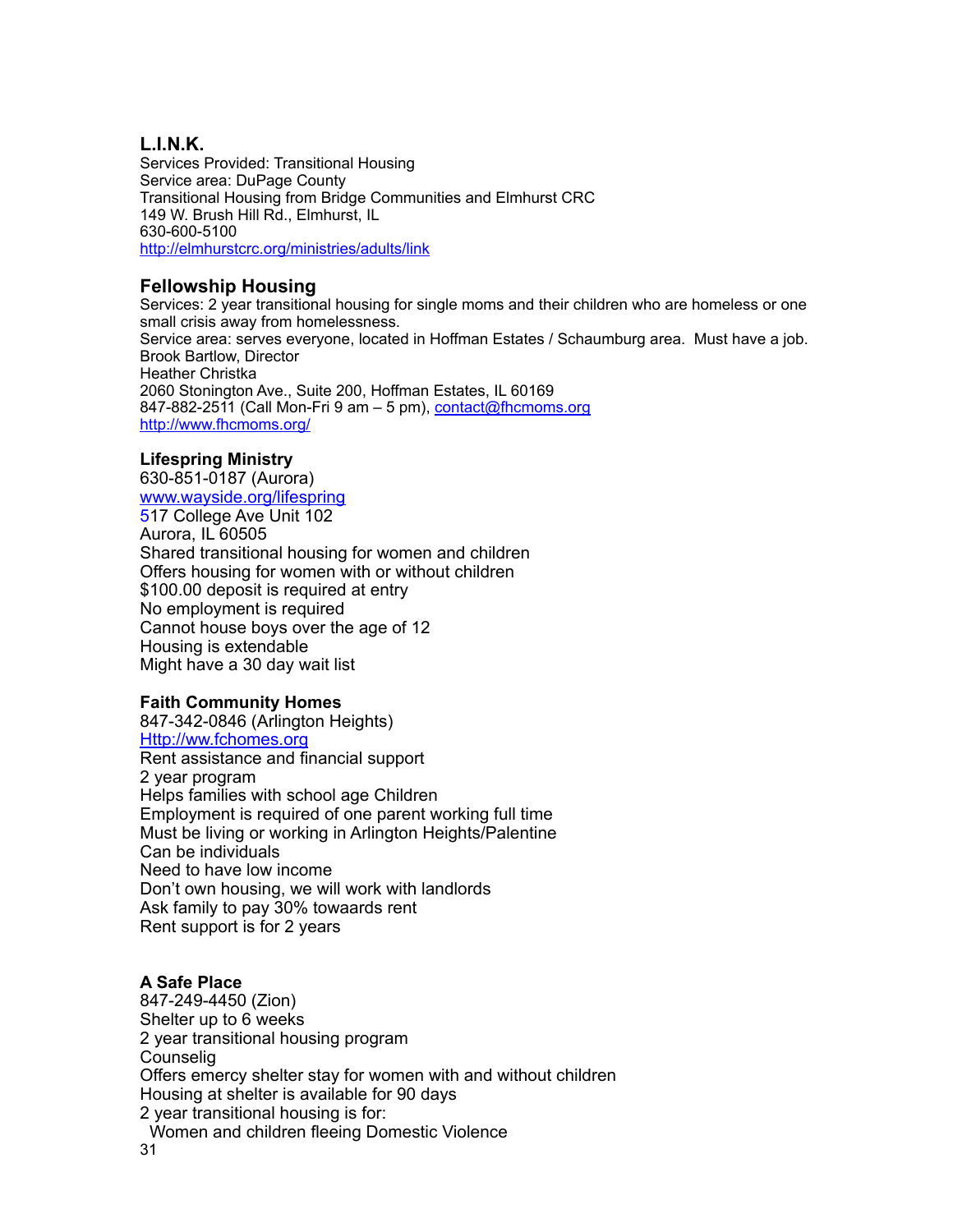No employment required Must be able to verify any assets or income

### **Roseland Christian Ministries**

(Chicago-Roseland community) <http://www.roselandchristianministries.prg/women-children-s-transitional-housing/> 12 month transitional housing program Single moms (18 years and older) Children infant-13 years, maximum 4 children Employment not required, but must be out of the house from 6a-6p looking for employmet and /or schoolibg

### **EMERGENCY SHELTERS:**

PADS (Northwest Suburbs 847-963-9163

### **Lazarus House**

630-587-2144 (Kane County) <http://ww.lazarushouseonline.com/about.php>

### **Elgin Community Crisis Center**

847-697-2380 375 Geneva St Elgin, IL 60120

### <span id="page-31-0"></span>**Hamdard Center**

Services provided: shelter, transitional housing Service area: South Asian, Middle Eastern, and Bosnian Communities in Illinois. *Shelter*: emergency domestic violence shelter. *Transistional Housing*: offers hope and help to mothers and their children who are victims of domestic violence and homelessness 228 E. Lake Street, Addison 630-835-1430 1542 W. Devon Avenue, Chicago 773-465-4600 Toll-Free Crisis Line: 866-305-3933 <http://www.hamdardcenter.org/>

### <span id="page-31-1"></span>**Joliet Lambsfold Shelter**

Services provided: shelter Service area: Joliet Serves homeless and abused women and children by providing them with community-based supportive housing, personalized recovery services, and assiting them to achieve self sufficiency. 81 N. Ottawa Street Joliet, IL 60432 815-723-5262 <http://www.lambsfold.org/>

### <span id="page-31-2"></span>**Outreach Community Shelter**

Services provided: youth services Service area: DuPage County Shelter for ages 17-20 yrs, for youth and homeless teen moms 122 West Liberty Dr, Wheaton 60187 Phone 630-682-1910 <http://www.outreachcommunityministries.com>

### <span id="page-31-3"></span>**Wayside Lifespring Ministry**

Services provided: transitional housing Service area: Aurora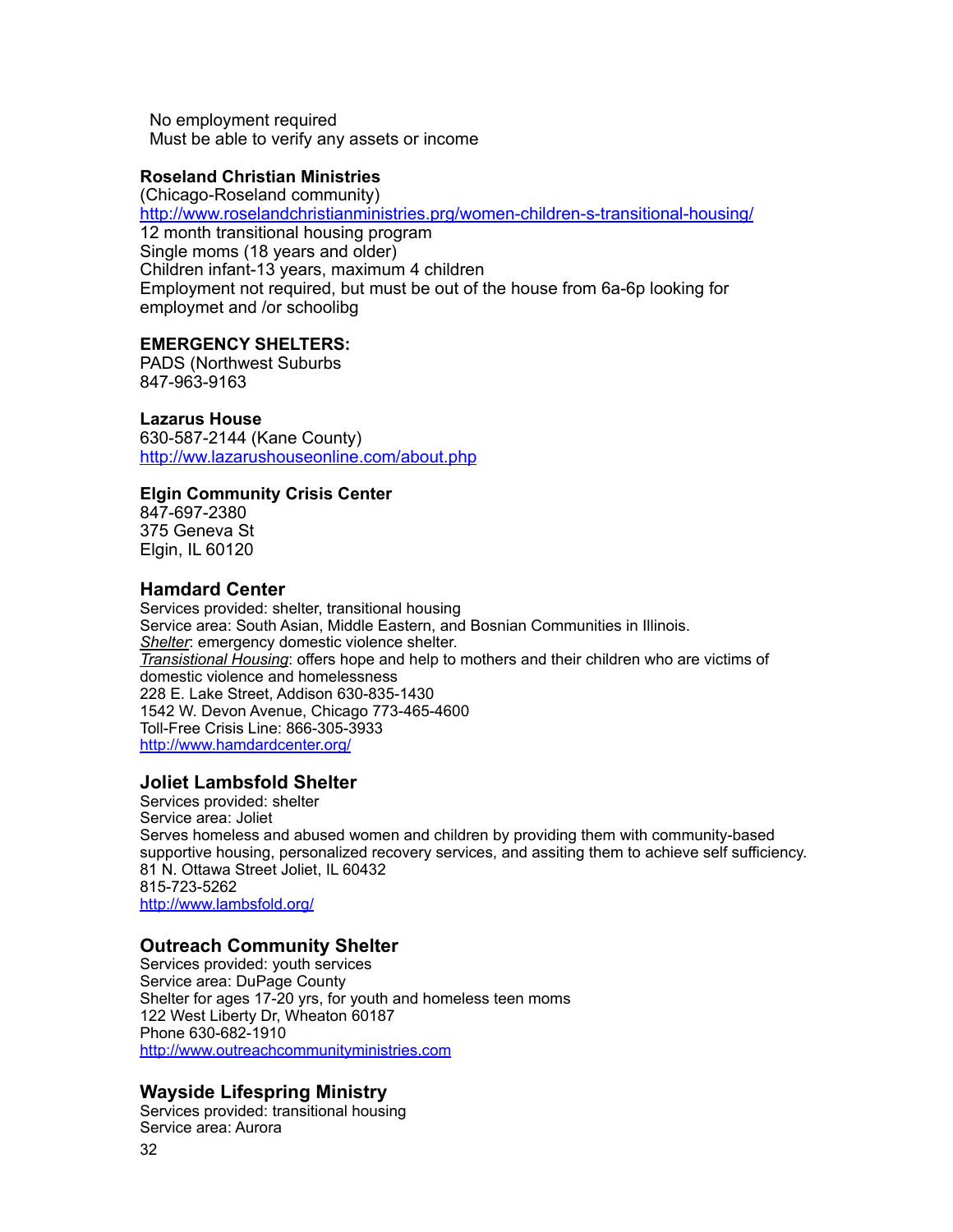Long term transitional living program for homeless women and women with children, who have lost their housing due to addiction, abuse or financial reasons. 517 College Avenue, Aurora, IL 60505, 630-952-1104 <http://www.waysidecross.org/lifespring/index.php>

### <span id="page-32-0"></span>**Community Housing Advocacy & Development (CHAD)**

Services provided: permanent affordable housing Service area: DuPage, Kane (primary) some in Will & Cook Helps individuals and families survive on low to moderate wages by providing safe and affordable housing priced below market-rate rent. Paul Chedda (Executive Director) 35 West St. Charles Rd., Villa Park, IL, 60181 630-993-9530 531 East Roosevelt Road, Suite 200, Wheaton, IL 60187, 630-456-4452 <http://www.chadhousing.org/>

### <span id="page-32-1"></span>**Habitat for Humanity**

Services provided: permanent affordable housing Service area: serves everyone DuPage Location: 1600 E Roosevelt Rd Ste B, Wheaton, Illinois 60187, 630-510-3737 Proviso Location: PO Box 713, Maywood, Illinois 60153-0713, 708-338-2922 National help line: 800-422-4828 <http://www.dupagehabitat.org/> <http://www.habitat.org/>

### **Habitat for Humanity (Elgin)**

847-836-1432 htt[?/www.habitatnfv.org/ Buying homes for low income families

#### **Illnois Foreclosure Prevention, General phone line**

885-446-6300 www.keeyourhomeillinis,org

#### **Wheaton Shelter for Battered Women**

OS761 Old York Rd. Glen Ellyn, IL 60137 630-469-5652 Hot line 630-469-5650

#### **Life Spring Shelter (Women & Children) 630-851-0187**

517 College Aurora, IL

#### **Urban Restoration Ministries (Cook County)**

Safe Houses, Cook County Men and Women Christian Restoration Homes Free Housing Contact: Les Ivy @ 773-355-7534

### <span id="page-32-2"></span>**SERVICES**

*The resources listed provide services in education, employment, medical, legal and tax preparation.*

### <span id="page-32-3"></span>**DuPage PADS Employment and Education Center**

Services provided: GED, tutoring, computer training, workforce skills, resume writing, interview skills, job coaching, budgeting classes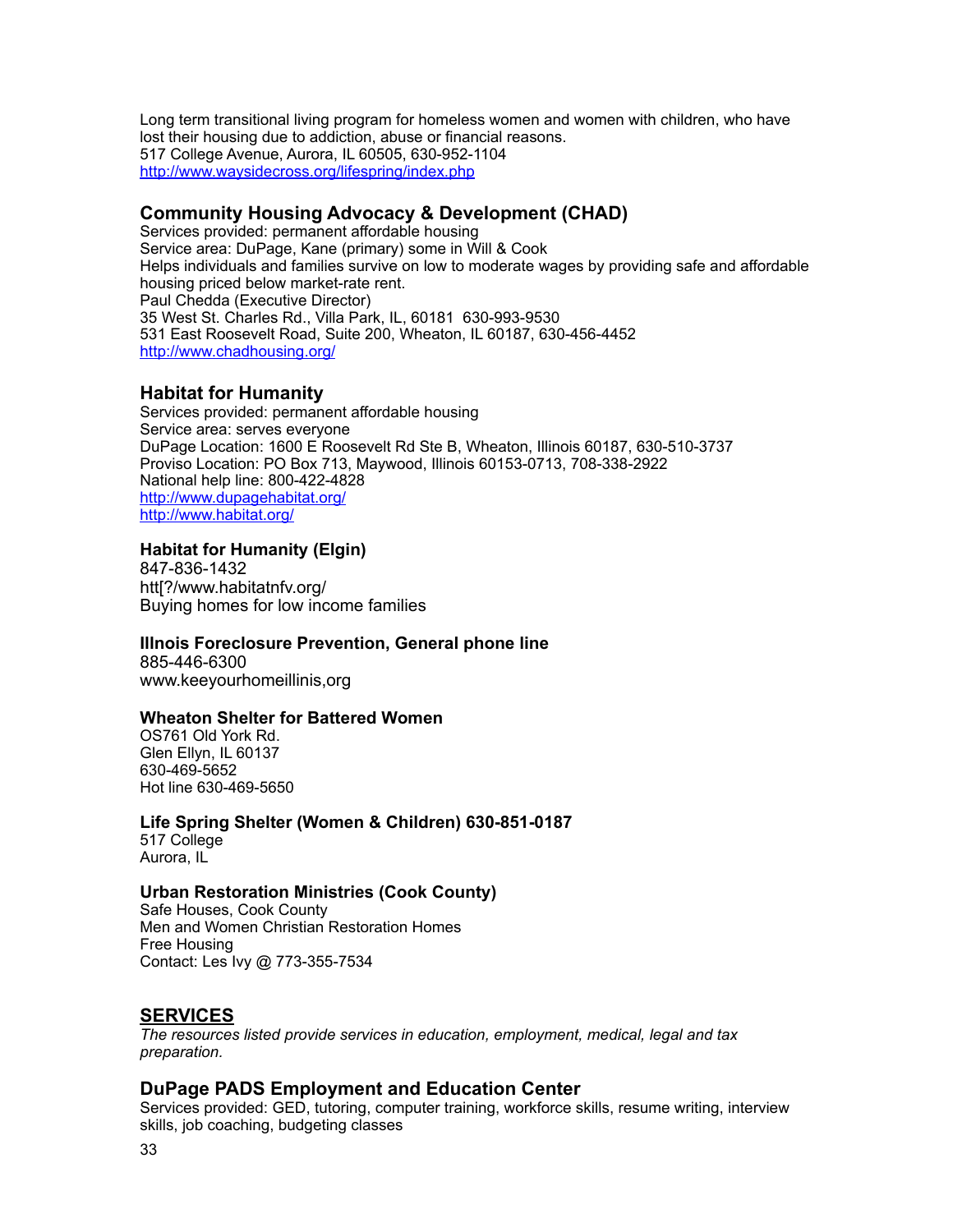Service area: DuPage County 601 West Liberty, Wheaton, Illinois 60187, 630-682-3846 <http://dupagepads.org/>

#### **Ottawa Pads-distance 1 hour from Elmhurst**

<span id="page-33-0"></span>1120 Canal St. Ottawa Pads (Allows families to stay at the same place for several nights in a row.) Ottawa, IL 61350 815-433-1292

### <span id="page-33-1"></span>**Illinois WorkNet Center & WorkNet DuPage**

Services provided: job training, employment services Free to Everyone, Free access to computers, Internet, Fax Machine, Copier, Printer, Job Search Workshop, Resume Development, Interview Skills, Job Clubs, Job Listings, Job Fairs, On-site Recruitment, Scholarships for vocational/occupational, Training programs, Advanced Workshops, Career Assessment, Occupational Training, Youth Career Counseling & Training, Career Counseling, Job Development, Job Placement, Job Coaching & Support Services Offices throughout Illinois, DuPage office: 2525 Cabot Drive, Suite 302, Lisle IL 60532 (630) 955-2030 8:00-4:30 Monday-Friday <http://www.illinoisworknet.com> <http://www.worknetdupage.org/>

Services Provided: resume review, job search assistence Service area: DuPage County 425 Fawell Blvd., Glen Ellyn IL, 60137 Student Services Center (SSC) Room 3258, 630-942-2230 Mon-Thur 8 am to 6 pm, Fri 8 am to 5 pm Career Services will also review your resume electronically; please email your resume as a Microsoft Word or PDF document to [csc@cod.edu.](mailto:csc@cod.edu) Please allow one week for review. <http://www.cod.edu/about/career/community.aspx>

### **Hope's Front Door**

Immediate Assistance Program IAP,(grocery meal, gas vouches, plus train and bus passes) Referral/Enrollment Program (REP) connect clients with other non-profit and government programs. We help clients reach out to other organizations for multitude of issues. Banking Assistance, Pathways to Employment 1047 Curtis St. Room 610 Downers Grove, Il 60515 Phone 630-322-9803 FAX 630-241-3224 (http://www.hopesfrontdoor.org/? page id=12) Monday, Wednesday, Thursday & Friday-see hours, next Page. 10:00-11:45 am, Monday evening, 6:30-8:30 p.m. CLOSED ON TUESDAYS

### **Christians Against Poverty (CAP)**

Provides free credit counseling from a certified counselor. CAP assists people making a budget, planning for dept repayment, obtaining or maintaing home ownership and under-Standing bankruptcy options. All services are free of charge. Call 888-777-4620 to make an appointment or for information.

### <span id="page-33-2"></span>**Metropolitan Family Services**

Services provided: education, employment services, legal services Service area: Chicago, DuPage County, Evanston/ Skokie and the southwest suburbs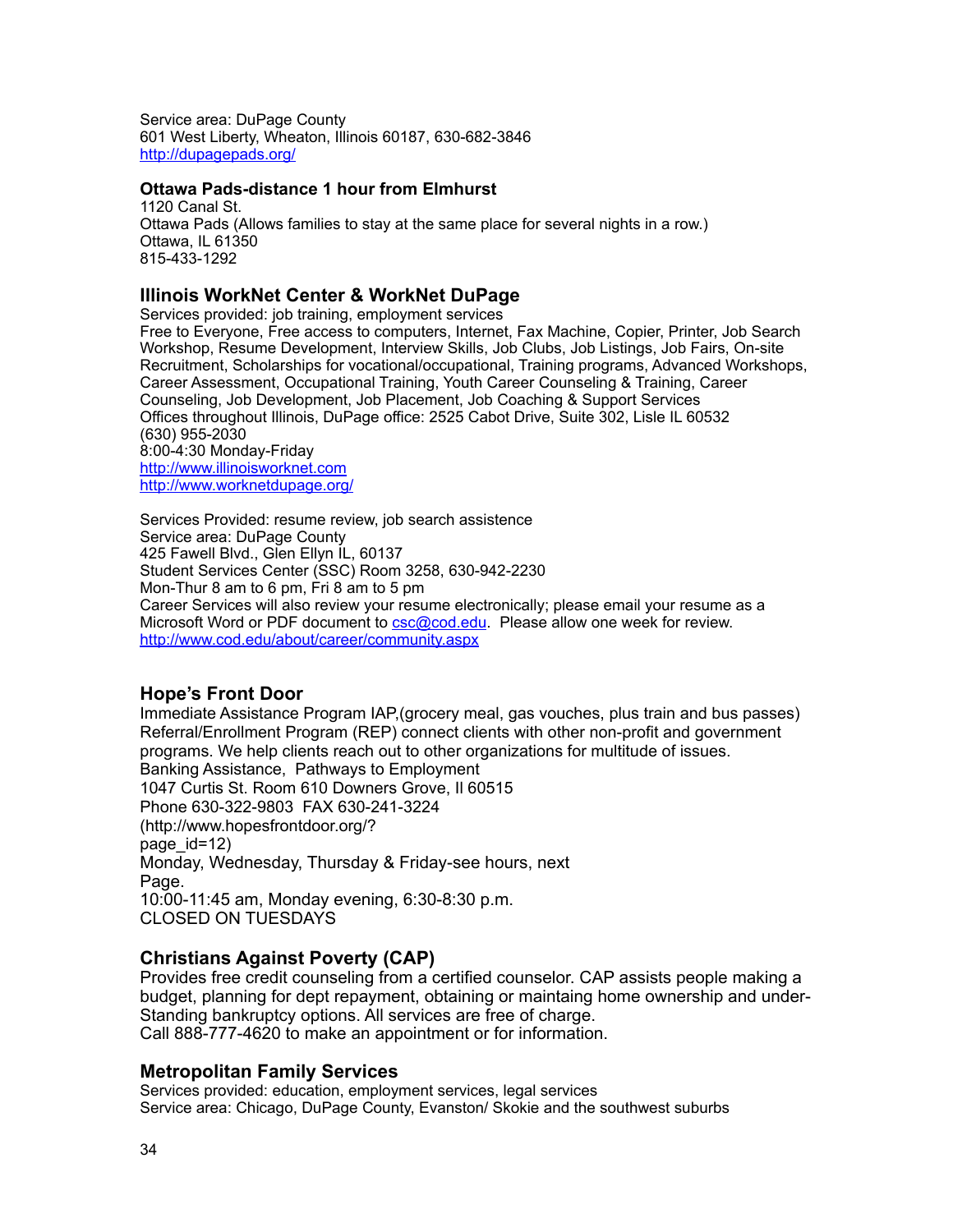*Center for Working Families* career and personal financial service center located on the campus of Kennedy-King College in Chicago

*Family Self Suffiency* provides low-income families access to job training, education, intensive career and family counseling, transportation and day care

*Jane Addams Domestic Violence Court Advocacy Program* offers advocacy, referrals, information and support to victims of domestic violence

*Legal Aid* legal assistance in the areas of domestic violence, family and elder law, housing and consumer issues

312-986-4000

<http://www.metrofamily.org>

### <span id="page-34-0"></span>**People's Resouce Center**

201 S. Naperville Rd. Wheaton, IL 60187 Services provided: job assistence, computers, adult learning & literacy, art program Service area: Du Page County *Job Assistance* program helps unemployed residents of DuPage County find and keep a job *Computer Access and Training Program* provides free classes in computer skills and software, including Intro to Computers, Windows Fundamentals, Word, Excel and PowerPoint. *Adult Learning and Literacy Program* offers instruction in English, math, reading skills, GED preparation and citizenship test preparation. *Art Program* free classes in the arts for DuPage County residents for women, families and kids 630-682-5402

<http://www.peoplesrc.org>

### **Christians Against Proverty (CAP**

888-777-4620

Capamerica.org/debthelp

This is an organization that specializes in face-to-face home visits to help individuals implement a Debt payment plan and put together a sustainable budget. Cap provides an action plan to individuals get financially stable and if possible, debt free.

### <span id="page-34-1"></span>**Hesed House Shelter**

Services provided: Emergency Shelter, Transitional Housing Service area: serves everyone, located in Aurora 639 S. River St., Aurora, IL 60506, 630-897-2156 <http://www.hesedhouse.org/>

### <span id="page-34-2"></span>**Family Shelter Service**

Services provided: domestic violence court services Service area: DuPage County Help in obtaining an order of protection 605 E. Roosevelt Rd., Wheaton, IL 60187, 630-221-8290 Hotline: 630-469-5650 <http://www.familyshelterservice.org>

#### <span id="page-34-3"></span>**Willow Creek Care Center**

Services provided: education, employment, tax prep, health, legal Service Area: Serves everyone *Education:* ESL and GED classes. *Employment:* help looking for a job, writing a résumé, filling out job applications, networking, and preparing for an interview. *Tax Preparation:* help low-and moderate-income individuals and families have their federal and

state tax returns prepared and filed electronically at no cost

*Health*: health screenings for blood pressure, iron, and glucose, dental clinic and eye clinic. Appointments necessary for dental and eye clinic.

*Legal:* Legal consultation is available to anyone who needs help and cannot afford an attorney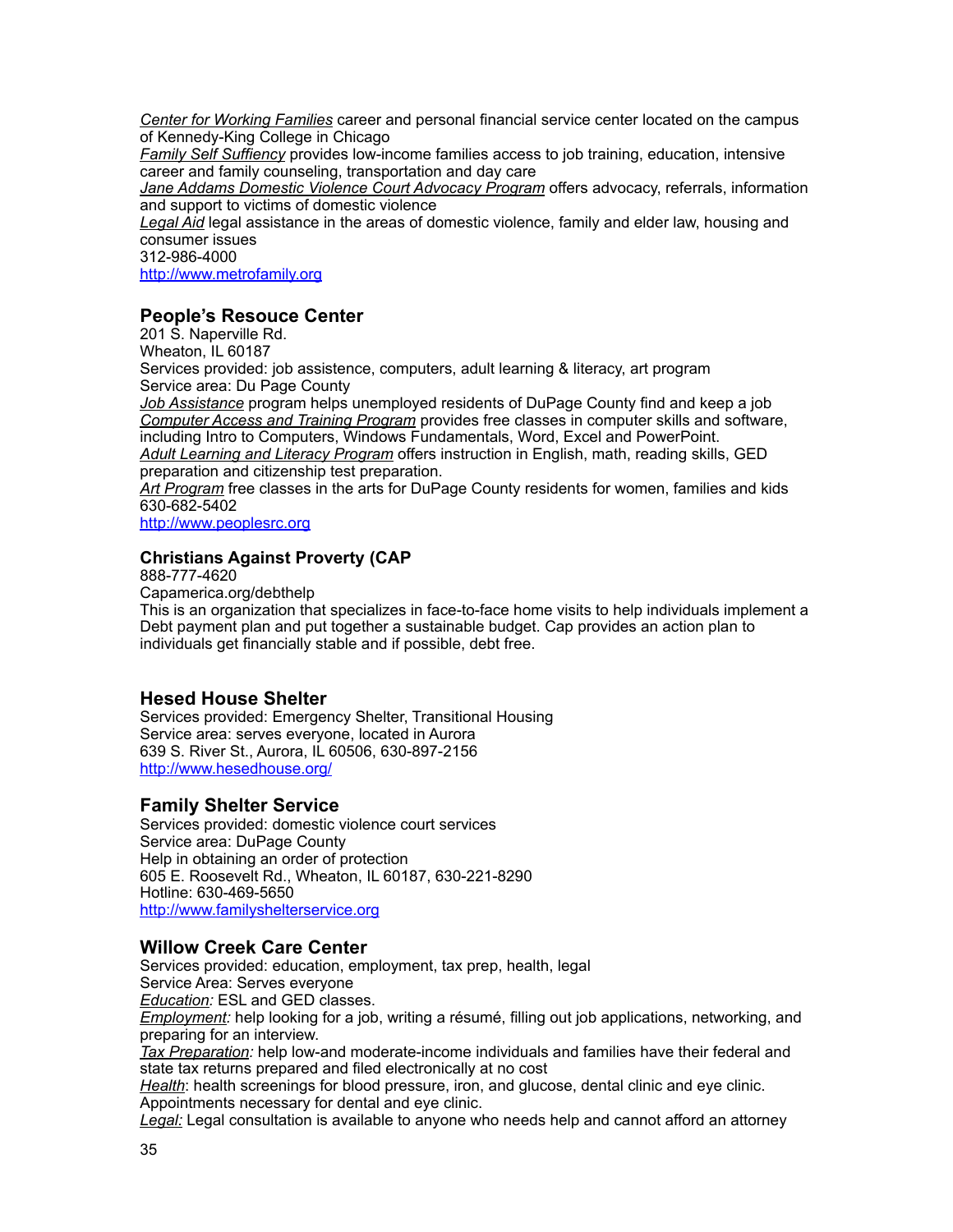Willow Creek Community Church, 67 E Algonquin Rd., South Barrington, IL 60010 224-512-2600 <http://www.willowcreekcarecenter.org/>

### <span id="page-35-0"></span>**YWCA Patterson and McDaniel Family Center**

Services provided: one-on-one coaching, career placement, computer training, financial counseling Service area: DuPage County (but also provided in cook at other locations) 55 E. North Ave., Glendale Heights, IL 60139, 630-790-6600 [http://www.ywcachicago.org/site/c.fmJWKcOZJkI6G/b.8235367/k.6031/](http://www.ywcachicago.org/site/c.fmJWKcOZJkI6G/b.8235367/k.6031/Economic_Empowerment.htm) [Economic\\_Empowerment.htm](http://www.ywcachicago.org/site/c.fmJWKcOZJkI6G/b.8235367/k.6031/Economic_Empowerment.htm)

### <span id="page-35-1"></span>**Christian Job Wire**

Christian Job Wire is the most comprehensive site of Christian jobs online. It's easy to search, find, and apply for jobs at Christian valued businesses, churches, ministries, universities, and nonprofit organizations. Everything is Free to both job seekers and employers. <http://christianjobwire.com/>

### **Financial Assistance**

Community Action Agencies www2.Illinois.gov Certified weekly unemployment benefit Provided by IDES

#### **Workforce Connection Center**

Good Will Career Assistance Roosevelt in Lombard Contact: Daniielle Burks, Phone: 630-576-4661

### <span id="page-35-2"></span>**Beds Plus Support Center**

Services Provided: job search, computer/internet access, on-site nurse, counseling/support groups Service Area: West Suburban Cook County Emmanuel Episcopal Church, 203 Kensington, LaGrange, IL 60525 Monday through Friday, 10 am - 2 pm Bruce Malak, Program Director, 708-354-0858 ext.8 [www.bedspluscare.org](http://www.bedspluscare.org)

#### <span id="page-35-3"></span>**DuPage County Health Department**

Services Provided: Low cost healthcare, including primary and specialist care, lab and diagnostic services, and prescriptions Service Area: DuPage County 111 N County Farm Rd., Wheaton, IL 60187, 630-682-7400 <http://www.dupagehealth.org/>

#### <span id="page-35-4"></span>**Access DuPage**

Services Provided: Behaviorial Health, Dental, Immunizations, vision/hearing screening, breast cancer and cervical cancer screenings Service Area: DuPage County (630) 510-8720, 8 am to 4 pm Monday-Friday (usually closed 12-1 pm for lunch) [pattyp@accessdupage.org](mailto:pattyp@accessdupage.org) <http://accessdupage.org/>

#### <span id="page-35-5"></span>**Hamdard Center**

Services provided: Primary Healthcare and Behavioral Healthcare Service area: South Asian, Middle Eastern, and Bosnian Communities in Illinois.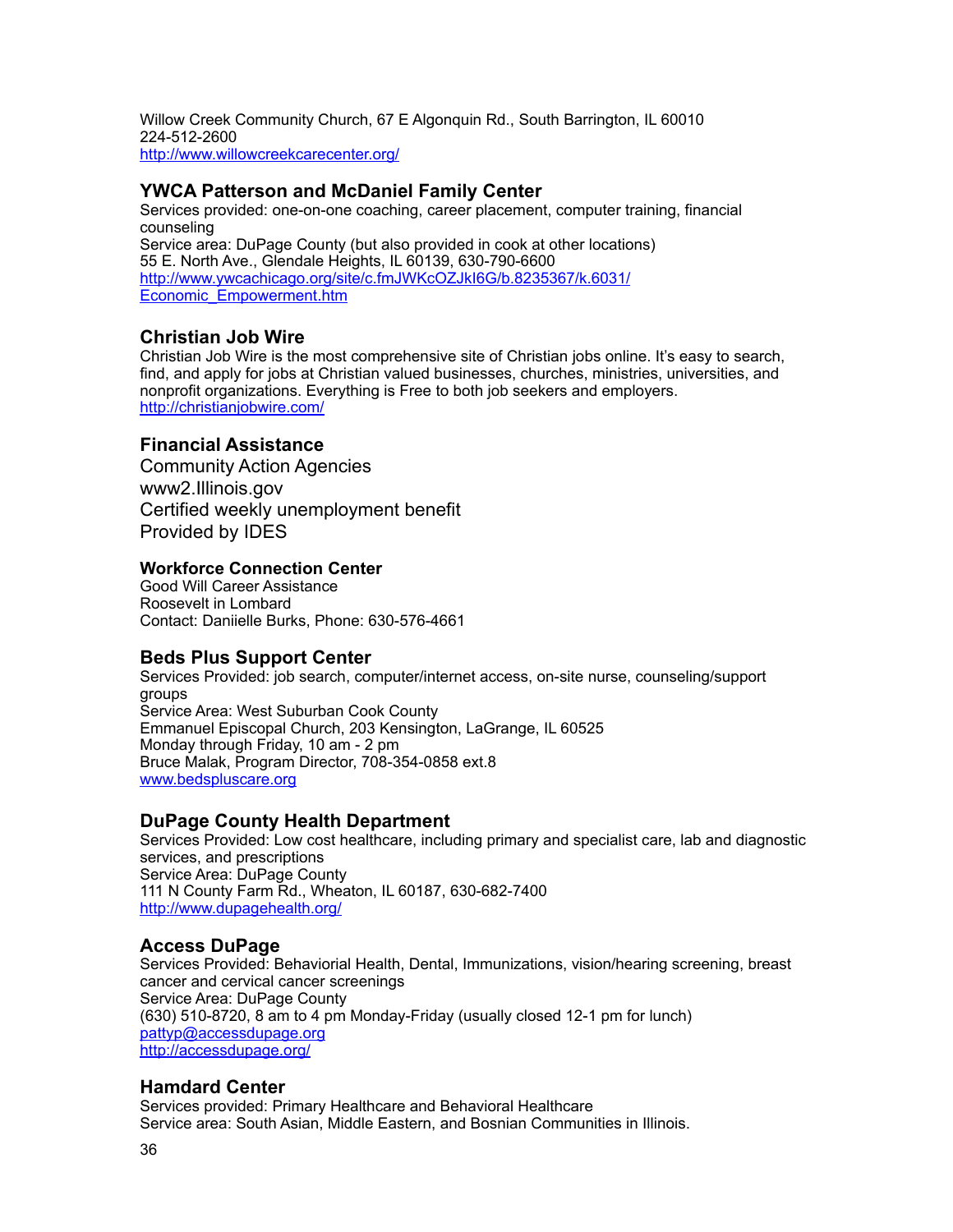228 E. Lake Street, Addison 630-835-1430 1542 W. Devon Avenue, Chicago 773-465-4600 *Toll-Free Crisis Line*: 866-305-3933 <http://www.hamdardcenter.org/>

### <span id="page-36-0"></span>**Illinois Department of Human Services**

Services provided: medical assistence Service area: All of Illinois *Medical Assistence Program*: designed to provide Illinois' families access to quality health care. Must be Blind, Disabled or Aged (65 or older), or have children under the age of 19, or be pregnant *Family Case Management (FCM)* program serves pregnant women, infants, and children with high-risk medical conditions To apply, see: <http://www.dhs.state.il.us/page.aspx?item=44574> *Application for Benefits Eligibility (ABE)* <http://www.abe.illinois.gov/> (800) 843-6154

#### **Family Outreach Program- Cars**

Conducl programs to fight hunger operate a hotline to find food in Northern Illinois. Receives Car donations Contact Information: e-mail [cityoutreach@aol.com](mailto:cityoutreach@aol.com) Htt//familyoutreachprogram.org, phone 866-730-9567

### **Cars (REFERRAL JANE LOEROP-REQUIRED)**

Contact person: Bruce Harnew Orland Park Christian Reformed Church Screening and applications forms are required. Criteria: Needs, church involvement, ministry bruceharnew@gmail.com

#### **Wings:**

Contact (Northwest suburbs) 847-221-5680 24 hr hot line 847-519-7828 General Questions [www.wingwprogram](http://www.wingwprogram) Shared living and transitional housing Waiting time 9 months- one year

#### **Northwest Compass]**

847-392-23344 ext 227 Northwest Suburb transitional housing child care subidy program employment requried 2 year stay must be facing homelessness

#### **Heather House at Aid for Women**

847-795-3700 312-621-110-Help Hot line Housing for pregnant women Have no more than one child Housing is available up to two years

#### **Lake County Haven**

847-680-1703 Libertyvile <http://.lakecountyhaven.org-applications>available on line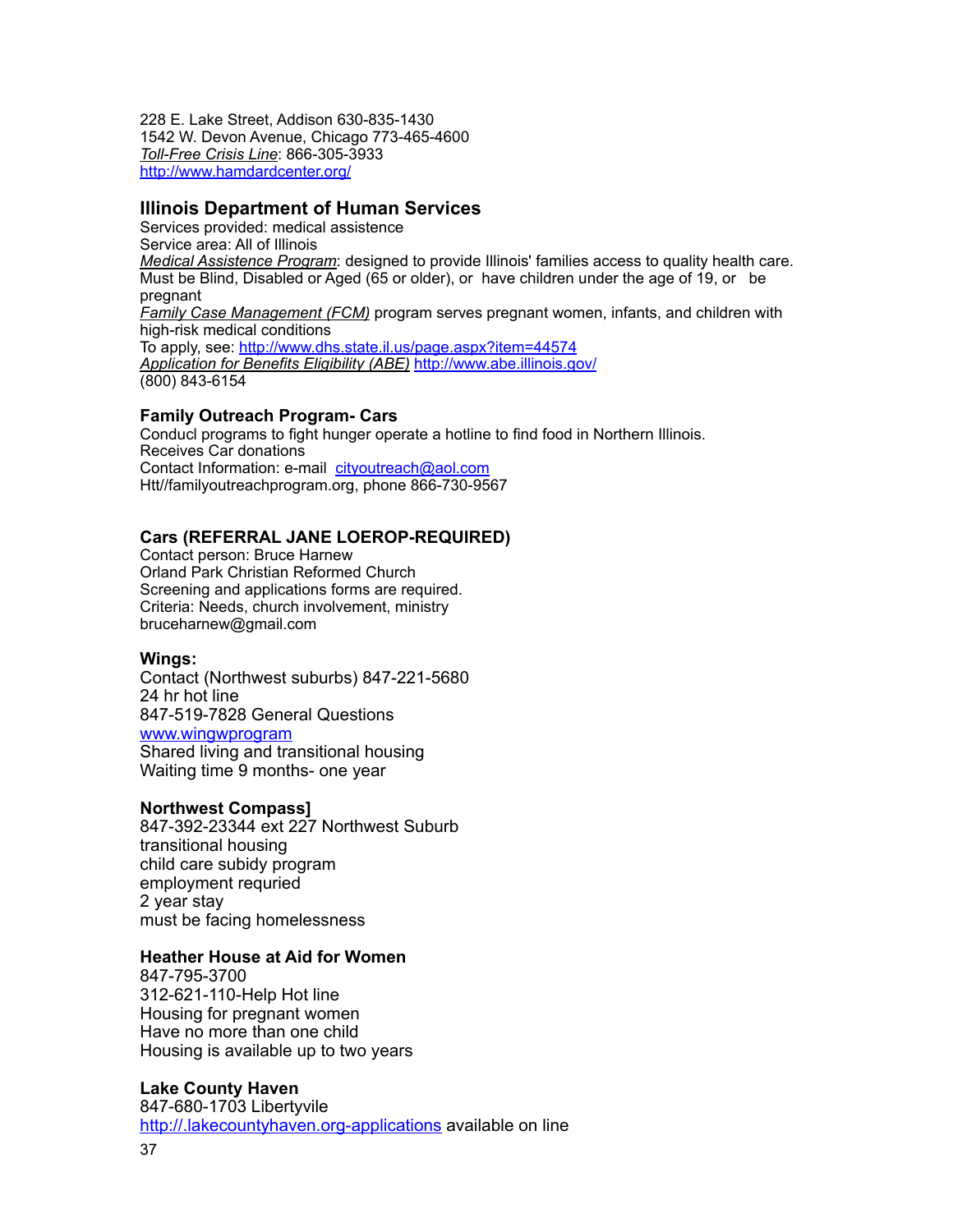transitional shelter program no wait list helps homeless women with or without children no employment required Stage 1: transitional shelter State 2 transitional housing available once mom has secured a job and is able to pay rent, 2 years years.

#### **Domestic Violence Resources: (Temporary Housing)**

Wings: 847-221-5680, Northwest Suburbs A Safe Place 847-249-4450, Zion Crisis Center 708-429-7233 (Sourhtern and southwestern suburbs South Suburban 708-794-2140 Family Shelter Du Page County 630-469-5650 or 630-221-8290 Mary Lou Place 847-864-8780 (formerly Evanston) Apna Ghar, Inc 773-883-4663 (imigrant communities of Chicago) Elgin Communities 847-697-2380

# **Cook County**

### **Pacific Gardens Missions**

Chicago, 312-492-9410 Shelter which includes, food clothing, and couseling, Serves men women and children No boys over the age of 7

### **Cook County Rental Assistance**

877-426-6515 Rental, utilities, security deposit assistance Requirements: One time Assistance Show hardship, economic crisis, falling behind 1-6 months Need documentation of income Able to meet oblicgation afterwards

#### **Salvation Army 847-891-9111 (Des Plaines)**

Emergency financial assistance Needs to be resident of certain areas

#### **Housing Authority of Cook County**

312-663-5447 [www.ihda.org](http://www.ihda.org)

#### **Housing Choice Partners, Chicago**

312-386-1009 [www.hcp-chicago.org](http://www.hcp-chicago.org) Vouchers availaable from Chicago Housing Authority

#### **Good News Partners (Chicago)**

773-764-9214 Janquil Hotel \$370.00 per month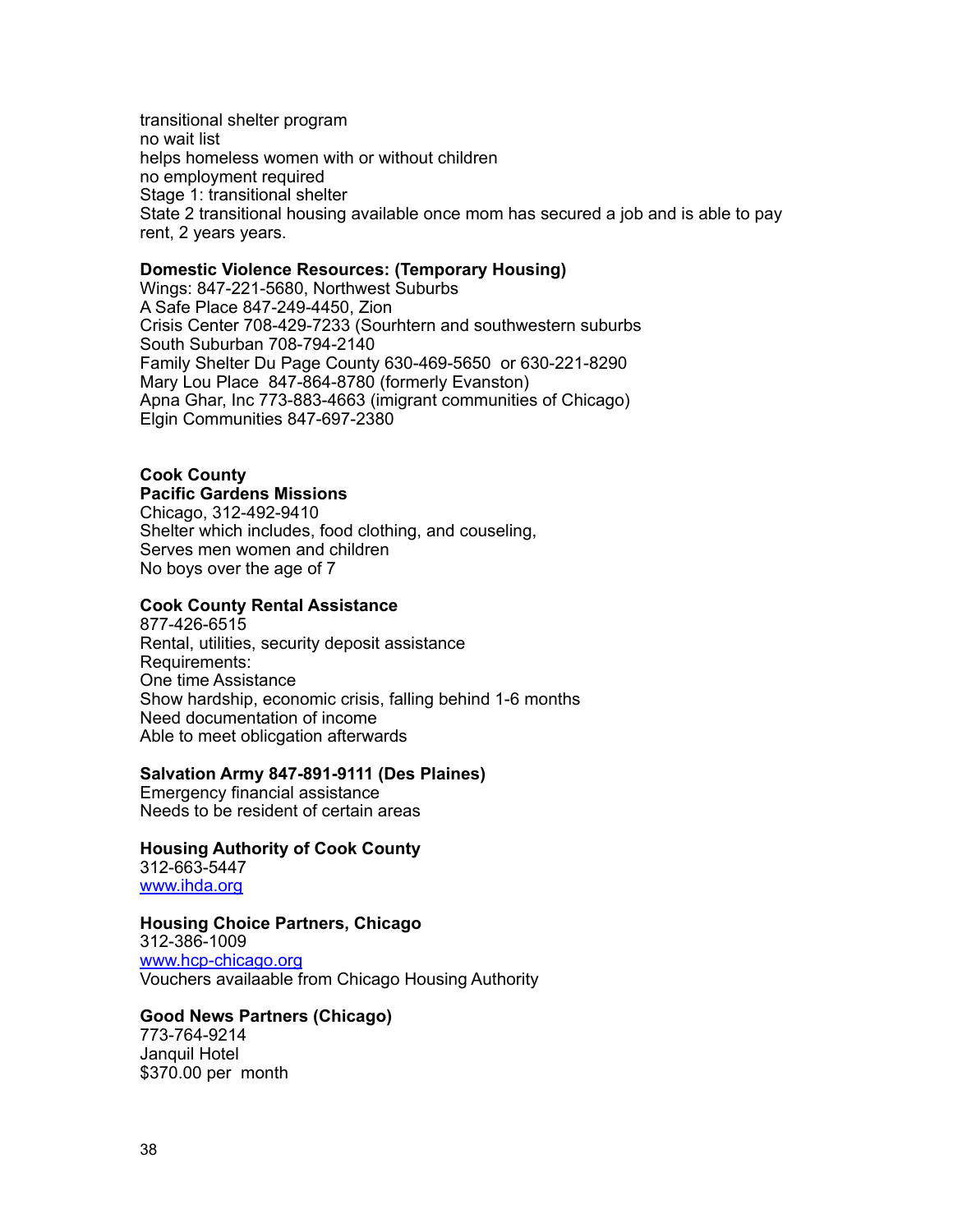### <span id="page-38-0"></span>**LEGAL AID SERVICES:**

Order of Protection: Du Page County 630-407-2400 To start an Order of Protection prior to visitin with court advoctes go to[www.illinoisprotectionorder.org](http://www.illinoisprotectionorder.org)

#### **Legal Aid**:

Cook County 312-341-1070 Du Page: 630-653-6212 Kane: 630-232-9415 Lake: 847-662-6925 Mc Henry: 800-942-3940 Will: 815-727-5123

### <span id="page-38-1"></span>**Child Support Enforcement Unit – DuPage County**

Services Provided: to get child support from the absent parent Service area: DuPage County 421 N. County Farm Road, Wheaton, IL 60187, 630-407-6500 Committed to utilize every resource at its disposal to assist those parents who are struggling to raise their children without the support from the absent parent. For those absent parents who willfully refuse to pay support notwithstanding their ability to pay, this office seeks all appropriate sanctions, including jail sentences. Fee \$0 to \$25 based on your income. [http://www.dupageco.org/States\\_Attorney/1959/](http://www.dupageco.org/States_Attorney/1959/)

### <span id="page-38-2"></span>**DuPage Bar Association**

Services Provided: Legal Advice Service area: DuPage County 126 South County Farm Road, Wheaton, IL 60187-4597, 630-653-7779 The service offers up to 30-minute consultations with an attorney at no charge. <http://www.dcba.org/>

#### **Court Assistant: (Sarah's Inn)**

Contact [Liz@srahsinn.ort](mailto:Liz@srahsinn.ort) 708-386-3305 (Voice Mail)

#### **Financial Adviser:**

Peggy Tracy (Excellent) 630-682-8540

Marty Painter 1755 S Naperville Rd. Suite 100 Wheaton, IL 60189

#### **Divorce Care Recovery Groups**

[www.divorce](http://www.divorce) care.org Find a group meeting near you.

#### **Attorneys**

John Chapski 630-8471642 2210 Dean St., Suite A St. Charles, IL Licensed 30 years Recommended by Rob Rienow- Director of Visionary Family Foundation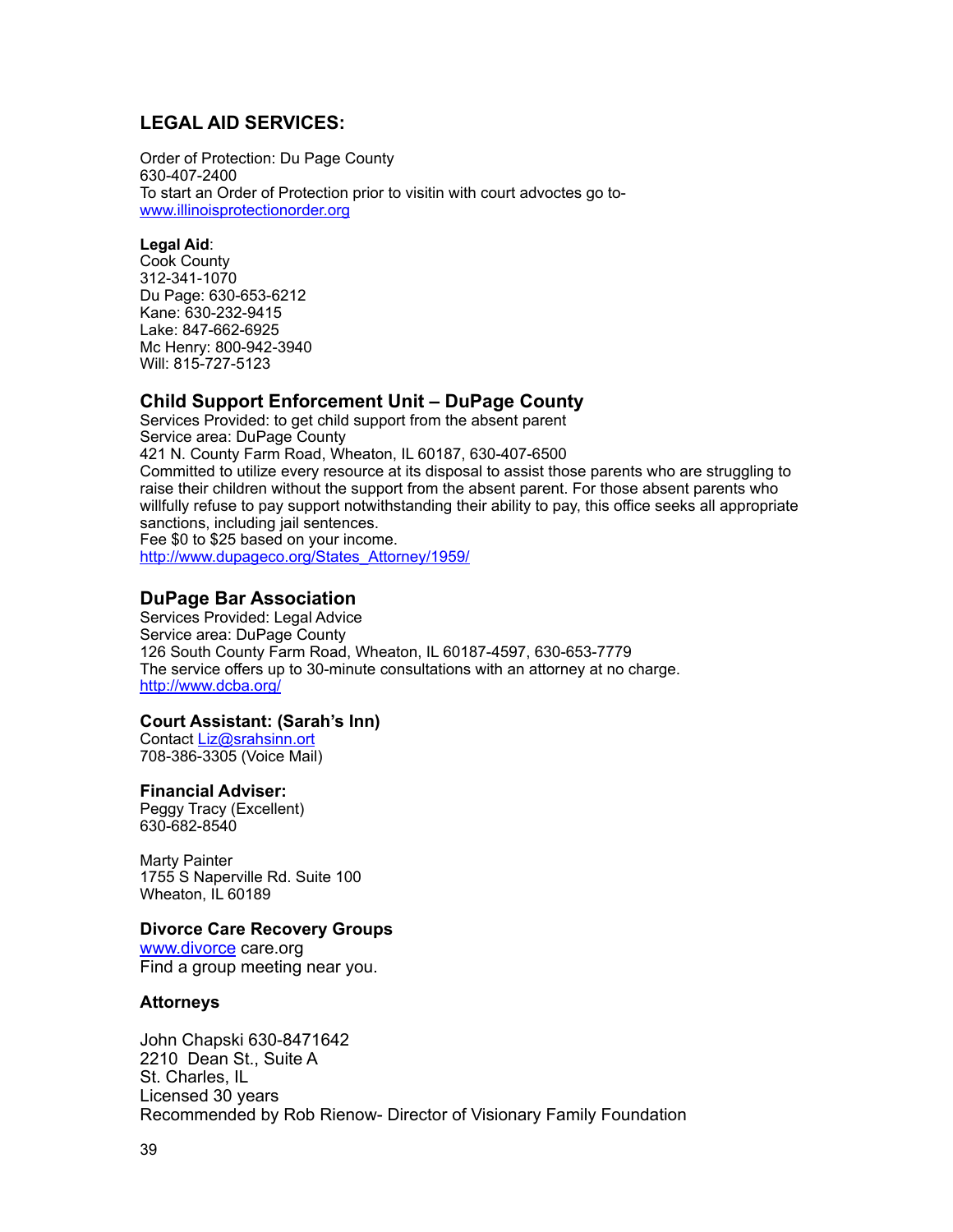The Wirtz Law Firm 630-260-0744 Mark A Wirtz 207 Reber St. Sutite 201 Wheaton,60187 or 15 Salt Creek Lane Suite 321 Hinsdale, IL 60521

Vanessa Favia (pro-bono if essential) 425 W.Main St. St. Charles 630-283-1736 Www.VF.legal [vanessafavia@gmai.com](mailto:vanessafavia@gmai.com)

Sean P. Sullivan Oflaherty Law 5002 Main St. suit 201 Downers Grove [Sean@familykidlaw.com](mailto:Sean@familykidlaw.com) 630-324-6666

Liz Pope / Tiesenga 579 W. North Ave. Elmhurst, IL 630-279-6800

#### **Attorney & Psychologist**

Mediator, Child Specialist, Divorce Coach, Parent Coordinator 1801-D Mill St. Naperville, Il 60563 Or 1010 Lake St. Suite 111 Oak Park, Il 60301 Phone: 708-524-0171

#### **Christian Approach to Separation & Divorce**

Therapist, Parenting Coordinator, Mediator, Child Specialist & Divorce Coach Dannette Perry, MBA, MSW, LSW 2 Mid Aemerica Plaza Suite 800 Oakbrook Terrace, Il 60181 630-437-1030 [www.danetteperry.com](http://www.danetteperry.com) Danette@danetteperry.com

### <span id="page-39-0"></span>**Prairie State Legal Services**

Services Provided: Legal Advice Service area: All of Illinois 400 West Roosevelt Road, Wheaton, IL 60187 (also has other offices throughout Illinois) 630-690-2130 and 800-690-2130 DuPage Legal services for: housing, health, consumer or debt collection, family law (domestic violence, divorce, child custody, child support, etc.), government benefits, education problems or other issues for children, persons with disabilities and the elderly, tax disputes with the IRS, driver's license suspensions, bankruptcy <https://www.pslegal.org/> Kane/Kendall/DeKalb: 630-232-9415 Will County: 815-727-5123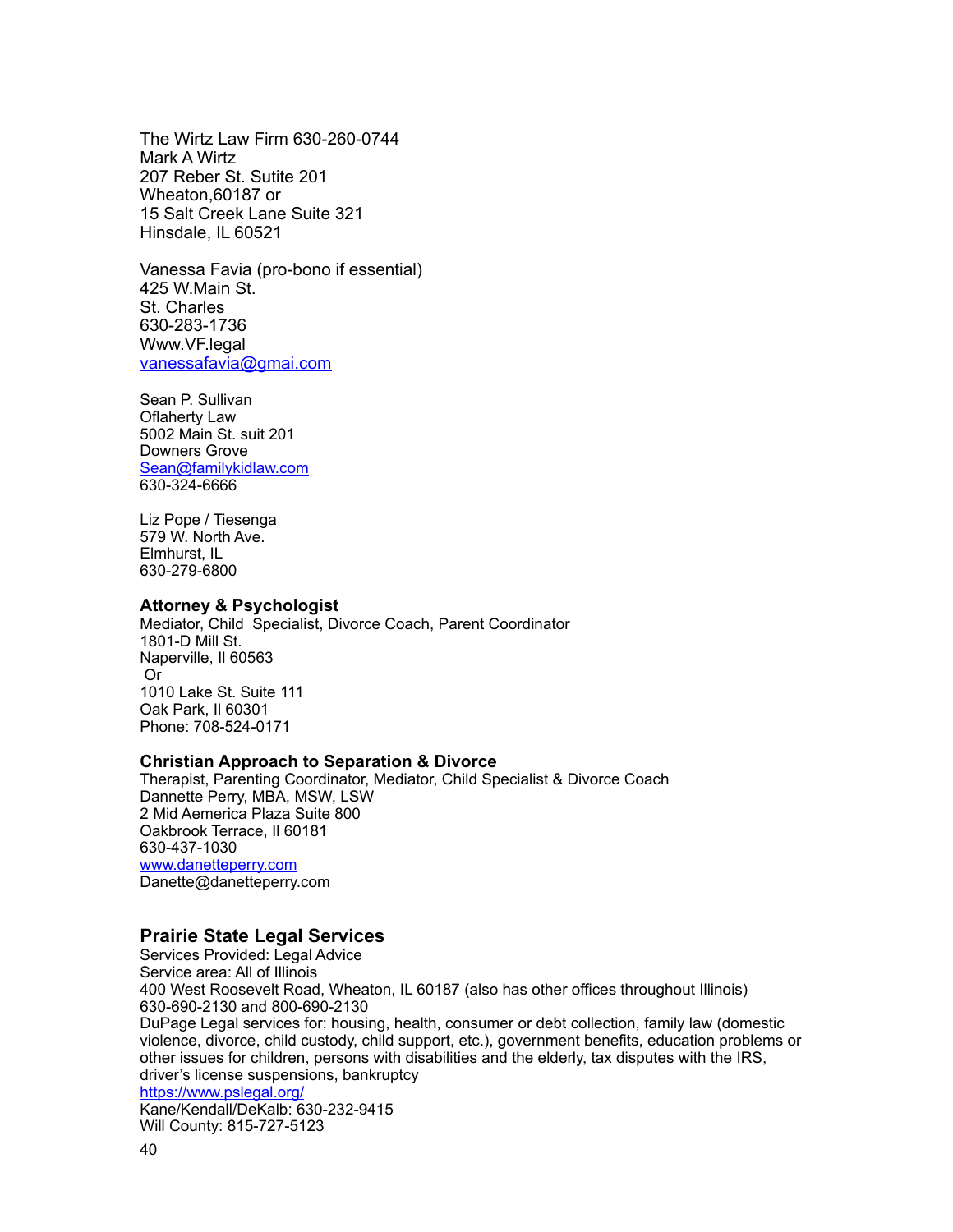#### **Lawyer Referral Service:**

Chicago: 312-554-2001 Cook County outside Chicago North Sub.224-935-6016 West Sub. 708-366-1122 South Sub. 708-366-1122 Du Page: 630-653-9109 Illinois: 800-922-8757

### **Bar Association:**

Chicago: 312-554-2000 Du Page: 630-653-7779

# **Department of Children & Family Services**

630-790-6800

### <span id="page-40-0"></span>**South Suburban Family Shelters**

Services provided: Legal Aid re: domestic violence, PO Box 937, Homewood IL 60430 Service area: Serves everyone, located in the south suburbs of Chicago 708-798-7737 [info@ssfs1.org](mailto:info@ssfs1.org) 24 hour hotline: 708-335-3028 / toll free: 877-335-3020 [www.ssfs1.org](http://www.ssfs1.org)

### **AFFORDABLE HOUSING**

US Department of Housing and Urban Development 847-931-1260 (housing assistancd in Hoffman Estates) [www.hud.gov](http://www.hud.gov)

Community Housing Advocacy and Development 630-456-4452 [www.chadhousing.org](http://www.chadhousing.org) Open 8:00-4:30 Wheaton Office Open 9:00-4:00 Aurora Office Affordable housing for low to moderate income families. Units primarily in Du Pate and Kane county

### <span id="page-40-1"></span>**Administer Justice**

Services provided: Legal Aid IL States Attorney in Du Page Assist with child support, health insurance and wage garnishment only in IL. There are no retainers fee. They go to court for you on your behalf un issues are resolved.They have a dedicated staff. http.//www.Ilinoisattorneygeneral.gov

#### **Prairie State Legal Aid Services**:

If you wualify as low inclome, you will quaify for grant funded assistance. <https://www.pslegal.org./default.asp>

#### **Administer Justice**:

Non-profit Christian base May be matched with a list of pro bono attorneys.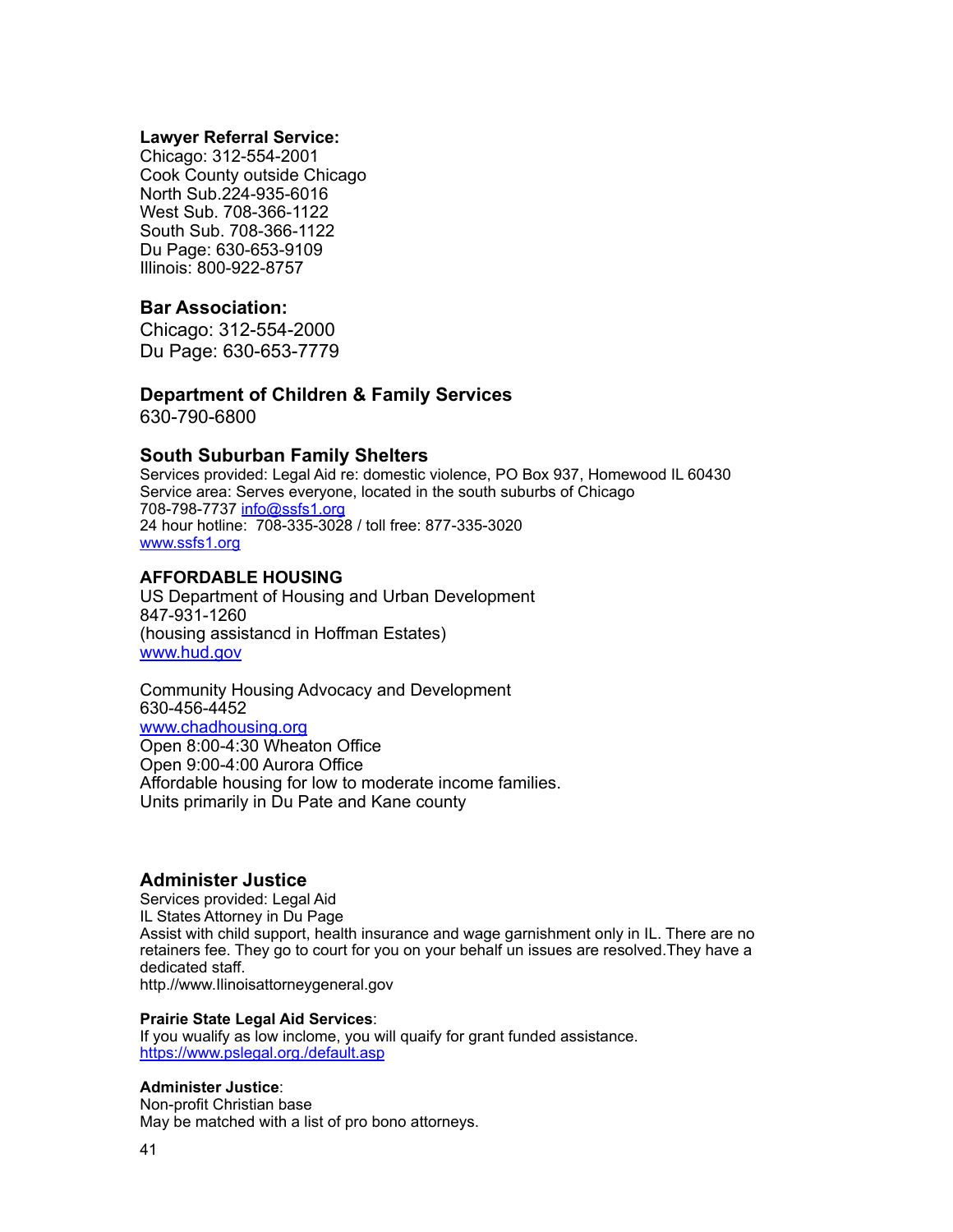<https://administerjustice.org/>

**Crisis Center –Domestic violence agency** Offers free counseling, courtroom advocacy, shelters. Hot Line 708-429-SAFE https://www.crisisctr.org

Service area: All of Illinois Non-profit charitable legal aid organization serving the needs of low-income and no-income individuals. Legal services cover personal, taxes, financial planning, conflict resolution, legal workshops. Monday through Saturday for client appointments Call For An Appointment: 877-778-6006 <http://administerjustice.org>

Wheaton Bible Church, 2<sup>nd</sup> & 4<sup>th</sup> Saturdays of each month, 27 W. 500 North Ave., West Chicago Christ Church of Oak Brook, 3rd Saturday of each month, 501 Oak Brook Rd., Oak Brook, IL

### **COOK COUNTY LEGAL AID:**

### **Good attorney:**

Dean Bastounes 70 Hubbard St. #302 Chicago, IL 60654 Phone: 312-329-1373

**Law Office of Cook County Public Defender 312-603-0600**

**Legal Aid Bureau 312-986-4200**

**Chicago Legal Clinic 771-731-1762**

**Chicago Volunteer Legal Services 312-332-1624**

**CARPLS Legal Services 312-738-9200**

### **Cook County Legal Assistance Foundation 800-824-4050**

**Cook County Legal Aid Foundation** (Chicago and Suburban Cook County) 312-341-1070 Helps people living in poverty to keep affordable housing Handles civil matters, but not criminal manners and personal injuries cases Serves households with income at or below 150%of the federal poverty line Need to call 8:00 a.m. (Leave name, phone number) because the wait is too long.

**Legal Aid: Cook County for Assistance with Domestic Violence** LIFE SPAN-Safety is a human right. Life-span.org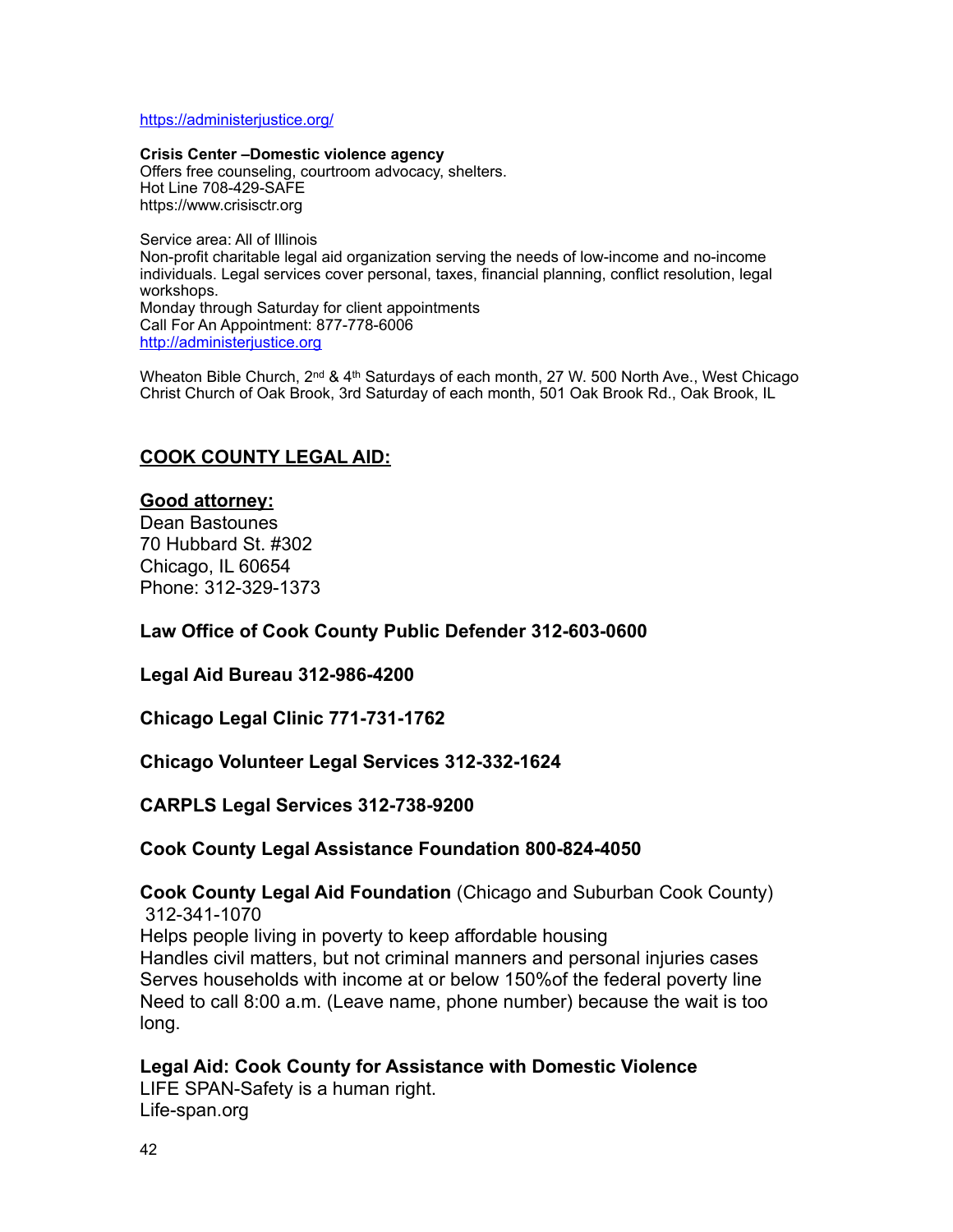Cabrini Green Legal Aid 312-266-1345

Lawyer: free Information: 9:00-12:00 3rd Saturday of the Month Call 312-554-2001 **Sponored by the IL Bar Assoc**.

#### **Abuse Hot Lines**

**Order of Protection 630-407-2400**

National Suicide prevention Life Line 1-800-283 TALK (82555)

National Child Abuse Hotline 1-800-422-4453

IL Domestic Violence Hotline 877-863-6338

Chicago Rape Crisis Hot Line 1777-293-2080

Mental Illness information HelpLine 1-800-950-6264

### <span id="page-42-0"></span>**ELMHURST CRC**

*You are invited to join our ministries. We would love to see you there!*

### <span id="page-42-1"></span>**Elmhurst CRC Weekly Services**

Sundays,10:00 a.m.. Nursery provided for children ages 0 through 2 years Children's worship for children ages 3-6 years (take them with you to church and they will be dismissed about 15 minutes into the service) 630-600-5100 [www.elmhurstcrc.org](http://www.elmhurstcrc.org)

### <span id="page-42-2"></span>**Sisters Helping Each Other (SHE)**

Services Provided: Single Mothers Support Group Meets monthly September through May, usually on the second Sunday of the month from 12:15 -2:30 pm. Childcare is provided. 630-600-5100 [www.elmhurstcrc.org/she](http://www.elmhurstcrc.org/she)

### <span id="page-42-3"></span>**Coffee Break Bible Study**

Wed 9-11 am, Wed 12:30-2:30 pm, Wed 7-9 pm, Thur 9-11 am Childcare ages 0-2 provided, ages 3-6 can go to Little Lambs [for all daytime sessions] 630-600-5100 <http://elmhurstcrc.org/coffeebreak>

### <span id="page-42-4"></span>**Little Lambs**

Preschool for children ages 3-6 years 43